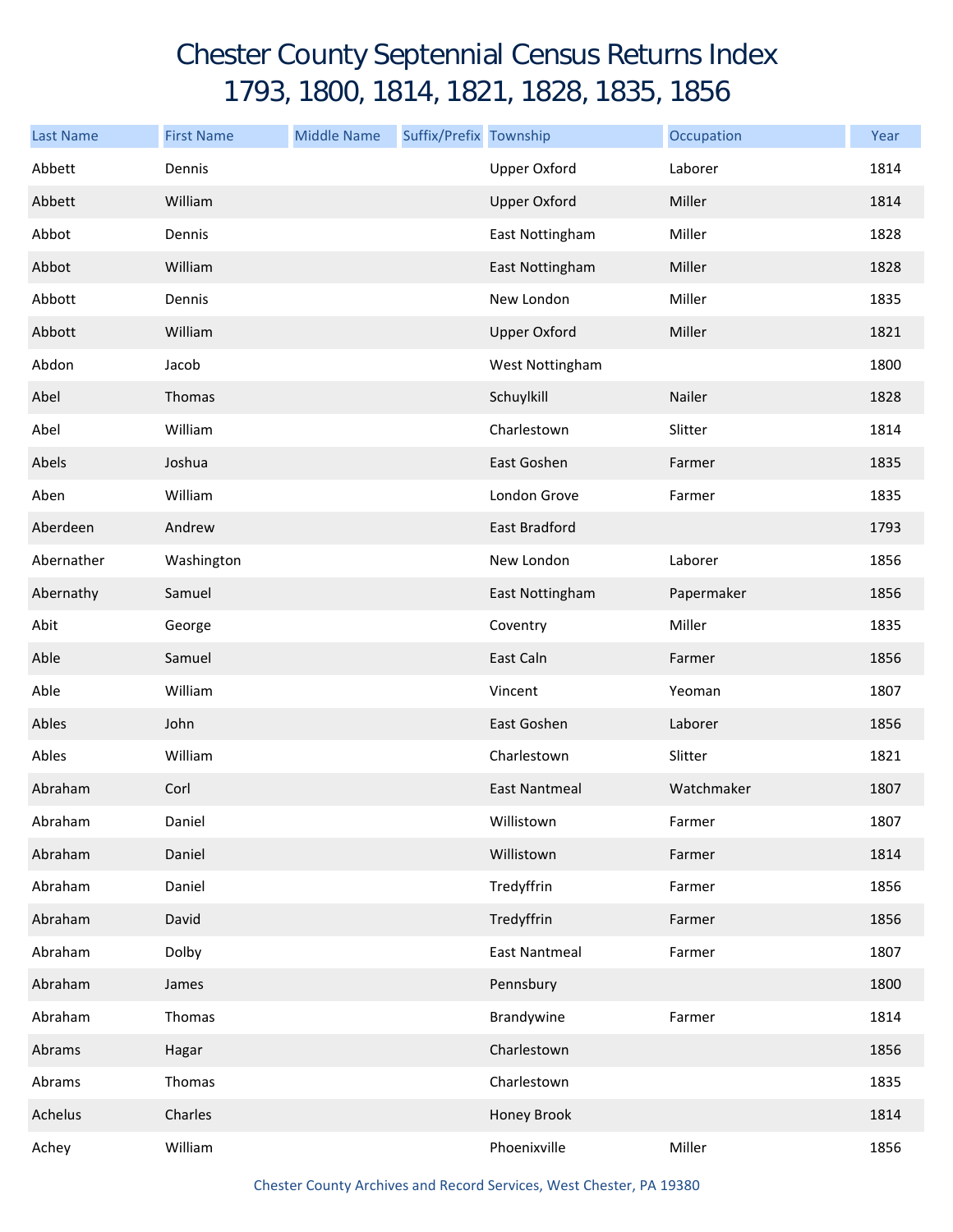| <b>Last Name</b> | <b>First Name</b> | <b>Middle Name</b> | Suffix/Prefix Township |                     | Occupation  | Year |
|------------------|-------------------|--------------------|------------------------|---------------------|-------------|------|
| Achuff           | John              |                    |                        | Penn                | Laborer     | 1821 |
| Achuff           | John              |                    |                        | Penn                | Jobber      | 1828 |
| Ackens           | John              |                    |                        | East Whiteland      | Farmer      | 1835 |
| Acker            | Conrad            |                    | Sr.                    | Uwchlan             | Farmer      | 1814 |
| Acker            | Conrad            |                    | Jr.                    | Uwchlan             | Farmer      | 1814 |
| Acker            | Conrad            |                    |                        | Tredyffrin          | Farmer      | 1835 |
| Acker            | Conrad            |                    |                        | Tredyffrin          | Farmer      | 1856 |
| Acker            | Conrade           |                    |                        | Uwchlan             |             | 1793 |
| Acker            | Conrade           |                    | Jr.                    | Uwchlan             |             | 1793 |
| Acker            | Elizabeth         |                    |                        | Uwchlan             | Farmer      | 1821 |
| Acker            | Elizabeth         |                    |                        | Uwchlan             |             | 1835 |
| Acker            | Elizabeth         |                    |                        | Uwchlan             | Householder | 1856 |
| Acker            | Eve               |                    |                        | Uwchlan             |             | 1835 |
| Acker            | Henry             |                    |                        | Uwchlan             |             | 1793 |
| Acker            | Henry             |                    |                        | Uwchlan             | Farmer      | 1814 |
| Acker            | Henry             |                    |                        | Coventry            | Farmer      | 1821 |
| Acker            | Jacob             |                    |                        | Uwchlan             | Farmer      | 1821 |
| Acker            | Jacob             |                    |                        | Uwchlan             |             | 1835 |
| Acker            | Jacob             |                    |                        | <b>East Vincent</b> | Farmer      | 1856 |
| Acker            | Jacob             |                    |                        | Schuylkill          | Farmer      | 1856 |
| Acker            | Jacob             |                    |                        | Charlestown         | Farmer      | 1856 |
| Acker            | Jacob             |                    |                        | Uwchlan             | Farmer      | 1856 |
| Acker            | Jacob             | L                  |                        | <b>East Vincent</b> | Blacksmith  | 1856 |
| Acker            | John              |                    |                        | Uwchlan             | Farmer      | 1814 |
| Acker            | John              |                    |                        | Uwchlan             | Farmer      | 1821 |
| Acker            | John              |                    |                        | Tredyffrin          | Farmer      | 1835 |
| Acker            | John              |                    |                        | East Whiteland      | Farmer      | 1835 |
| Acker            | John              |                    | Jr.                    | East Whiteland      | Farmer      | 1835 |
| Acker            | John              |                    | f                      | Schuylkill          |             | 1856 |
| Acker            | John              |                    |                        | Tredyffrin          | Farmer      | 1856 |
| Acker            | John              |                    |                        | East Whiteland      | Farmer      | 1856 |
| Acker            | Joseph            | D                  |                        | West Whiteland      | Watchmaker  | 1856 |
| Acker            | Joshua            |                    |                        | Tredyffrin          | Farmer      | 1856 |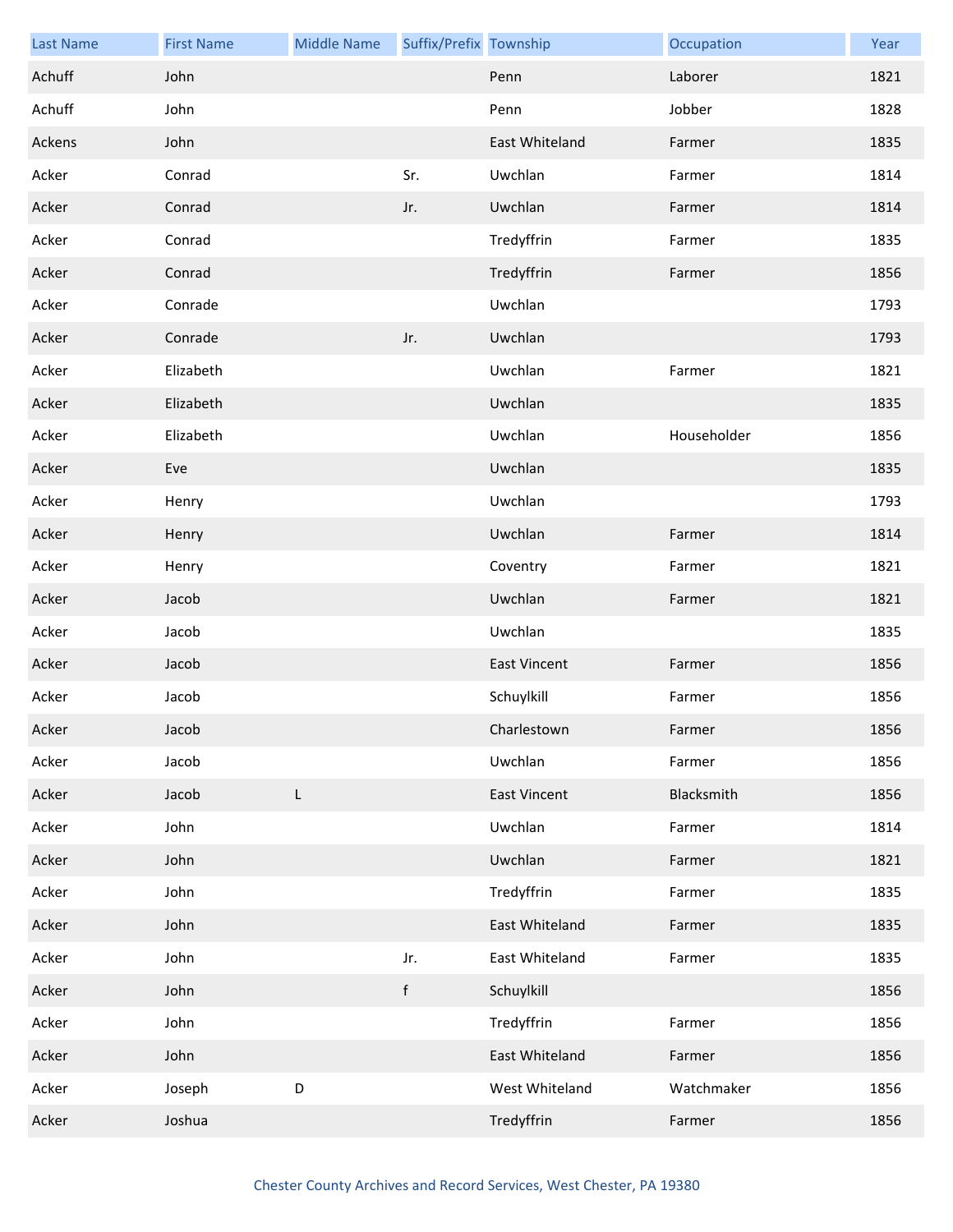| <b>Last Name</b> | <b>First Name</b> | <b>Middle Name</b> | Suffix/Prefix Township |                      | Occupation  | Year |
|------------------|-------------------|--------------------|------------------------|----------------------|-------------|------|
| Acker            | Mary              |                    |                        | Uwchlan              | Housekeeper | 1856 |
| Acker            | Peter             |                    |                        | Uwchlan              | Farmer      | 1814 |
| Acker            | Peter             |                    |                        | Uwchlan              | Farmer      | 1821 |
| Acker            | Peter             |                    |                        | Uwchlan              | Farmer      | 1835 |
| Acker            | Peter             |                    |                        | Uwchlan              | Farmer      | 1835 |
| Acker            | Rebecca           |                    |                        | Uwchlan              | Teacher     | 1856 |
| Acker            | Samuel            |                    |                        | Tredyffrin           | Farmer      | 1835 |
| Acker            | Samuel            |                    |                        | Tredyffrin           | Farmer      | 1856 |
| Acker            | Sarah             |                    |                        | Uwchlan              | Housekeeper | 1856 |
| Ackerman         | George            |                    |                        | Vincent              |             | 1800 |
| Ackins           | Caleb             |                    |                        | East Caln            | Laborer     | 1835 |
| Ackland          | Baldwin           |                    |                        | <b>West Vincent</b>  | Miller      | 1835 |
| Ackland          | Baldwin           |                    |                        | Wallace              | Miller      | 1856 |
| Ackley           | Isaac             |                    |                        | <b>West Nantmeal</b> | Plasterer   | 1856 |
| Acklin           | Baldwin           |                    |                        | Willistown           | Miller      | 1828 |
| Acles            | Samuel            |                    |                        | Lower Oxford         | Farmer      | 1821 |
| Acles            | William           |                    |                        | Lower Oxford         | Shoemaker   | 1821 |
| Acley            | Isaac             |                    |                        | <b>West Nantmeal</b> | Plasterer   | 1835 |
| Acre             | Anthony           |                    |                        | Charlestown          |             | 1793 |
| Acre             | Anthony           |                    |                        | Charlestown          | Tanner      | 1807 |
| Acre             | Anthony           |                    |                        | Charlestown          | Laborer     | 1821 |
| Acre             | Conard            |                    |                        | Tredyffrin           | Farmer      | 1821 |
| Acre             | Conard            |                    | Jr.                    | Tredyffrin           | Farmer      | 1828 |
| Acre             | Conard            |                    | Sr.                    | Tredyffrin           | Farmer      | 1828 |
| Acre             | Conrad            |                    | Sr.                    | Uwchlan              |             | 1800 |
| Acre             | Conrad            |                    | Jr.                    | Uwchlan              |             | 1800 |
| Acre             | Conrad            |                    |                        | Uwchlan              | Farmer      | 1807 |
| Acre             | Conrad            |                    |                        | Uwchlan              | Farmer      | 1807 |
| Acre             | Hendry            |                    |                        | Uwchlan              |             | 1800 |
| Acre             | Henry             |                    | Jr.                    | Vincent              |             | 1793 |
| Acre             | Henry             |                    | Jr.                    | Vincent              |             | 1793 |
| Acre             | Henry             |                    |                        | Vincent              |             | 1793 |
| Acre             | Henry             |                    | Jr.                    | Vincent              |             | 1800 |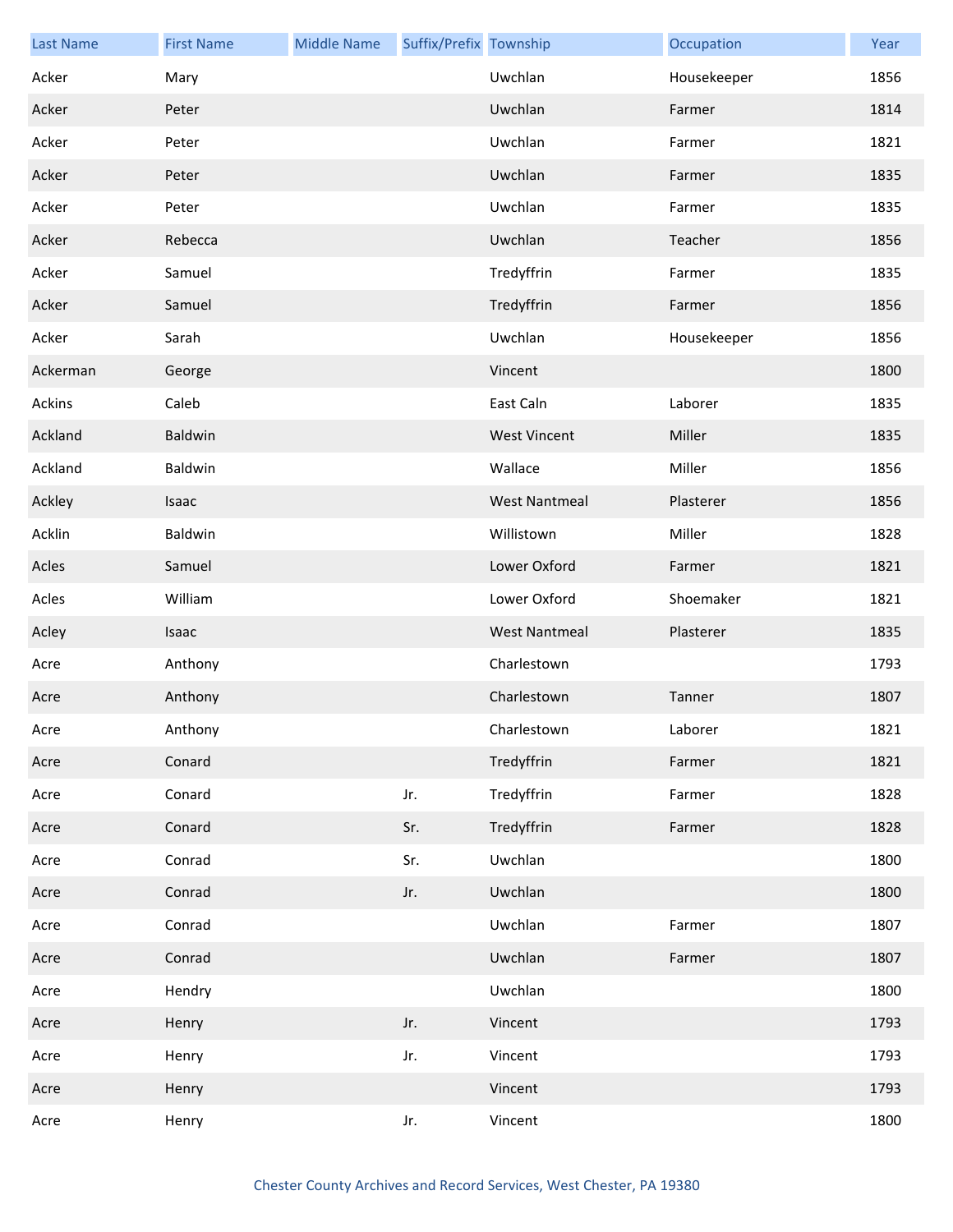| <b>Last Name</b> | <b>First Name</b> | <b>Middle Name</b> | Suffix/Prefix Township |                      | Occupation   | Year |
|------------------|-------------------|--------------------|------------------------|----------------------|--------------|------|
| Acre             | Henry             |                    | Sr.                    | Vincent              |              | 1800 |
| Acre             | Henry             |                    |                        | Uwchlan              | Farmer       | 1807 |
| Acre             | Jacob             |                    |                        | Coventry             |              | 1793 |
| Acre             | Jacob             |                    |                        | Vincent              |              | 1793 |
| Acre             | Jacob             |                    |                        | Vincent              |              | 1800 |
| Acre             | Jacob             |                    |                        | Uwchlan              | Farmer       | 1807 |
| Acre             | Jacob             |                    |                        | Vincent              |              | 1814 |
| Acre             | John              |                    |                        | Coventry             |              | 1793 |
| Acre             | John              |                    |                        | Uwchlan              |              | 1800 |
| Acre             | John              |                    |                        | Uwchlan              | Farmer       | 1807 |
| Acre             | John              |                    |                        | Schuylkill           | Farmer       | 1835 |
| Acre             | Peter             |                    |                        | Uwchlan              |              | 1800 |
| Acre             | Peter             |                    |                        | Uwchlan              | Farmer       | 1807 |
| Acre             | Samuel            |                    |                        | Tredyffrin           | Farmer       | 1828 |
| Acre             | Susannah          |                    |                        | Coventry             |              | 1835 |
| Acres            | Elija             |                    |                        | Honey Brook          |              | 1793 |
| Acroid           | William           |                    |                        | Sadsbury             | Manufacturer | 1856 |
| Actor            | Robert            |                    |                        | East Marlborough     | Weaver       | 1828 |
| Actor            | Robert            |                    |                        | East Marlborough     | Drover       | 1835 |
| Adair            | Nathaniel         |                    |                        | <b>East Nantmeal</b> | Laborer      | 1828 |
| Adair            | William           |                    |                        | Goshen               | Laborer      | 1807 |
| Adam             | Beagle            |                    |                        | <b>East Nantmeal</b> | Cordwainer   | 1807 |
| Adams            |                   |                    | Mr.                    | West Nottingham      |              | 1800 |
| Adams            | Agustus           |                    |                        | New London           | Laborer      | 1821 |
| Adams            | Alexander         |                    |                        | London Grove         | Storekeeper  | 1807 |
| Adams            | Alexander         |                    |                        | Londonderry          | Storekeeper  | 1821 |
| Adams            | Alexander         |                    |                        | Londonderry          | Farmer       | 1828 |
| Adams            | Alexandria        |                    |                        | London Grove         | Merchant     | 1814 |
| Adams            | Andrew            |                    |                        | Sadsbury             | Laborer      | 1821 |
| Adams            | Andrew            |                    |                        | Sadsbury             | Laborer      | 1828 |
| Adams            | Andrew            |                    |                        | Hopewell             | Shoemaker    | 1856 |
| Adams            | Cornelius         |                    |                        | West Chester         | Laborer      | 1828 |
| Adams            | Cornelius         |                    |                        | East Bradford        | Farmer       | 1835 |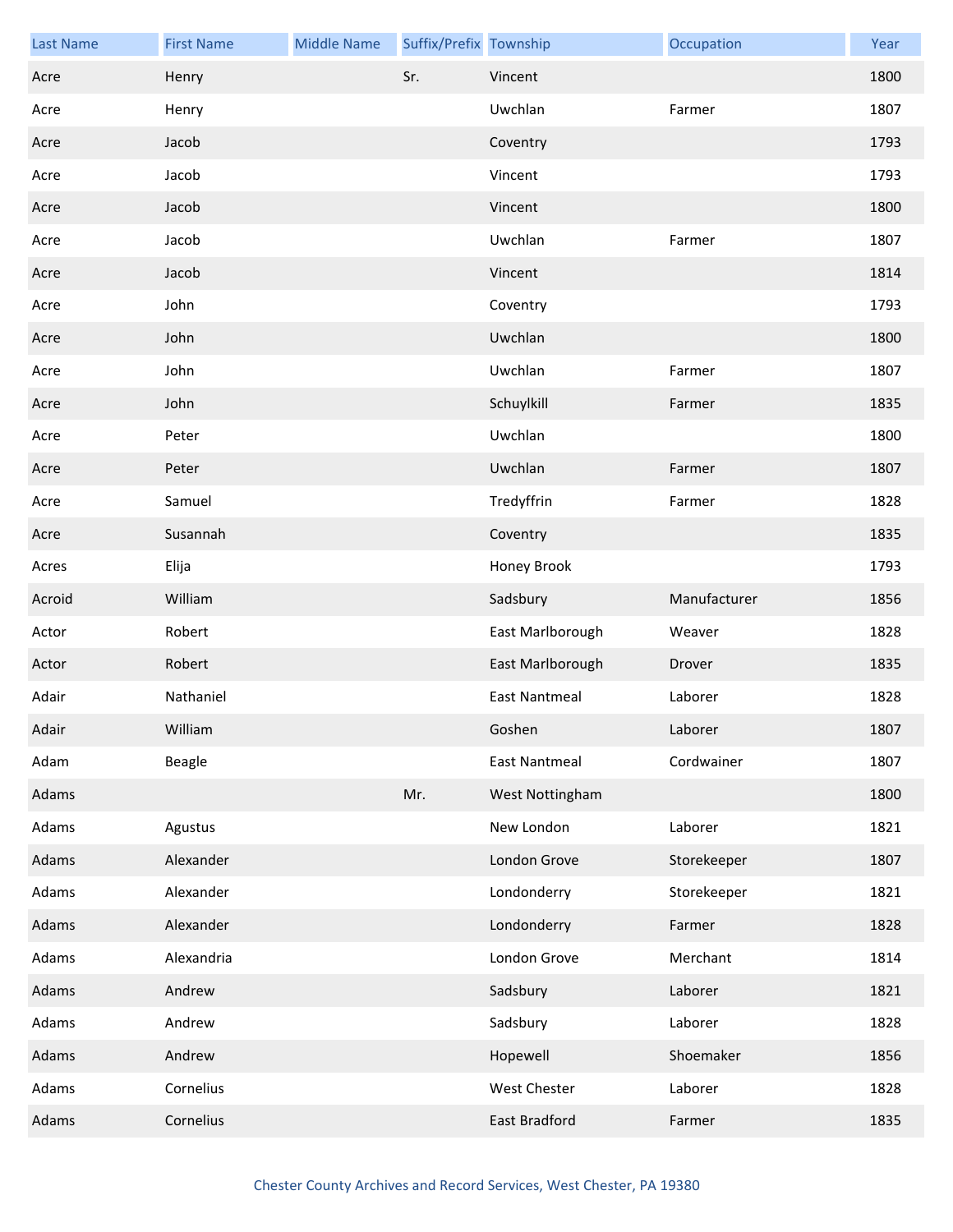| <b>Last Name</b> | <b>First Name</b> | <b>Middle Name</b> | Suffix/Prefix Township |                      | Occupation  | Year |
|------------------|-------------------|--------------------|------------------------|----------------------|-------------|------|
| Adams            | Cornelius         |                    |                        | West Whiteland       | Farmer      | 1856 |
| Adams            | Daniel            |                    |                        | Birmingham           | Laborer     | 1835 |
| Adams            | David             |                    |                        | Tredyffrin           |             | 1793 |
| Adams            | Davis             |                    |                        | Charlestown          | Farmer      | 1807 |
| Adams            | Davis             |                    |                        | Charlestown          | Farmer      | 1814 |
| Adams            | Davis             |                    |                        | Charlestown          | Farmer      | 1821 |
| Adams            | Davis             |                    |                        | Charlestown          | Farmer      | 1828 |
| Adams            | Davis             |                    |                        | Charlestown          | Farmer      | 1835 |
| Adams            | Davis             |                    |                        | Charlestown          | Farmer      | 1856 |
| Adams            | Davis             |                    |                        | Charlestown          | Farmer      | 1856 |
| Adams            | Eliza             | W                  |                        | Pikeland             | Innkeeper   | 1835 |
| Adams            | Elizabeth         |                    |                        | Kennett Square       | Lady        | 1856 |
| Adams            | Francis           |                    |                        | East Fallowfield     | Laborer     | 1821 |
| Adams            | George            |                    |                        | Easttown             |             | 1793 |
| Adams            | George            |                    |                        | Easttown             | Storekeeper | 1807 |
| Adams            | Henry             |                    |                        | South Coventry       | Laborer     | 1856 |
| Adams            | Henry             |                    |                        | Pocopson             | Laborer     | 1856 |
| Adams            | James             |                    |                        | East Nottingham      |             | 1793 |
| Adams            | James             |                    |                        | East Whiteland       | Laborer     | 1828 |
| Adams            | James             |                    |                        | <b>West Chester</b>  | Laborer     | 1828 |
| Adams            | John              |                    |                        | New Garden           |             | 1793 |
| Adams            | John              |                    |                        | Charlestown          |             | 1793 |
| Adams            | John              |                    | Jr.                    | Charlestown          | Farmer      | 1807 |
| Adams            | John              |                    | Sr.                    | Charlestown          | Farmer      | 1807 |
| Adams            | John              |                    |                        | Charlestown          | Farmer      | 1814 |
| Adams            | John              |                    |                        | East Caln            | Laborer     | 1814 |
| Adams            | John              |                    |                        | Tredyffrin           | Cegarmaker  | 1821 |
| Adams            | John              |                    |                        | Brandywine           | Farmer      | 1821 |
| Adams            | John              |                    |                        | Charlestown          | Farmer      | 1821 |
| Adams            | John              |                    |                        | Tredyffrin           |             | 1828 |
| Adams            | John              |                    |                        | <b>West Nantmeal</b> | Laborer     | 1828 |
| Adams            | John              |                    |                        | <b>East Nantmeal</b> | Laborer     | 1835 |
| Adams            | John              |                    |                        | Tredyffrin           | Tobacconist | 1835 |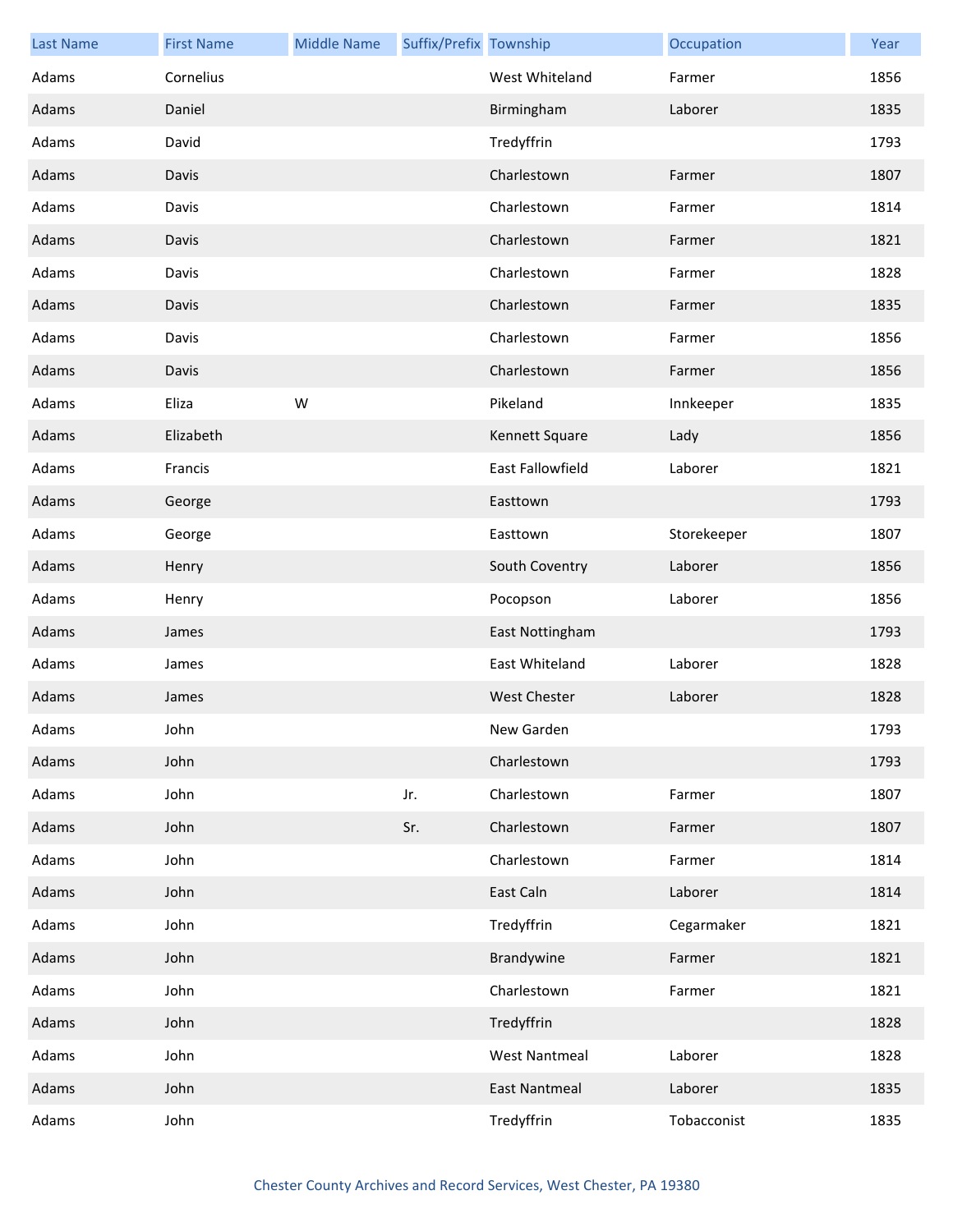| <b>Last Name</b> | <b>First Name</b> | <b>Middle Name</b> | Suffix/Prefix Township |                      | Occupation  | Year |
|------------------|-------------------|--------------------|------------------------|----------------------|-------------|------|
| Adams            | John              |                    |                        | <b>East Nantmeal</b> | Carpenter   | 1856 |
| Adams            | John              |                    | Sr.                    | <b>East Nantmeal</b> | Laborer     | 1856 |
| Adams            | John              | F.                 |                        | Newlin               | Fuller      | 1814 |
| Adams            | Jonathan          |                    |                        | Brandywine           | Farmer      | 1835 |
| Adams            | Joshua            |                    |                        | West Whiteland       | Farmer      | 1856 |
| Adams            | Mordecai          |                    |                        | Charlestown          | Farmer      | 1807 |
| Adams            | Mordecai          |                    |                        | Charlestown          | Farmer      | 1814 |
| Adams            | Richard           |                    |                        | East Fallowfield     | Laborer     | 1856 |
| Adams            | Robert            |                    |                        | West Fallowfield     | Laborer     | 1814 |
| Adams            | Samuel            |                    |                        | East Bradford        | Moulder     | 1835 |
| Adams            | Sarah             |                    |                        | Tredyffrin           | Farmer      | 1807 |
| Adams            | Thomas            |                    |                        | Londonderry          | Farmer      | 1835 |
| Adams            | William           |                    |                        | West Marlborough     |             | 1800 |
| Adams            | William           |                    |                        | London Britain       | Nailer      | 1807 |
| Adams            | William           |                    |                        | West Caln            | Laborer     | 1814 |
| Adams            | William           |                    |                        | Willistown           | Laborer     | 1835 |
| Adamson          | Charles           |                    |                        | Charlestown          | Merchant    | 1821 |
| Adamson          | Charles           |                    |                        | Schuylkill           | Merchant    | 1828 |
| Adamson          | Charles           |                    |                        | Schuylkill           | Merchant    | 1835 |
| Adamson          | Charles           |                    |                        | Schuylkill           | Farmer      | 1856 |
| Adamson          | Jonathan          |                    |                        | Charlestown          | Farmer      | 1814 |
| Adamson          | Thomas            |                    |                        | Easttown             | Storekeeper | 1835 |
| Addams           | Andrew            |                    |                        | Sadsbury             | Shoemaker   | 1835 |
| Addams           | Elizabeth         |                    |                        | Kennett              |             | 1835 |
| Adden            | Jacob             |                    |                        | Easttown             | Farmer      | 1814 |
| Adden            | Jacob             |                    |                        | Easttown             |             | 1821 |
| Adderton         | James             |                    |                        | Sadsbury             |             | 1835 |
| Addinger         | Godfrey           |                    |                        | Phoenixville         | Laborer     | 1856 |
| Addis            | Josiah            |                    |                        | Tredyffrin           | Farmer      | 1807 |
| Addis            | Robert            |                    |                        | Westtown             | Weaver      | 1821 |
| Addleman         | Caleb             |                    |                        | West Caln            | Mason       | 1821 |
| Addleman         | James             |                    |                        | West Caln            | Mason       | 1814 |
| Addleman         | James             |                    |                        | West Caln            | Mason       | 1821 |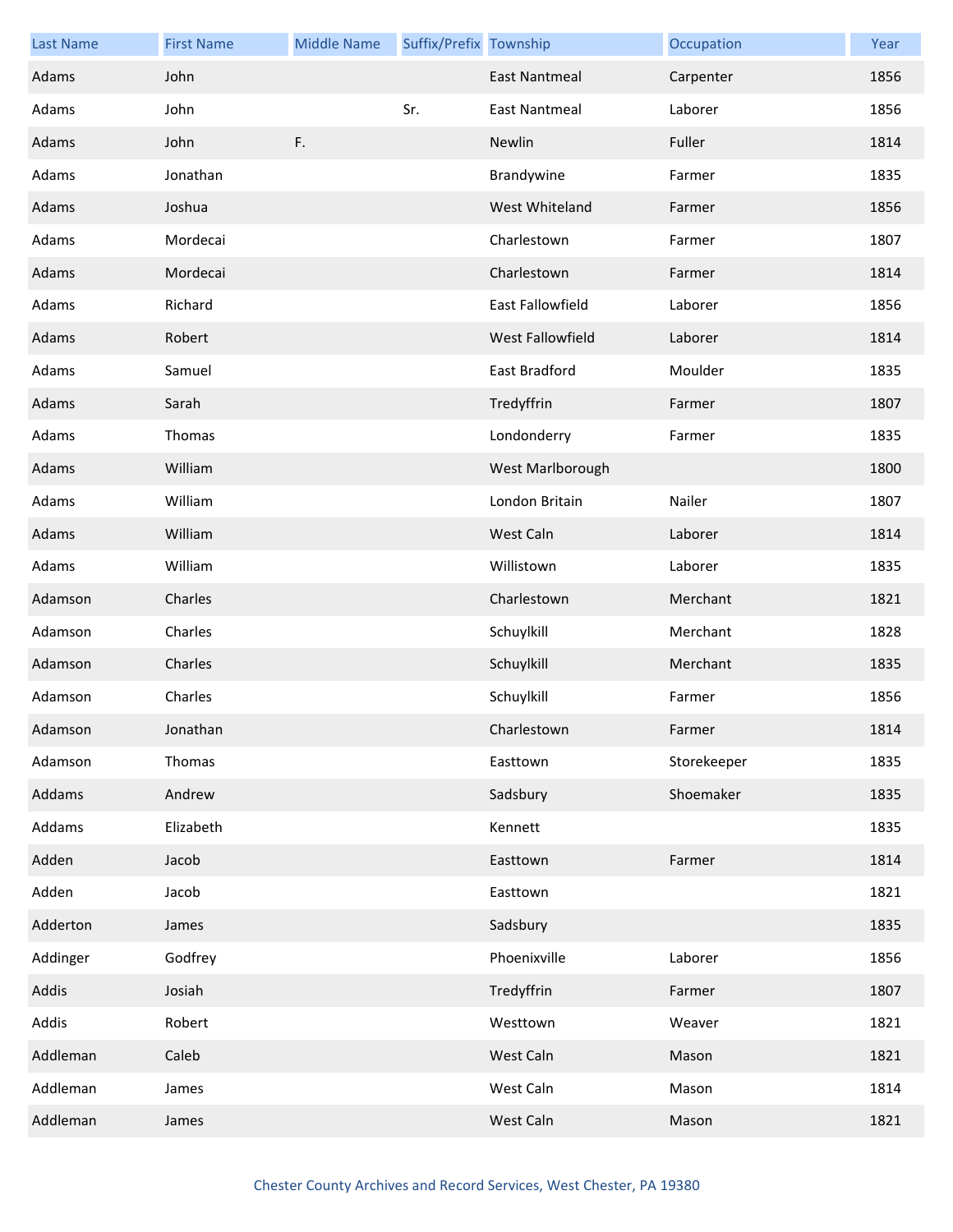| <b>Last Name</b> | <b>First Name</b> | <b>Middle Name</b> | Suffix/Prefix Township |                     | Occupation  | Year |
|------------------|-------------------|--------------------|------------------------|---------------------|-------------|------|
| Addleman         | John              |                    | Jr.                    | West Caln           | Mason       | 1814 |
| Addleman         | John              |                    |                        | West Caln           | Farmer      | 1821 |
| Addleman         | John              |                    |                        | Honey Brook         | Stonemason  | 1828 |
| Addleman         | John              |                    |                        | Honey Brook         | Mason       | 1835 |
| Addleman         | John              | M.                 |                        | West Caln           | Gentleman   | 1807 |
| Addleman         | Joseph            |                    |                        | West Caln           | Farmer      | 1807 |
| Addleman         | Joseph            |                    |                        | West Caln           | Farmer      | 1814 |
| Addleman         | Joseph            |                    |                        | West Caln           | Farmer      | 1821 |
| Addleman         | William           |                    |                        | West Caln           | Farmer      | 1807 |
| Addleman         | William           |                    |                        | West Caln           | Farmer      | 1814 |
| Addy             | George            |                    |                        | Tredyffrin          | Laborer     | 1856 |
| Adison           | James             |                    |                        | Oxford              | Teacher     | 1856 |
| Adkins           | William           |                    |                        | Uwchlan             |             | 1793 |
| Adle             | William           |                    |                        | East Bradford       | Plasterer   | 1835 |
| Afee             | Catharine         |                    |                        | <b>West Vincent</b> | Farmer      | 1856 |
| Afflick          | Owen              |                    |                        | West Caln           | Farmer      | 1807 |
| Afflick          | Owing             |                    |                        | East Caln           | Cordwainer  | 1800 |
| Agins            | John              |                    |                        | Tredyffrin          | Laborer     | 1814 |
| Agness           | James             |                    |                        | Sadsbury            |             | 1856 |
| Agnew            | Allen             |                    |                        | New Garden          |             | 1821 |
| Agnew            | Allen             |                    |                        | New Garden          | Farmer      | 1828 |
| Agnew            | Allen             |                    |                        | Pennsbury           | Farmer      | 1856 |
| Agnew            | Archibald         |                    |                        | New Garden          |             | 1793 |
| Agnew            | Archibald         |                    |                        | New Garden          | Farmer      | 1800 |
| Agnew            | Archibald         |                    |                        | New Garden          | Farmer      | 1807 |
| Agnew            | Archibald         |                    |                        | New Garden          | Farmer      | 1814 |
| Agnew            | Eliza             |                    |                        | Pennsbury           |             | 1856 |
| Agnew            | John              |                    |                        | New Garden          | Wheelwright | 1821 |
| Agnew            | John              |                    |                        | Kennett             | Farmer      | 1828 |
| Agnew            | John              |                    |                        | Kennett             | Yeoman      | 1835 |
| Agnew            | John              |                    |                        | Kennett             | Farmer      | 1856 |
| Agnew            | Lewis             |                    |                        | Kennett             | Laborer     | 1856 |
| Agnew            | Thomas            |                    |                        | New Garden          |             | 1793 |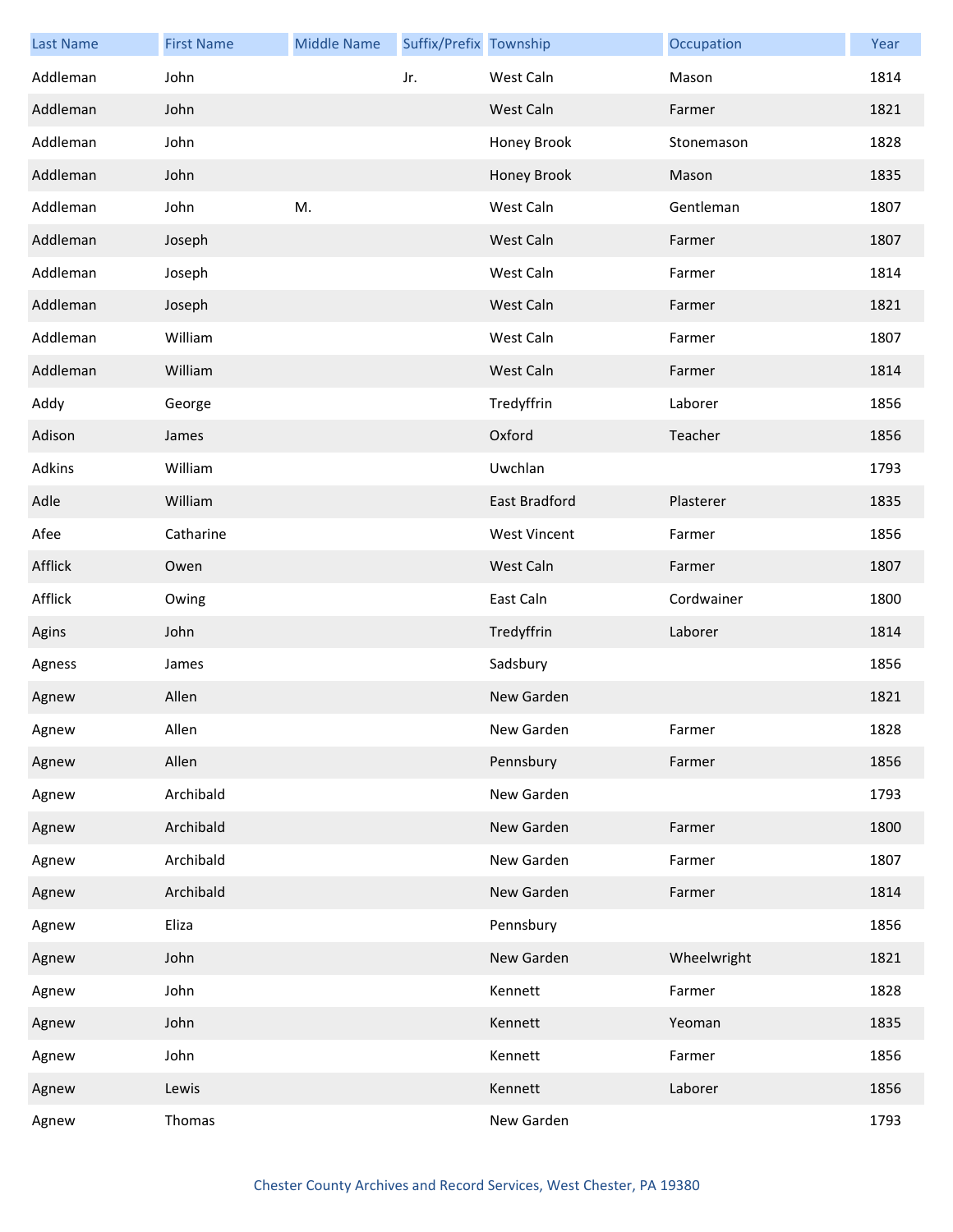| <b>Last Name</b> | <b>First Name</b> | <b>Middle Name</b> | Suffix/Prefix Township |                     | Occupation | Year |
|------------------|-------------------|--------------------|------------------------|---------------------|------------|------|
| Agnew            | Thomas            |                    |                        | New Garden          | Cartwright | 1800 |
| Agnew            | Thomas            |                    |                        | New Garden          | Cartwright | 1807 |
| Agnew            | Thomas            |                    | Jr.                    | New Garden          |            | 1814 |
| Agnew            | Thomas            |                    |                        | New Garden          | Farmer     | 1814 |
| Agnew            | Thomas            |                    |                        | New Garden          | Farmer     | 1821 |
| Agnew            | Thomas            |                    | Jr.                    | New Garden          | Farmer     | 1821 |
| Agnew            | Thomas            |                    |                        | New Garden          | Farmer     | 1828 |
| Agnew            | William           |                    |                        | New Garden          | Farmer     | 1856 |
| Agnew            | wilton            |                    |                        | Kennett             | Carpenter  | 1856 |
| Agnue            | Allen             |                    |                        | New Garden          | Farmer     | 1835 |
| Agnue            | Ruth              |                    |                        | New Garden          | Farmer     | 1835 |
| Ague             | Bennett           |                    |                        | Pennsbury           | Farmer     | 1807 |
| Ague             | Jacob             |                    |                        | Tredyffrin          | Laborer    | 1814 |
| Agustus          | David             |                    |                        | Kennett             |            | 1856 |
| Ahfert           | Conrad            |                    |                        | Phoenixville        | Laborer    | 1856 |
| Ahman            | George            |                    |                        | <b>West Vincent</b> | Farmer     | 1835 |
| Ahman            | William           |                    |                        | <b>West Vincent</b> | Farmer     | 1835 |
| Ahn              | Benjamin          |                    |                        | East Whiteland      | Laborer    | 1828 |
| Ahn              | Benjamin          |                    |                        | East Goshen         | Laborer    | 1835 |
| Ahn              | Benjamin          |                    |                        | East Caln           | Farmer     | 1856 |
| Ahn              | David             |                    |                        | Tredyffrin          | Laborer    | 1856 |
| Ahn              | George            |                    |                        | East Goshen         | Laborer    | 1828 |
| Ahn              | George            |                    |                        | Tredyffrin          | Laborer    | 1856 |
| Ahn              | John              |                    |                        | Schuylkill          | Laborer    | 1828 |
| Ahn              | John              |                    |                        | East Goshen         | Laborer    | 1828 |
| Ahn              | John              |                    |                        | East Goshen         | Laborer    | 1835 |
| Ahn              | Samuel            |                    |                        | East Whiteland      | Shoemaker  | 1828 |
| Ahn              | Samuel            |                    |                        | East Whiteland      | Shoemaker  | 1835 |
| Ahn              | Samuel            |                    |                        | East Whiteland      | Farmer     | 1856 |
| Ahn              | Wilmer            |                    |                        | East Caln           | Miller     | 1856 |
| Aikens           | Alexander         |                    |                        | Schuylkill          | Weaver     | 1835 |
| Aikens           | Joseph            |                    |                        | Easttown            | Farmer     | 1814 |
| Aikins           | Alexander         |                    |                        | Charlestown         | Weaver     | 1821 |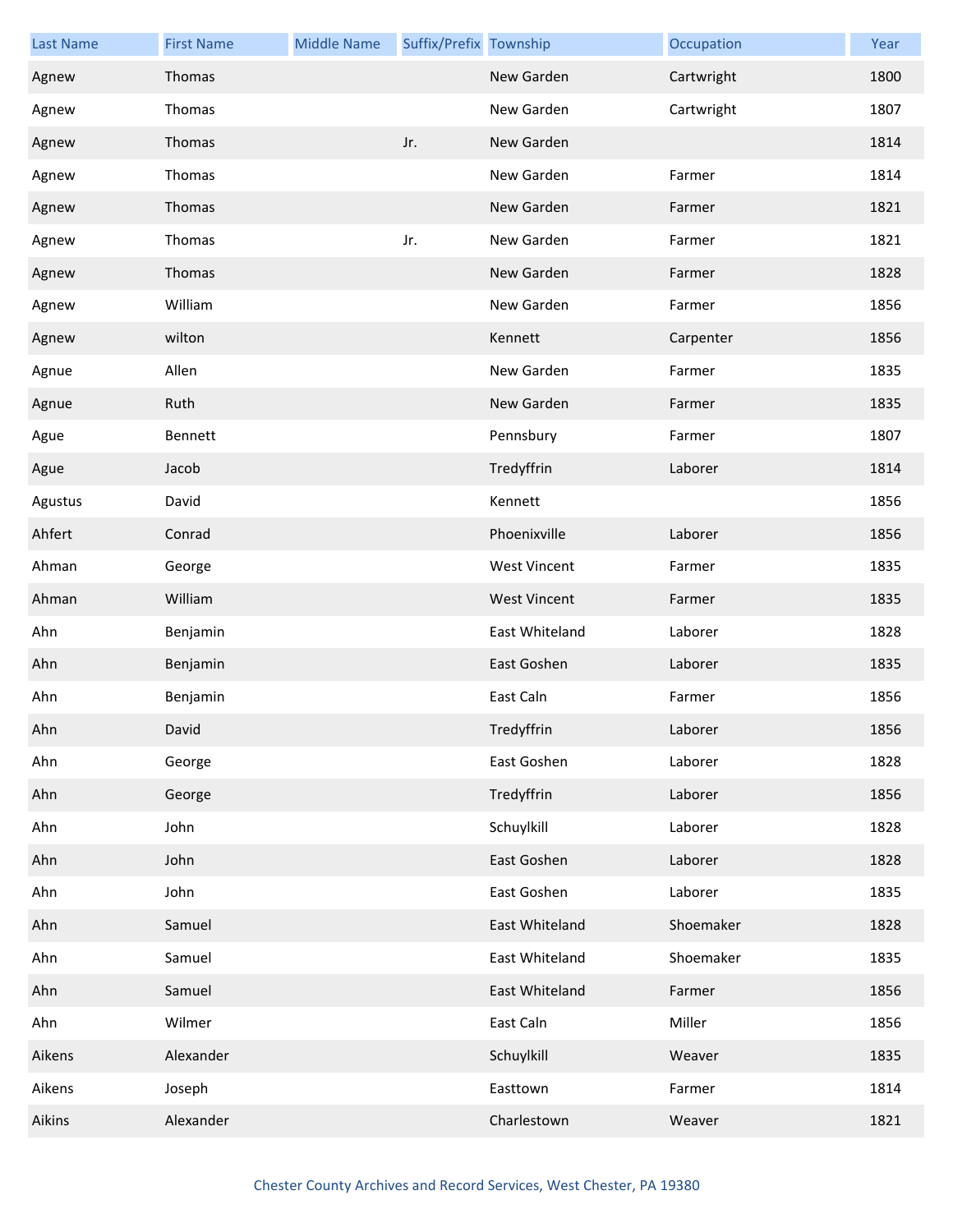| <b>Last Name</b> | <b>First Name</b> | <b>Middle Name</b> | Suffix/Prefix Township |                      | Occupation            | Year |
|------------------|-------------------|--------------------|------------------------|----------------------|-----------------------|------|
| Aikins           | Joseph            |                    |                        | <b>West Nantmeal</b> | Farmer                | 1821 |
| Aikins           | Samuel            |                    |                        | Brandywine           | Smith                 | 1821 |
| Aikins           | Samuel            |                    |                        | Valley               | Farmer                | 1856 |
| Ailes            | Isaac             |                    |                        | Uwchlan              | Mason                 | 1814 |
| Ailes            | Isaac             |                    |                        | Uwchlan              | Stonemason            | 1821 |
| Ailes            | Isaac             |                    |                        | Uwchlan              | Stonemason            | 1828 |
| Ailes            | Isaac             |                    |                        | Uwchlan              | Mason                 | 1835 |
| Ailkin           | Barkley           |                    |                        | East Goshen          | Farmer                | 1856 |
| Ailkin           | John              | Marshall           |                        | East Goshen          | Farmer                | 1856 |
| Ailkin           | Sarah             |                    |                        | East Goshen          |                       | 1856 |
| Ailkin           | William           | ${\sf P}$          |                        | East Goshen          | Professor             | 1856 |
| Ainsworth        | George            | R                  |                        | Valley               | Car builder           | 1856 |
| Ainsworth        | John              |                    |                        | <b>Upper Oxford</b>  | Manufacturer          | 1828 |
| Ainsworth        | John              |                    |                        | Pocopson             | Weaver                | 1856 |
| Ainsworth        | John              |                    |                        | Valley               | Weaver                | 1856 |
| Ainsworth        | Robert            | L                  |                        | <b>West Chester</b>  | Plasterer             | 1856 |
| Aires            | Richard           |                    |                        | Brandywine           | Plasterer             | 1828 |
| Airgood          | George            |                    |                        | Coventry             | Farmer                | 1821 |
| Airgood          | Jacob             |                    |                        | Warwick              | Carpenter             | 1856 |
| Aitken           | Caleb             |                    |                        | Tredyffrin           | Laborer               | 1835 |
| Aitken           | Henry             | S.                 |                        | New London           | Farmer                | 1856 |
| Aitken           | John              |                    |                        | <b>Upper Oxford</b>  | Yeoman                | 1821 |
| Aitken           | Marshall          |                    |                        | Upper Oxford         | Yeoman                | 1821 |
| Aitkin           | David             |                    |                        | Willistown           |                       | 1793 |
| Aitkin           | Henry             |                    |                        | <b>Upper Oxford</b>  | <b>Medical Doctor</b> | 1828 |
| Aitkin           | Henry             | L                  |                        | New London           | Physician             | 1835 |
| Aitkin           | James             | M.                 |                        | <b>Upper Oxford</b>  | Farmer                | 1828 |
| Aitkin           | John              |                    |                        | East Goshen          | Storekeeper           | 1821 |
| Aitkin           | John              |                    |                        | <b>Upper Oxford</b>  | Farmer                | 1828 |
| Aitkin           | John              |                    |                        | <b>Upper Oxford</b>  | Gentleman             | 1835 |
| Aitkin           | Marshall          |                    |                        | <b>Upper Oxford</b>  | Farmer                | 1835 |
| Aitkin           | Martial           |                    |                        | <b>Upper Oxford</b>  | Farmer                | 1828 |
| Aitkin           | Thomas            |                    |                        | East Nottingham      | Farmer                | 1828 |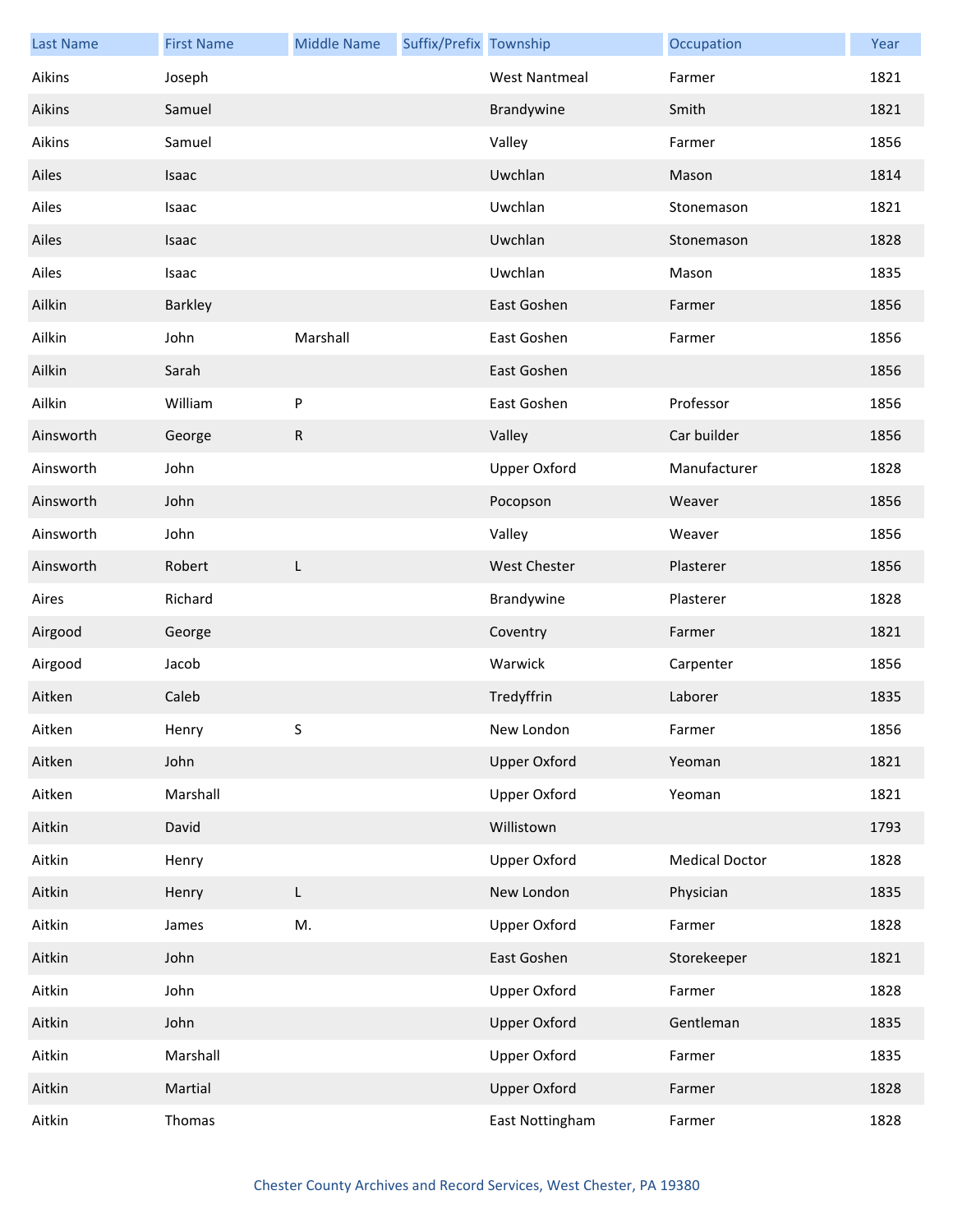| <b>Last Name</b> | <b>First Name</b> | <b>Middle Name</b> | Suffix/Prefix Township |                     | Occupation   | Year |
|------------------|-------------------|--------------------|------------------------|---------------------|--------------|------|
| Aitkins          | Joseph            |                    |                        | West Bradford       |              | 1793 |
| Aken             | William           |                    |                        | Sadsbury            | Manufacturer | 1856 |
| Akens            | Isaac             |                    |                        | East Nottingham     | Farmer       | 1835 |
| Akens            | Thomas            |                    |                        | East Nottingham     | Farmer       | 1835 |
| Aker             | Elizabeth         |                    |                        | Uwchlan             | Farmer       | 1828 |
| Aker             | Henry             |                    |                        | Coventry            |              | 1793 |
| Aker             | Henry             |                    |                        | Vincent             | Carpenter    | 1807 |
| Aker             | Henry             |                    |                        | Coventry            | Yeoman       | 1814 |
| Aker             | Henry             |                    |                        | Vincent             |              | 1821 |
| Aker             | Isaac             |                    |                        | Sadsbury            | Clerk        | 1856 |
| Aker             | Jacob             |                    |                        | Vincent             | Yeoman       | 1807 |
| Aker             | Jacob             |                    |                        | Vincent             |              | 1821 |
| Aker             | Jacob             |                    |                        | Vincent             |              | 1821 |
| Aker             | Jacob             |                    |                        | Charlestown         | Shoemaker    | 1828 |
| Aker             | Jacob             |                    |                        | Vincent             | Laborer      | 1828 |
| Aker             | Jacob             |                    |                        | Uwchlan             | Gentleman    | 1828 |
| Aker             | Jacob             |                    |                        | <b>East Vincent</b> |              | 1835 |
| Aker             | Jacob             |                    |                        | Charlestown         | Cordwainer   | 1835 |
| Aker             | John              |                    |                        | East Whiteland      | Farmer       | 1828 |
| Aker             | Peter             |                    |                        | Uwchlan             | Farmer       | 1828 |
| Akerman          | George            |                    |                        | Vincent             | Laborer      | 1807 |
| Akerman          | George            |                    |                        | Coventry            | Laborer      | 1814 |
| Akin             | Emelia            |                    |                        | East Nottingham     |              | 1856 |
| Akin             | Isaac             |                    |                        | East Nottingham     | Farmer       | 1856 |
| Akins            | Alexander         |                    |                        | Tredyffrin          | Weaver       | 1814 |
| Akins            | James             |                    |                        | Tredyffrin          |              | 1814 |
| Akins            | John              |                    |                        | East Whiteland      | Farmer       | 1856 |
| Akins            | Joseph            |                    |                        | Tredyffrin          | Tailor       | 1828 |
| Akins            | Robert            |                    |                        | East Fallowfield    | Laborer      | 1814 |
| Akins            | Thomas            |                    |                        | Sadsbury            | Miller       | 1821 |
| Akins            | Thomas            |                    |                        | Tredyffrin          | Farmer       | 1856 |
| Akman            | Jacob             |                    |                        | <b>West Vincent</b> | Schoolmaster | 1835 |
| Akman            | John              |                    |                        | <b>West Vincent</b> | Laborer      | 1835 |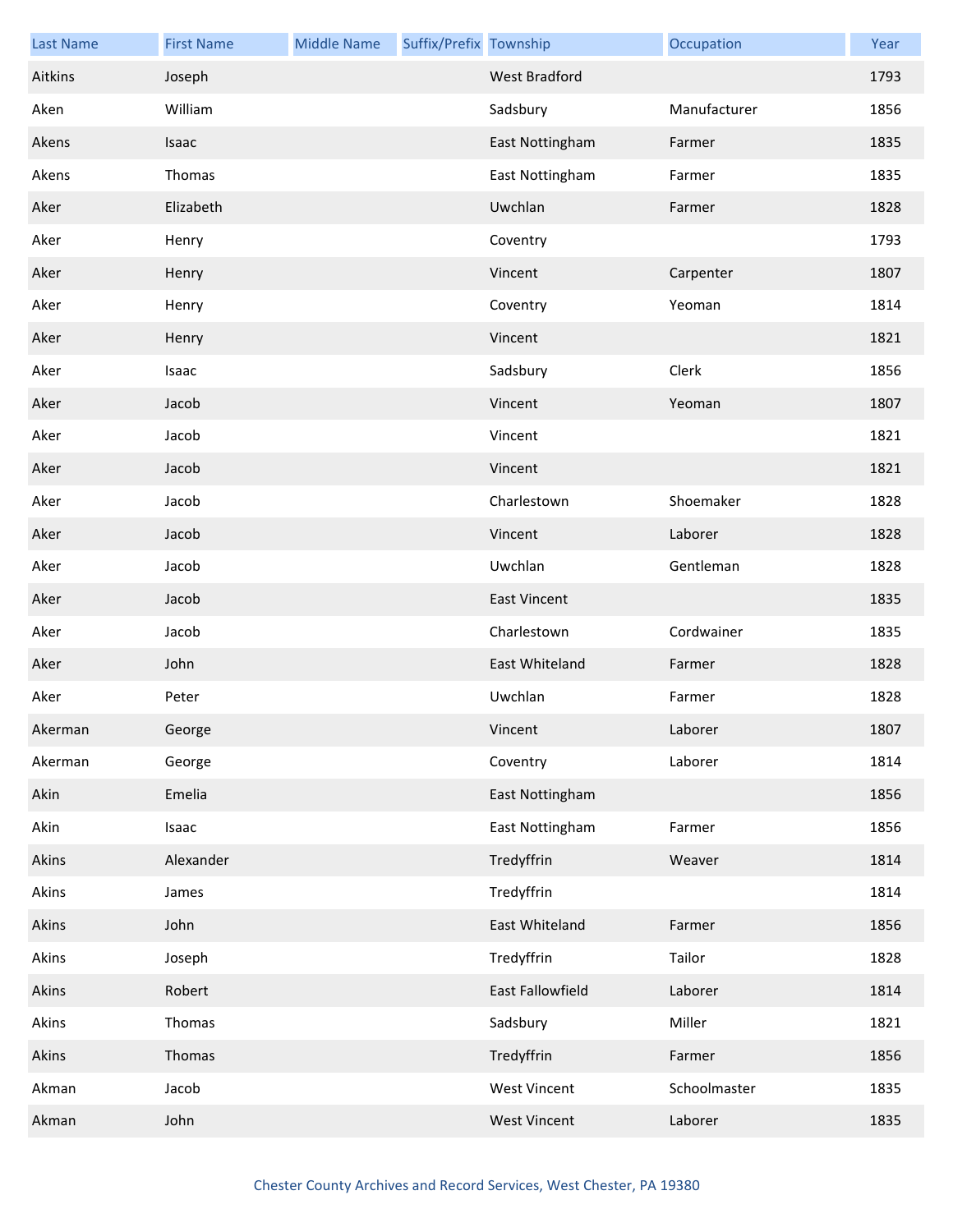| <b>Last Name</b> | <b>First Name</b> | <b>Middle Name</b> | Suffix/Prefix Township |                     | Occupation   | Year |
|------------------|-------------------|--------------------|------------------------|---------------------|--------------|------|
| Akman            | Joshua            |                    |                        | <b>West Vincent</b> | Stonemason   | 1835 |
| Albany           | Jesse             |                    |                        | West Marlborough    | Laborer      | 1828 |
| Albert           | John              |                    |                        | Westtown            | Mason        | 1835 |
| Albertson        | Samuel            |                    |                        | Tredyffrin          | Limeburner   | 1856 |
| Albrigh          | Henry             |                    |                        | Sadsbury            | Laborer      | 1856 |
| Albrigh          | Lewes             |                    |                        | Sadsbury            | Laborer      | 1856 |
| Albright         | Francis           |                    |                        | East Caln           | Laborer      | 1828 |
| Albright         | Franklin          |                    |                        | Sadsbury            | Laborer      | 1856 |
| Albright         | George            |                    |                        | East Whiteland      | Laborer      | 1828 |
| Albright         | Henry             |                    |                        | West Caln           | Farmer       | 1821 |
| Albright         | Lewis             |                    |                        | East Caln           | Laborer      | 1856 |
| Albright         | Philip            |                    |                        | Uwchlan             | Tanner       | 1835 |
| Albright         | Reuben            |                    |                        | South Coventry      | Forgeman     | 1856 |
| Albright         | Stephen           |                    |                        | Pikeland            | Laborer      | 1828 |
| Alcock           | John              |                    |                        | Pikeland            | Cabinetmaker | 1828 |
| Alcorn           | James             |                    |                        | Goshen              |              | 1793 |
| Alden            | Ebenezer          |                    |                        | London Britain      |              | 1807 |
| Aldrad           | Thomas            |                    |                        | East Caln           | Farmer       | 1856 |
| Aldred           | John              | F                  |                        | East Caln           | Farmer       | 1856 |
| Aldridge         | William           |                    |                        | East Whiteland      | Laborer      | 1828 |
| Ales             | Isaac             |                    |                        | <b>Upper Oxford</b> | Mason        | 1807 |
| Alexander        | Adam              | C.                 |                        | New London          | Storekeeper  | 1828 |
| Alexander        | Andrew            |                    |                        | Brandywine          |              | 1793 |
| Alexander        | Andrew            |                    |                        | Honey Brook         |              | 1800 |
| Alexander        | Andrew            |                    |                        | Willistown          | Wheelwright  | 1807 |
| Alexander        | Andrew            |                    |                        | Willistown          | Wheelwright  | 1814 |
| Alexander        | Andrew            |                    |                        | Easttown            |              | 1821 |
| Alexander        | Andrew            |                    |                        | East Goshen         | Laborer      | 1821 |
| Alexander        | Andrew            |                    |                        | West Fallowfield    | Weaver       | 1828 |
| Alexander        | Andrew            |                    |                        | Easttown            | Wheelwright  | 1828 |
| Alexander        | Andrew            |                    |                        | Easttown            | Farmer       | 1835 |
| Alexander        | Andrew            |                    |                        | Easttown            | Farmer       | 1856 |
| Alexander        | Andrew            | W                  |                        | Easttown            | Farmer       | 1856 |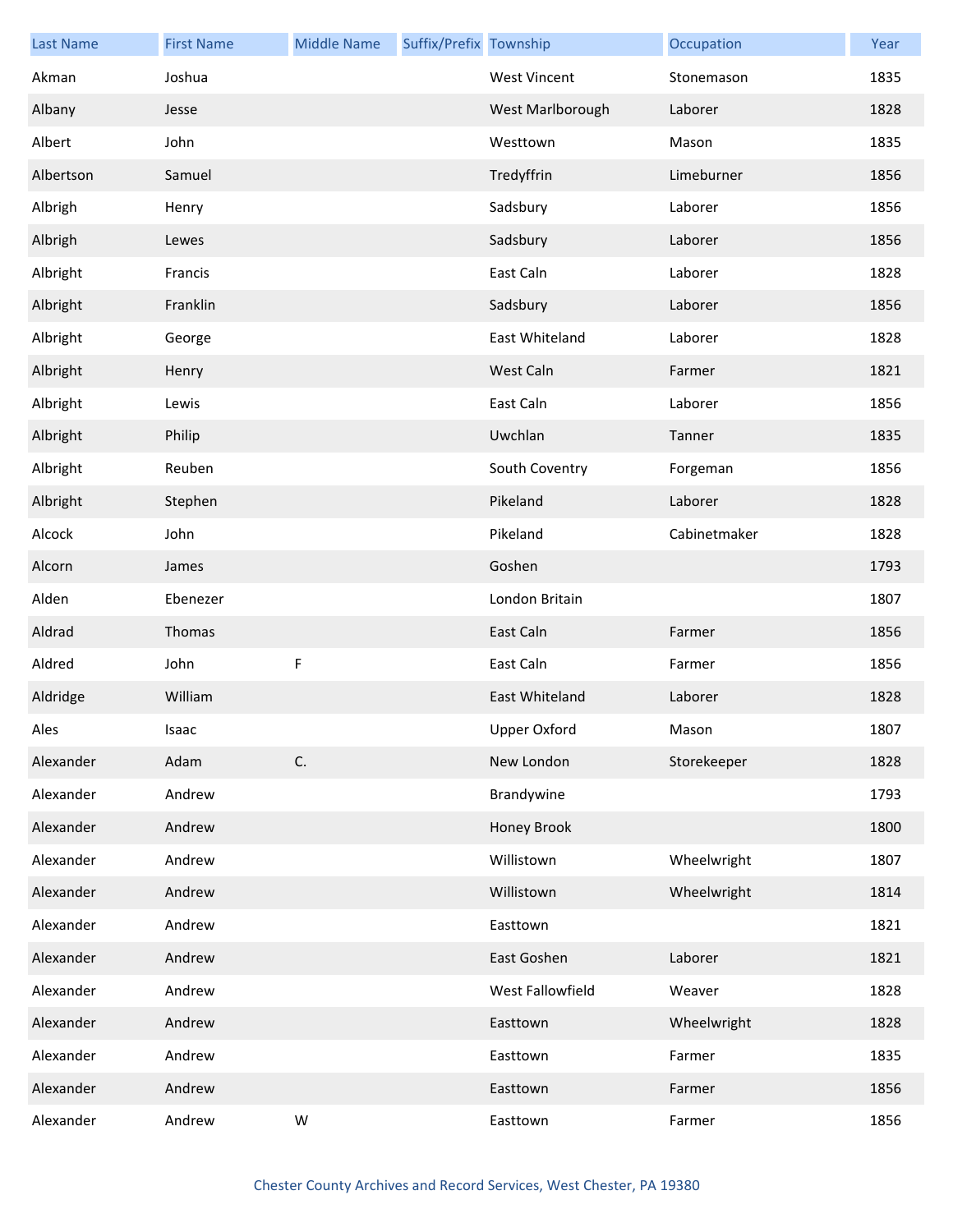| <b>Last Name</b> | <b>First Name</b> | <b>Middle Name</b> | Suffix/Prefix Township |                      | Occupation                | Year |
|------------------|-------------------|--------------------|------------------------|----------------------|---------------------------|------|
| Alexander        | Archibald         |                    |                        | Uwchlan              |                           | 1800 |
| Alexander        | Charlotte         |                    |                        | East Nottingham      | Milliner                  | 1835 |
| Alexander        | Clemens           |                    |                        | <b>East Nantmeal</b> | Cordwainer                | 1807 |
| Alexander        | David             |                    |                        | East Nottingham      |                           | 1800 |
| Alexander        | David             |                    |                        | Easttown             | Farmer                    | 1807 |
| Alexander        | David             |                    |                        | East Nottingham      | Cartwright                | 1807 |
| Alexander        | David             |                    |                        | East Nottingham      | Cartwright                | 1814 |
| Alexander        | David             |                    |                        | Easttown             | Farmer                    | 1814 |
| Alexander        | David             |                    |                        | East Nottingham      | Cartwright                | 1821 |
| Alexander        | David             |                    |                        | East Nottingham      | Farmer                    | 1821 |
| Alexander        | David             |                    |                        | Easttown             | Cooper                    | 1835 |
| Alexander        | David             |                    |                        | Willistown           | Farmer                    | 1856 |
| Alexander        | Ezekiel           |                    |                        | Charlestown          |                           | 1793 |
| Alexander        | Ezekiel           |                    | Jr.                    | East Whiteland       | Farmer                    | 1807 |
| Alexander        | Ezekiel           |                    |                        | East Whiteland       | Farmer                    | 1807 |
| Alexander        | George            |                    |                        | <b>West Chester</b>  | Coachmaker                | 1828 |
| Alexander        | George            |                    |                        | West Fallowfield     | Farmer                    | 1856 |
| Alexander        | George            |                    |                        | <b>West Coventry</b> | Boatman                   | 1856 |
| Alexander        | Hannah            |                    |                        | Easttown             | Housekeeper               | 1856 |
| Alexander        | James             |                    |                        | New London           | Farmer                    | 1807 |
| Alexander        | James             |                    |                        | East Whiteland       | Mason                     | 1807 |
| Alexander        | James             |                    |                        | Lower Oxford         | Laborer                   | 1814 |
| Alexander        | James             |                    |                        | East Nottingham      | Laborer                   | 1814 |
| Alexander        | James             |                    |                        | New London           | Merchant                  | 1814 |
| Alexander        | James             |                    |                        | East Nottingham      | Weaver                    | 1821 |
| Alexander        | James             |                    |                        | New London           | Farmer & Store & Tavern K | 1821 |
| Alexander        | James             |                    |                        | New London           | Farmer & Innkeeper        | 1828 |
| Alexander        | James             |                    |                        | Lower Oxford         | Laborer                   | 1856 |
| Alexander        | John              |                    |                        | East Nottingham      |                           | 1800 |
| Alexander        | John              |                    |                        | East Nottingham      |                           | 1807 |
| Alexander        | John              |                    |                        | East Nottingham      | Cartwright                | 1807 |
| Alexander        | John              |                    |                        | Westtown             | Weaver                    | 1821 |
| Alexander        | John              |                    |                        | Easttown             |                           | 1821 |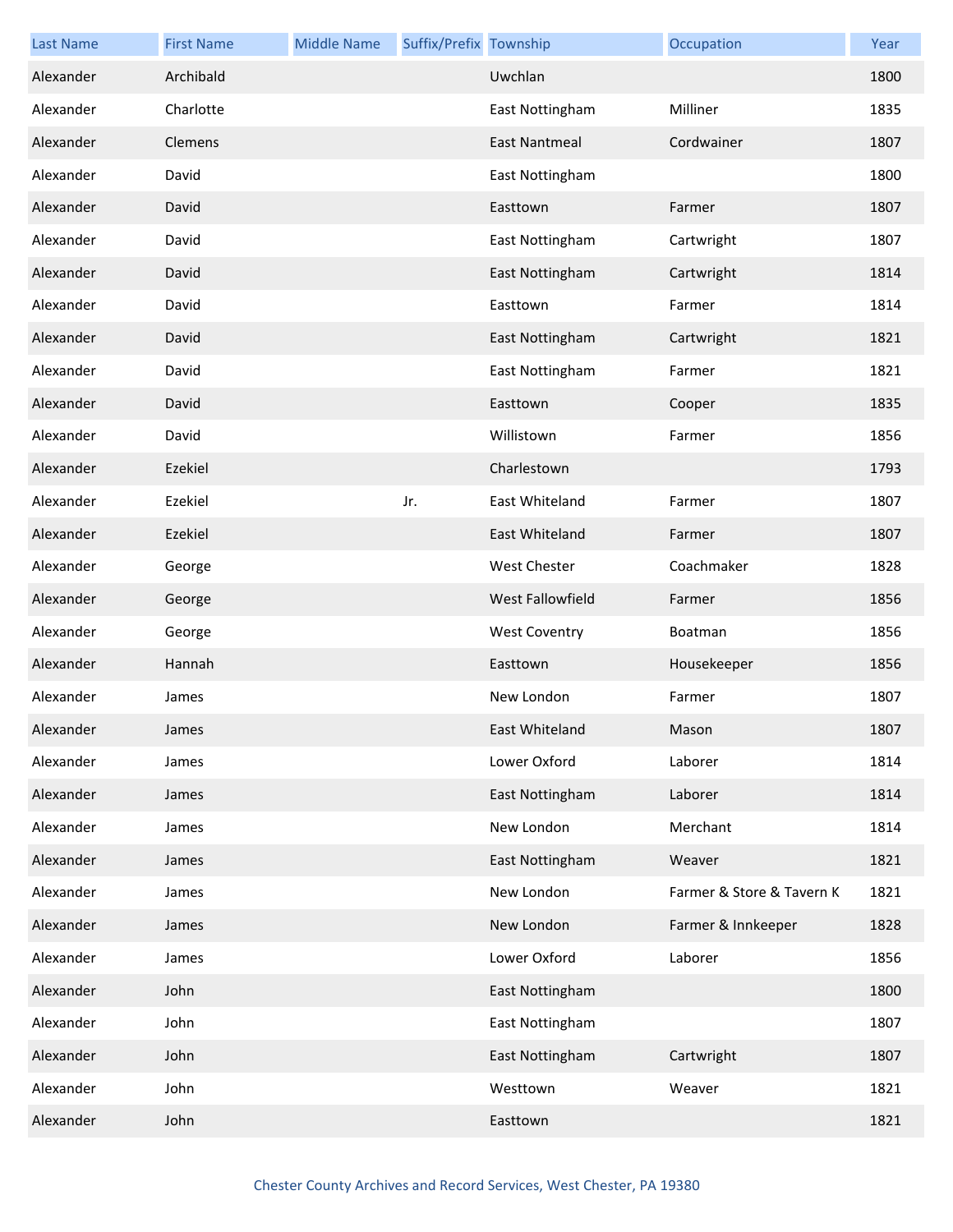| <b>Last Name</b> | <b>First Name</b> | <b>Middle Name</b> | Suffix/Prefix Township |                     | Occupation      | Year |
|------------------|-------------------|--------------------|------------------------|---------------------|-----------------|------|
| Alexander        | John              |                    |                        | East Nottingham     | Farmer          | 1821 |
| Alexander        | John              |                    |                        | Londonderry         | Tailor          | 1828 |
| Alexander        | John              |                    |                        | West Fallowfield    | Manufacturer    | 1828 |
| Alexander        | John              |                    |                        | Willistown          | Carpenter       | 1835 |
| Alexander        | John              |                    | Jr.                    | Easttown            | Cooper          | 1835 |
| Alexander        | John              |                    | Sr.                    | Easttown            | Tailor          | 1835 |
| Alexander        | Joseph            |                    |                        | <b>Upper Oxford</b> | Farmer          | 1807 |
| Alexander        | Joshua            |                    |                        | <b>West Chester</b> | Laborer         | 1807 |
| Alexander        | Mary              |                    |                        | Easttown            | Home management | 1835 |
| Alexander        | ${\sf N}$         | P                  |                        | Hopewell            | Farmer          | 1856 |
| Alexander        | Peter             |                    |                        | West Nottingham     | Farmer          | 1807 |
| Alexander        | Peter             |                    |                        | West Nottingham     | Farmer          | 1814 |
| Alexander        | Peter             |                    |                        | West Nottingham     | Farmer          | 1821 |
| Alexander        | Peter             |                    |                        | Lower Oxford        | Laborer         | 1828 |
| Alexander        | Robert            |                    |                        | East Nottingham     |                 | 1793 |
| Alexander        | Robert            |                    |                        | East Nottingham     |                 | 1800 |
| Alexander        | Robert            |                    |                        | Uwchlan             |                 | 1800 |
| Alexander        | Robert            |                    |                        | Uwchlan             | Farmer          | 1807 |
| Alexander        | Robert            |                    |                        | Charlestown         | Farmer          | 1814 |
| Alexander        | Robert            |                    |                        | Charlestown         | Farmer          | 1821 |
| Alexander        | Robert            |                    |                        | West Whiteland      | Laborer         | 1828 |
| Alexander        | Robert            |                    |                        | New London          | Laborer         | 1835 |
| Alexander        | Samuel            |                    |                        | East Caln           | Drover          | 1828 |
| Alexander        | Samuel            | $\mathsf C$        |                        | Lower Oxford        | Laborer         | 1856 |
| Alexander        | Thomas            |                    |                        | East Nottingham     | Schoolmaster    | 1807 |
| Alexander        | Thomas            |                    |                        | Lower Oxford        |                 | 1814 |
| Alexander        | Thomas            |                    |                        | East Nottingham     | Merchant        | 1821 |
| Alexander        | Thomas            |                    |                        | East Nottingham     | Merchant        | 1828 |
| Alexander        | Thomas            |                    |                        | East Nottingham     | Merchant        | 1835 |
| Alexander        | William           |                    |                        | New Garden          |                 | 1793 |
| Alexander        | William           |                    |                        | Kennett             | Trader          | 1800 |
| Alexander        | William           |                    |                        | East Marlborough    | Jobber          | 1807 |
| Alexander        | William           |                    |                        | West Bradford       | Carpenter       | 1814 |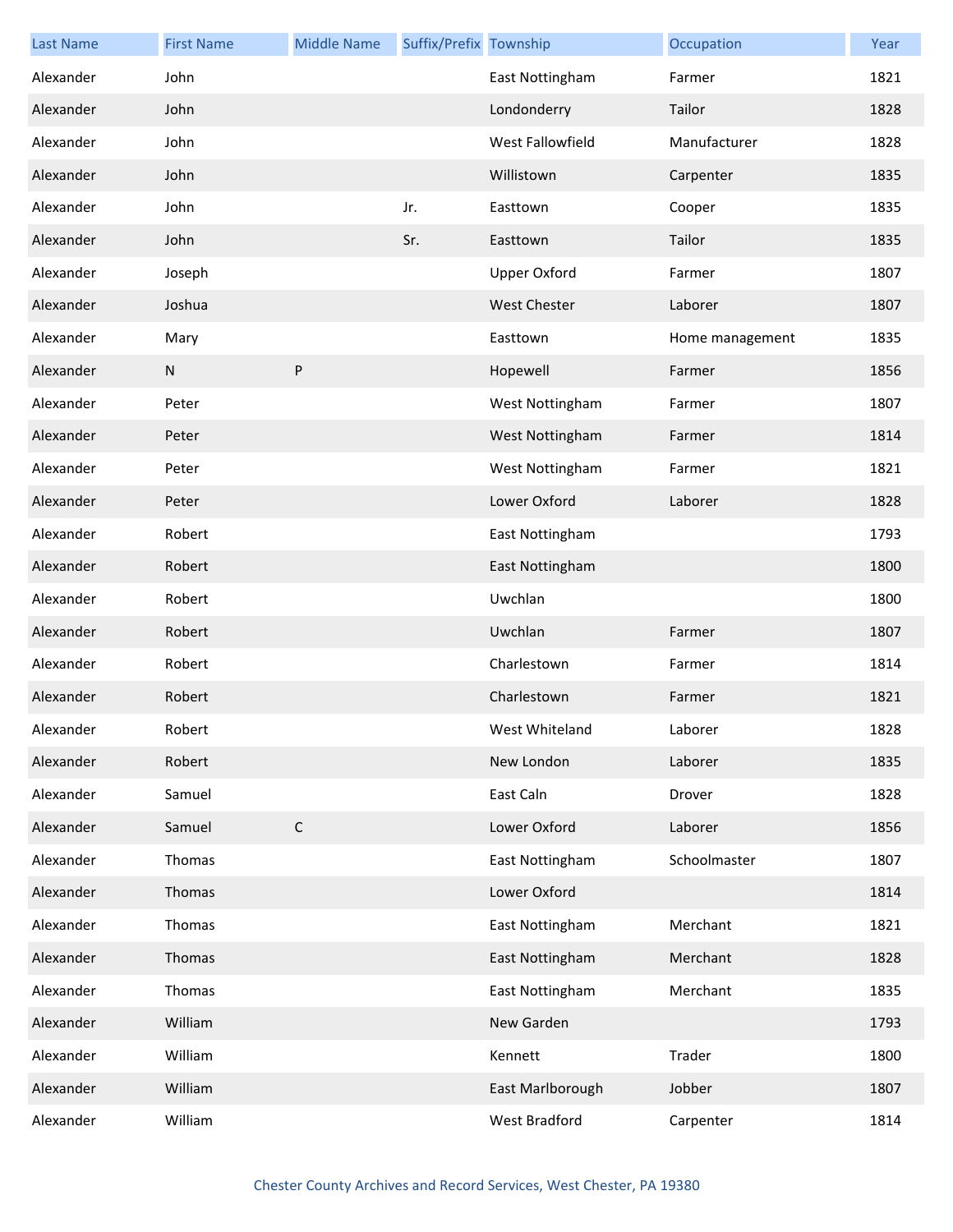| <b>Last Name</b> | <b>First Name</b> | <b>Middle Name</b> | Suffix/Prefix Township |                      | Occupation            | Year |
|------------------|-------------------|--------------------|------------------------|----------------------|-----------------------|------|
| Alexander        | William           |                    |                        | West Marlborough     | Laborer               | 1828 |
| Alexander        | William           |                    | Jr.                    | West Marlborough     | Smith                 | 1828 |
| Alexander        | William           |                    |                        | West Marlborough     | Laborer               | 1835 |
| Alexander        | William           |                    |                        | Easttown             |                       | 1856 |
| Alexander        | William           |                    |                        | West Fallowfield     | Laborer               | 1856 |
| Alford           | Enoch             |                    |                        | East Bradford        | Farmer                | 1814 |
| Alford           | John              |                    |                        | <b>West Nantmeal</b> |                       | 1793 |
| Alford           | John              |                    |                        | Kennett              | Farmer                | 1807 |
| Alford           | John              |                    |                        | <b>West Nantmeal</b> | Farmer                | 1807 |
| Alford           | John              |                    |                        | <b>West Nantmeal</b> | Farmer                | 1814 |
| Alford           | John              |                    |                        | <b>West Nantmeal</b> | Farmer                | 1828 |
| Alfred           | James             |                    |                        | London Grove         |                       | 1800 |
| Alfrod           | John              |                    |                        | <b>West Nantmeal</b> |                       | 1800 |
| Alison           | Charles           |                    |                        | Lower Oxford         | Laborer               | 1856 |
| Alison           | George            |                    |                        | Sadsbury             | Laborer               | 1828 |
| Alison           | George            |                    |                        | West Fallowfield     | Laborer               | 1835 |
| Alison           | John              |                    |                        | East Fallowfield     | Laborer               | 1835 |
| Alison           | John              |                    |                        | Lower Oxford         | Laborer               | 1856 |
| Alison           | Joseph            |                    |                        | Lower Oxford         | Furnaceman            | 1856 |
| Alison           | Levi              |                    |                        | East Brandywine      | Farmer                | 1856 |
| Alison           | Oliver            |                    |                        | London Grove         | Farmer                | 1828 |
| Alison           | Oliver            |                    |                        | London Grove         | Farmer                | 1835 |
| Alison           | Robert            |                    |                        | London Grove         | <b>Medical Doctor</b> | 1828 |
| Alison           | Robert            |                    |                        | East Caln            | Laborer               | 1835 |
| Alison           | Robert            |                    |                        | London Grove         | Physician             | 1835 |
| Alison           | Taylor            |                    |                        | East Fallowfield     | Papermaker            | 1835 |
| All              | Samuel            |                    |                        | Lower Oxford         | Laborer               | 1856 |
| Allabaugh        | (Widow)           |                    |                        | Charlestown          |                       | 1793 |
| Allcorn          | John              |                    |                        | East Bradford        | Weaver                | 1807 |
| Allcutt          | Joseph            |                    |                        | East Goshen          | Laborer               | 1821 |
| Alleback         | Eve               |                    |                        | Brandywine           | Miller                | 1814 |
| Allebaugh        | George            |                    |                        | Coventry             | Laborer               | 1807 |
| Allen            | (Widow)           |                    |                        | Lower Oxford         |                       | 1814 |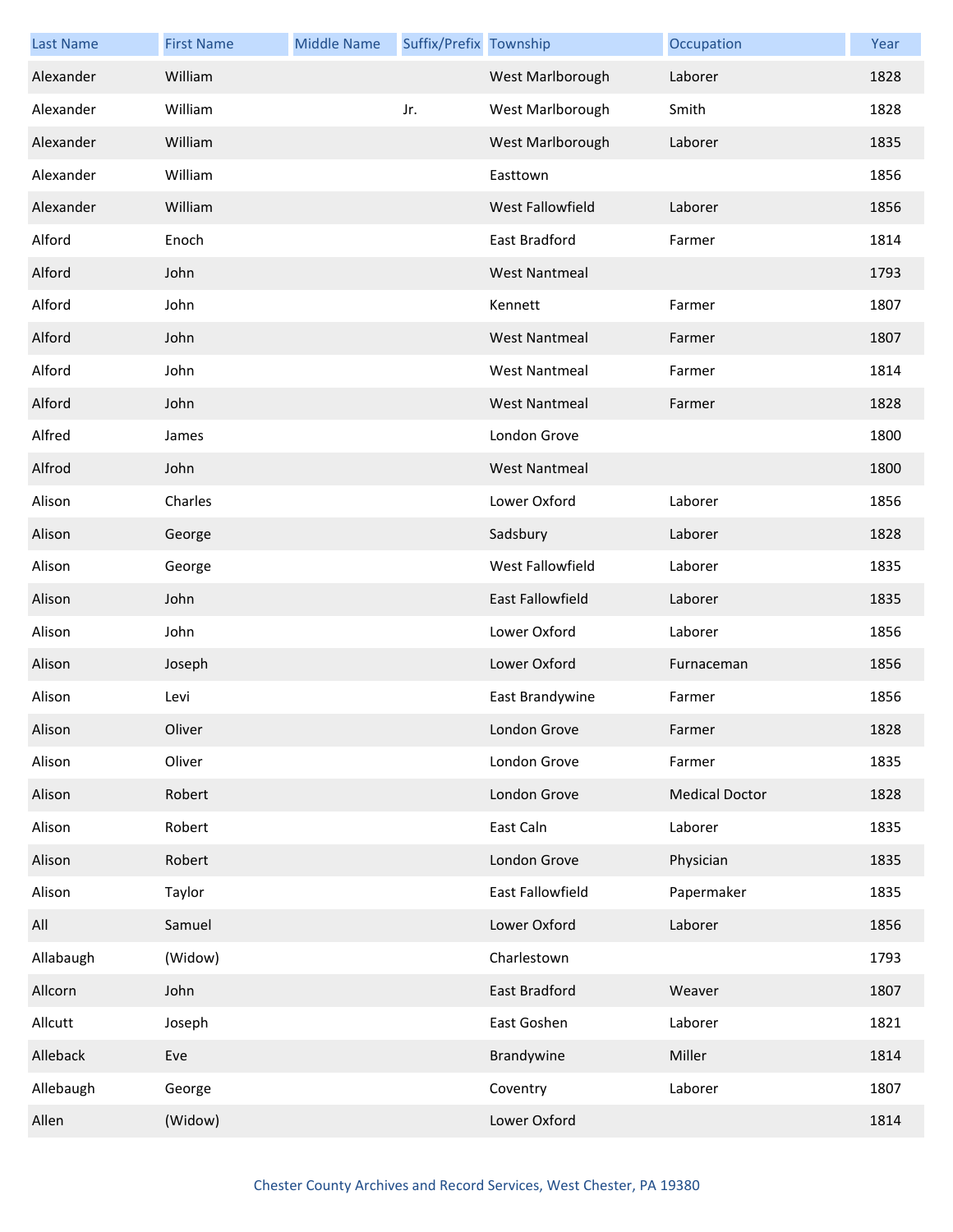| <b>Last Name</b> | <b>First Name</b> | <b>Middle Name</b> | Suffix/Prefix Township |                      | Occupation            | Year |
|------------------|-------------------|--------------------|------------------------|----------------------|-----------------------|------|
| Allen            | Ann               |                    |                        | London Grove         | Farmer                | 1828 |
| Allen            | Charles           |                    |                        | West Whiteland       | Farmer                | 1856 |
| Allen            | Daniel            | D                  |                        | <b>East Coventry</b> | <b>Stove Merchant</b> | 1856 |
| Allen            | David             |                    |                        | East Caln            | Farmer                | 1835 |
| Allen            | Elijah            |                    |                        | Sadsbury             | Carpenter             | 1835 |
| Allen            | <b>Ellis</b>      |                    |                        | London Grove         | Farmer                | 1807 |
| Allen            | <b>Ellis</b>      |                    |                        | New Garden           | Farmer                | 1814 |
| Allen            | <b>Ellis</b>      |                    |                        | New Garden           | Farmer                | 1821 |
| Allen            | <b>Ellis</b>      |                    |                        | New Garden           | Farmer                | 1828 |
| Allen            | <b>Ellis</b>      |                    |                        | New Garden           | Farmer                | 1835 |
| Allen            | Ephraim           |                    |                        | <b>West Nantmeal</b> |                       | 1793 |
| Allen            | Ephraim           |                    |                        | <b>West Nantmeal</b> |                       | 1800 |
| Allen            | Ephraim           |                    |                        | <b>West Nantmeal</b> | Farmer                | 1807 |
| Allen            | Ephraim           |                    | Sr.                    | <b>West Nantmeal</b> | Farmer                | 1814 |
| Allen            | Ephraim           |                    | Jr.                    | <b>West Nantmeal</b> | Farmer                | 1814 |
| Allen            | Ezra              |                    |                        | East Caln            | Farmer                | 1835 |
| Allen            | George            |                    |                        | East Bradford        |                       | 1793 |
| Allen            | George            |                    |                        | East Caln            | Laborer               | 1807 |
| Allen            | Isaac             |                    |                        | New Garden           |                       | 1793 |
| Allen            | Isaac             |                    |                        | <b>West Nantmeal</b> | Farmer                | 1821 |
| Allen            | Isaac             |                    |                        | Lower Oxford         | Farmer                | 1828 |
| Allen            | Isaac             |                    |                        | West Fallowfield     | Laborer               | 1835 |
| Allen            | James             |                    |                        | New Garden           |                       | 1793 |
| Allen            | James             |                    | Jr.                    | New Garden           |                       | 1793 |
| Allen            | James             |                    |                        | East Marlborough     |                       | 1793 |
| Allen            | James             |                    |                        | Lower Oxford         | Farmer                | 1807 |
| Allen            | James             |                    |                        | Schuylkill           | Farmer                | 1835 |
| Allen            | James             |                    |                        | <b>West Chester</b>  | Carpenter             | 1856 |
| Allen            | Jesse             |                    |                        | Lower Oxford         | Farmer                | 1828 |
| Allen            | Jesse             |                    |                        | Lower Oxford         | Laborer               | 1835 |
| Allen            | Jesse             |                    |                        | West Fallowfield     | Postrailer            | 1856 |
| Allen            | John              |                    |                        | London Grove         |                       | 1793 |
| Allen            | John              |                    |                        | London Grove         |                       | 1800 |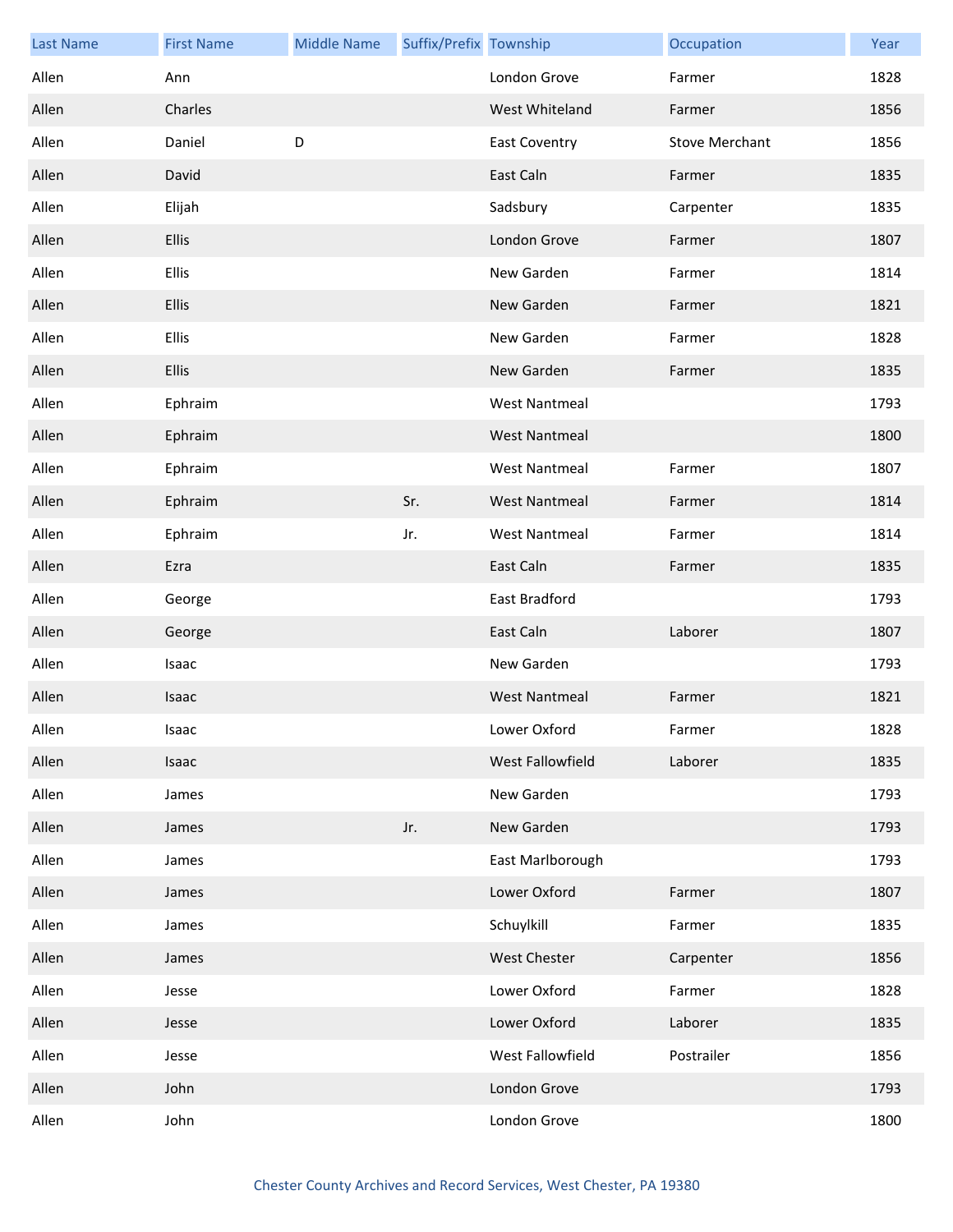| <b>Last Name</b> | <b>First Name</b> | <b>Middle Name</b> | Suffix/Prefix Township |                      | Occupation | Year |
|------------------|-------------------|--------------------|------------------------|----------------------|------------|------|
| Allen            | John              |                    |                        | London Grove         | Farmer     | 1807 |
| Allen            | John              |                    |                        | New Garden           |            | 1807 |
| Allen            | John              |                    |                        | New Garden           | Farmer     | 1814 |
| Allen            | John              |                    |                        | New Garden           | Farmer     | 1821 |
| Allen            | John              |                    |                        | London Grove         | Farmer     | 1821 |
| Allen            | John              |                    |                        | <b>Upper Oxford</b>  | Farmer     | 1835 |
| Allen            | Levi              |                    |                        | East Marlborough     | Carpenter  | 1835 |
| Allen            | Mary              |                    |                        | East Caln            | Farmer     | 1814 |
| Allen            | Mary              |                    |                        | East Caln            |            | 1821 |
| Allen            | Peter             |                    |                        | Tredyffrin           | Carpenter  | 1835 |
| Allen            | Peter             |                    |                        | Tredyffrin           | Carpenter  | 1856 |
| Allen            | Richard           |                    |                        | Westtown             | Laborer    | 1807 |
| Allen            | Richard           |                    |                        | Westtown             | Teacher    | 1856 |
| Allen            | Robert            |                    |                        | Charlestown          |            | 1793 |
| Allen            | Robert            |                    |                        | London Britain       |            | 1793 |
| Allen            | Robert            |                    |                        | New Garden           | Laborer    | 1807 |
| Allen            | Robert            |                    |                        | West Marlborough     | Tailor     | 1835 |
| Allen            | Samuel            |                    |                        | <b>West Nantmeal</b> | Laborer    | 1828 |
| Allen            | Samuel            |                    |                        | West Marlborough     | Laborer    | 1828 |
| Allen            | Sarah             |                    | Widow                  | <b>West Nantmeal</b> | Farmer     | 1821 |
| Allen            | Sarah             |                    |                        | <b>West Nantmeal</b> | Farmer     | 1828 |
| Allen            | Susanna           |                    |                        | <b>West Nantmeal</b> | Widow      | 1821 |
| Allen            | Thaddeus          |                    |                        | West Chester         |            | 1856 |
| Allen            | Thomas            |                    |                        | East Marlborough     | Carpenter  | 1835 |
| Allen            | William           |                    |                        | East Marlborough     |            | 1793 |
| Allen            | William           |                    |                        | London Grove         |            | 1793 |
| Allen            | William           |                    |                        | London Grove         |            | 1800 |
| Allen            | William           |                    |                        | <b>West Nantmeal</b> |            | 1800 |
| Allen            | William           |                    |                        | Brandywine           | Farmer     | 1807 |
| Allen            | William           |                    |                        | East Marlborough     | Farmer     | 1807 |
| Allen            | William           |                    |                        | <b>West Nantmeal</b> | Farmer     | 1807 |
| Allen            | William           |                    |                        | London Grove         | Farmer     | 1807 |
| Allen            | William           |                    |                        | London Grove         | Farmer     | 1814 |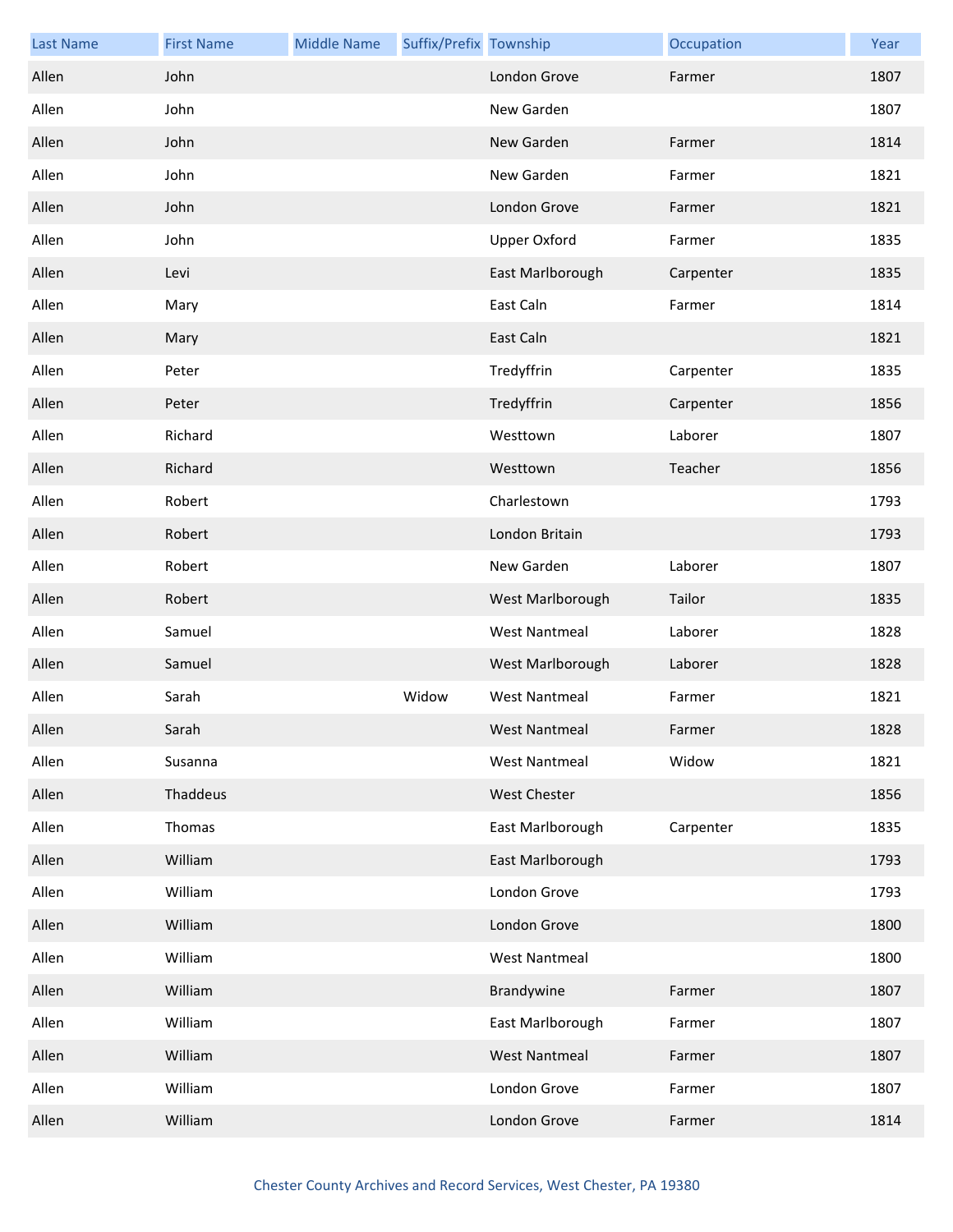| <b>Last Name</b> | <b>First Name</b> | <b>Middle Name</b> | Suffix/Prefix Township |                      | Occupation      | Year |
|------------------|-------------------|--------------------|------------------------|----------------------|-----------------|------|
| Allen            | William           |                    |                        | East Marlborough     | Mason           | 1814 |
| Allen            | William           |                    |                        | <b>West Nantmeal</b> | Farmer          | 1814 |
| Allen            | William           |                    |                        | East Marlborough     | Farmer          | 1814 |
| Allen            | William           |                    |                        | East Marlborough     | Stonemason      | 1821 |
| Allen            | William           |                    |                        | London Grove         | Farmer          | 1821 |
| Allen            | William           |                    |                        | East Marlborough     | Farmer          | 1821 |
| Allen            | William           |                    |                        | <b>West Nantmeal</b> | Farmer          | 1821 |
| Allen            | William           |                    |                        | <b>Upper Oxford</b>  | Dyer            | 1828 |
| Allen            | William           |                    |                        | London Grove         | Farmer          | 1828 |
| Allen            | William           |                    |                        | <b>West Nantmeal</b> | Farmer          | 1828 |
| Allen            | William           |                    |                        | East Marlborough     | Mason           | 1828 |
| Allen            | William           |                    |                        | East Marlborough     | Laborer         | 1835 |
| Allen            | William           |                    |                        | London Grove         | Farmer          | 1856 |
| Allen            | William           |                    |                        | Newlin               | Farmer          | 1856 |
| Allen            | William           |                    |                        | Highland             | Miller          | 1856 |
| Allen            | William           |                    |                        | Willistown           | Farmer          | 1856 |
| Allender         | Benjamin          |                    |                        | East Fallowfield     | Laborer         | 1814 |
| Allender         | William           |                    |                        | Kennett              |                 | 1793 |
| Alleson          | David             |                    |                        | Thornbury            | Laborer         | 1807 |
| Allin            | Samuel            |                    |                        | East Whiteland       | Marble Quarrier | 1821 |
| Allison          | Aaron             |                    |                        | Uwchlan              |                 | 1793 |
| Allison          | Aaron             |                    |                        | Uwchlan              |                 | 1800 |
| Allison          | Aaron             |                    |                        | Uwchlan              | Farmer          | 1807 |
| Allison          | Aaron             |                    | Jr.                    | Uwchlan              | Farmer          | 1814 |
| Allison          | Aaron             |                    |                        | Uwchlan              | Farmer          | 1814 |
| Allison          | Aaron             |                    |                        | Uwchlan              | Farmer          | 1821 |
| Allison          | Aaron             |                    |                        | Uwchlan              | Farmer          | 1821 |
| Allison          | Aaron             |                    | Jr.                    | Uwchlan              | Laborer         | 1828 |
| Allison          | Aaron             |                    |                        | Uwchlan              | Farmer          | 1828 |
| Allison          | Aaron             |                    |                        | Uwchlan              | Farmer          | 1856 |
| Allison          | Andrew            |                    |                        | East Bradford        | Farmer          | 1856 |
| Allison          | Archibald         |                    |                        | East Whiteland       | Farmer          | 1821 |
| Allison          | Aron              |                    |                        | Uwchlan              | Farmer          | 1835 |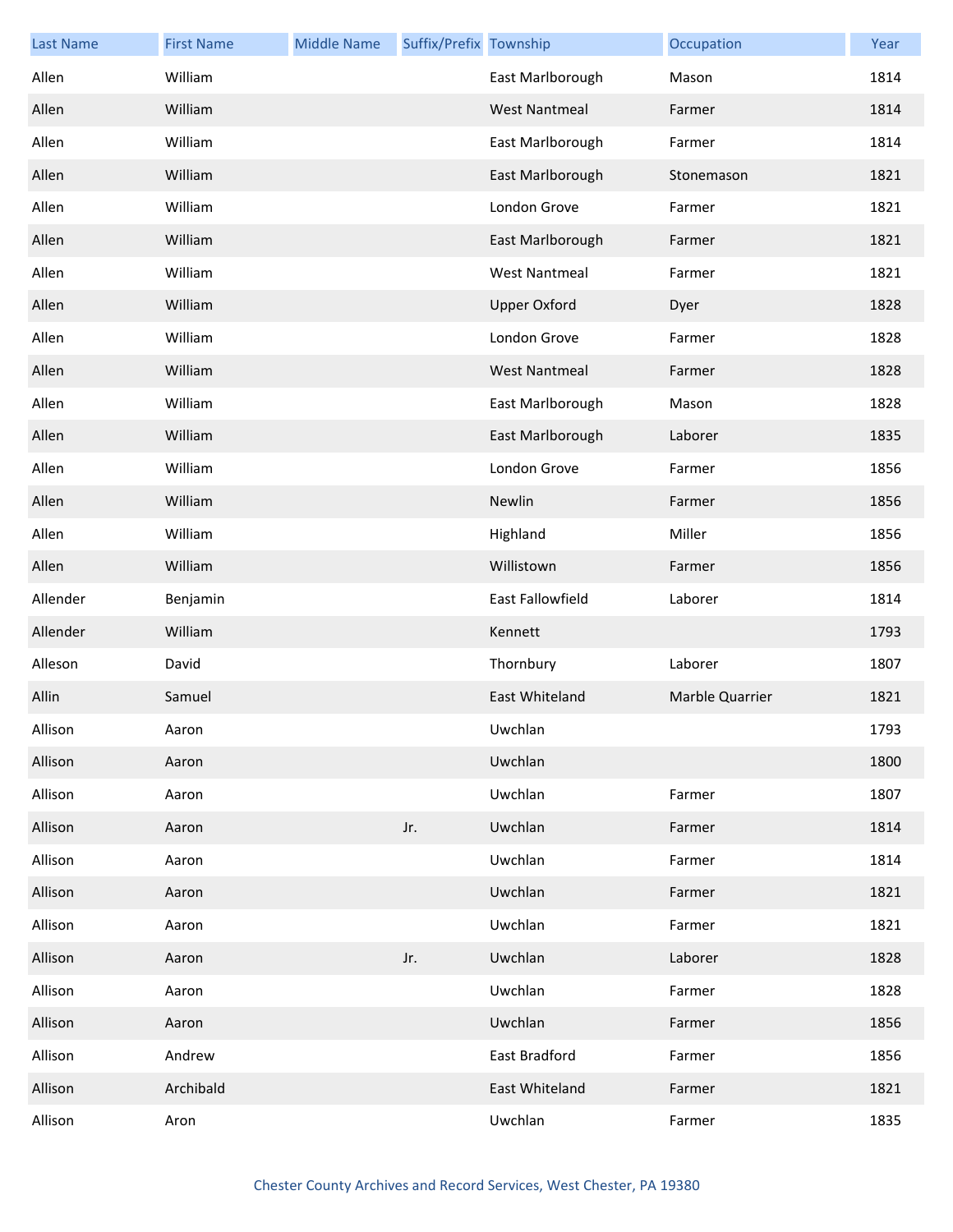| <b>Last Name</b> | <b>First Name</b> | <b>Middle Name</b> | Suffix/Prefix Township |                  | Occupation | Year |
|------------------|-------------------|--------------------|------------------------|------------------|------------|------|
| Allison          | Aron              |                    |                        | Uwchlan          | Laborer    | 1835 |
| Allison          | Charles           |                    |                        | New London       | Laborer    | 1856 |
| Allison          | David             |                    |                        | Londonderry      | Blacksmith | 1807 |
| Allison          | David             |                    |                        | Londonderry      | Nailer     | 1814 |
| Allison          | Eban              |                    |                        | Penn             | Laborer    | 1856 |
| Allison          | Elizabeth         |                    |                        | New London       |            | 1856 |
| Allison          | Evan              |                    |                        | New London       | Laborer    | 1856 |
| Allison          | Francis           |                    | Dr.                    | London Grove     |            | 1793 |
| Allison          | Francis           |                    |                        | London Grove     |            | 1800 |
| Allison          | Francis           |                    |                        | London Grove     | Physician  | 1807 |
| Allison          | George            |                    |                        | Uwchlan          | Laborer    | 1835 |
| Allison          | George            |                    |                        | Uwchlan          | Laborer    | 1856 |
| Allison          | Henry             |                    |                        | Sadsbury         |            | 1800 |
| Allison          | Horatio           |                    |                        | London Grove     | Physician  | 1807 |
| Allison          | James             |                    |                        | Vincent          |            | 1793 |
| Allison          | James             |                    |                        | West Caln        |            | 1793 |
| Allison          | James             |                    |                        | Sadsbury         |            | 1800 |
| Allison          | James             |                    |                        | Sadsbury         |            | 1807 |
| Allison          | James             |                    |                        | Uwchlan          | Laborer    | 1828 |
| Allison          | James             |                    |                        | Willistown       | Laborer    | 1835 |
| Allison          | James             |                    |                        | Uwchlan          | Laborer    | 1856 |
| Allison          | John              |                    |                        | East Marlborough |            | 1793 |
| Allison          | John              |                    |                        | East Caln        | Weaver     | 1807 |
| Allison          | John              |                    |                        | East Fallowfield | Laborer    | 1821 |
| Allison          | John              |                    |                        | East Fallowfield | Laborer    | 1828 |
| Allison          | John              |                    |                        | East Fallowfield | Farmer     | 1856 |
| Allison          | John              | G                  |                        | East Brandywine  | Farmer     | 1856 |
| Allison          | Joseph            |                    |                        | East Fallowfield | Papermaker | 1835 |
| Allison          | Joseph            |                    |                        | Schuylkill       | Smith      | 1835 |
| Allison          | Levi              |                    |                        | Brandywine       | Farmer     | 1821 |
| Allison          | Levi              |                    |                        | Brandywine       | Innkeeper  | 1828 |
| Allison          | Levi              |                    |                        | Brandywine       | Farmer     | 1835 |
| Allison          | Levi              |                    |                        | Uwchlan          | Farmer     | 1856 |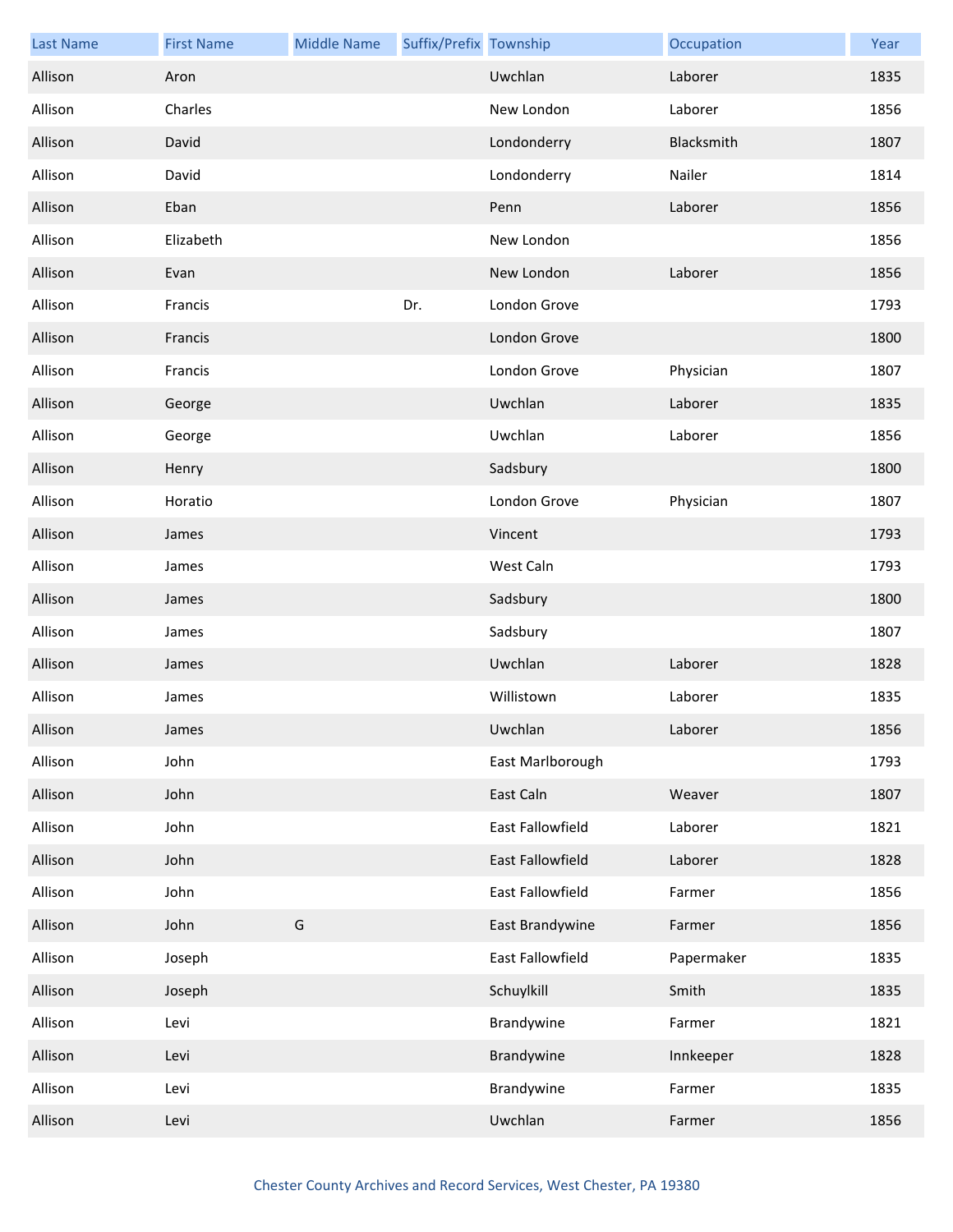| <b>Last Name</b> | <b>First Name</b> | <b>Middle Name</b> | Suffix/Prefix Township |                         | Occupation            | Year |
|------------------|-------------------|--------------------|------------------------|-------------------------|-----------------------|------|
| Allison          | Lewis             |                    |                        | Uwchlan                 | Farmer                | 1856 |
| Allison          | Mary              |                    |                        | East Fallowfield        |                       | 1814 |
| Allison          | Mary              |                    |                        | East Fallowfield        |                       | 1821 |
| Allison          | Mary              |                    |                        | London Grove            |                       | 1821 |
| Allison          | Mary              |                    | Widow                  | <b>East Fallowfield</b> |                       | 1828 |
| Allison          | Moses             |                    |                        | East Fallowfield        | Laborer               | 1828 |
| Allison          | Moses             |                    |                        | East Fallowfield        | Laborer               | 1835 |
| Allison          | Oliver            |                    |                        | London Grove            | Farmer                | 1814 |
| Allison          | Oliver            |                    |                        | London Grove            | Farmer                | 1821 |
| Allison          | Peter             |                    |                        | Uwchlan                 | Papermaker            | 1835 |
| Allison          | Robert            |                    |                        | Uwchlan                 |                       | 1793 |
| Allison          | Robert            |                    | Jr.                    | Uwchlan                 |                       | 1793 |
| Allison          | Robert            |                    |                        | Uwchlan                 |                       | 1800 |
| Allison          | Robert            |                    |                        | <b>East Fallowfield</b> | Laborer               | 1807 |
| Allison          | Robert            |                    |                        | Uwchlan                 | Farmer                | 1807 |
| Allison          | Robert            |                    |                        | Uwchlan                 | Farmer                | 1814 |
| Allison          | Robert            |                    |                        | London Grove            | Doctor                | 1814 |
| Allison          | Robert            |                    |                        | London Grove            | <b>Medical Doctor</b> | 1821 |
| Allison          | Robert            |                    |                        | Uwchlan                 | Farmer                | 1821 |
| Allison          | Robert            |                    |                        | Uwchlan                 | Laborer               | 1828 |
| Allison          | Robert            |                    |                        | Brandywine              | Laborer               | 1835 |
| Allison          | Robert            |                    |                        | Sadsbury                | Laborer               | 1856 |
| Allison          | Robert            |                    |                        | <b>West Nantmeal</b>    | Jobber                | 1856 |
| Allison          | Sarah             |                    |                        | Uwchlan                 | Farmer                | 1828 |
| Allison          | Taylor            |                    |                        | East Fallowfield        | Papermaker            | 1828 |
| Allison          | Thomas            |                    |                        | Uwchlan                 |                       | 1793 |
| Allison          | Thomas            |                    |                        | Brandywine              | Farmer                | 1807 |
| Allison          | Thomas            |                    |                        | Uwchlan                 | Laborer               | 1814 |
| Allison          | William           |                    |                        | Brandywine              | Mason                 | 1807 |
| Allison          | William           |                    |                        | Brandywine              | Mason                 | 1814 |
| Allison          | William           |                    |                        | Uwchlan                 | Farmer                | 1814 |
| Allison          | William           |                    |                        | Uwchlan                 | Farmer                | 1821 |
| Allison          | William           |                    |                        | Brandywine              | Mason                 | 1821 |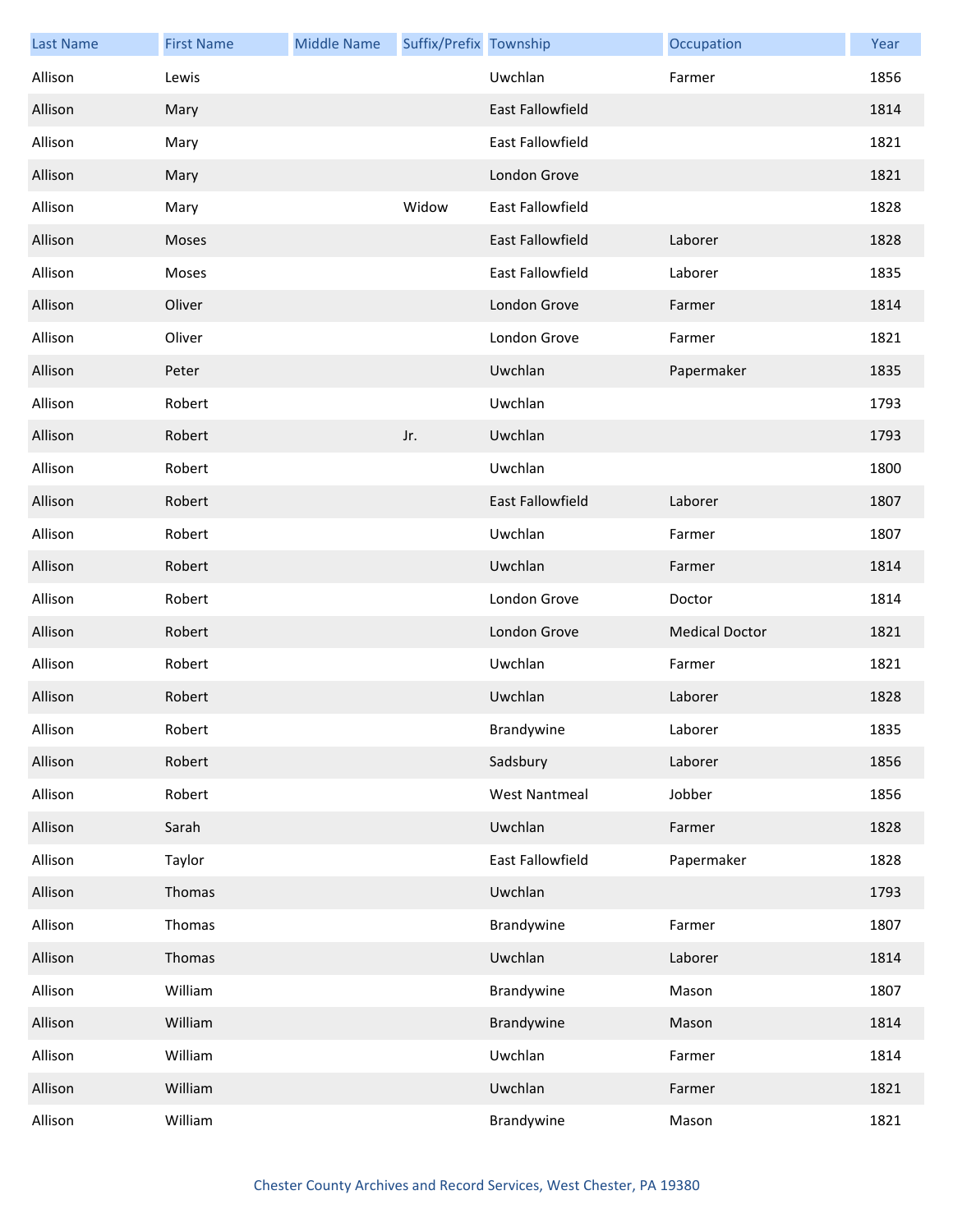| <b>Last Name</b> | <b>First Name</b> | <b>Middle Name</b>        | Suffix/Prefix Township |                      | Occupation            | Year |
|------------------|-------------------|---------------------------|------------------------|----------------------|-----------------------|------|
| Allison          | William           |                           |                        | Schuylkill           | Nailer                | 1835 |
| Allon            | William           |                           | Esq.                   | <b>West Nantmeal</b> | Farmer                | 1835 |
| Alloway          | Ajalon            |                           |                        | Charlestown          | Laborer               | 1821 |
| Alloway          | Ajalon            |                           |                        | Charlestown          | Laborer               | 1828 |
| Alloway          | Jonathan          |                           |                        | Charlestown          | Mason                 | 1807 |
| Alloway          | Jonathan          |                           |                        | Charlestown          | Mason                 | 1814 |
| Alloway          | William           |                           |                        | Pikeland             |                       | 1800 |
| Alloway          | William           |                           |                        | Charlestown          | Mason                 | 1807 |
| Alloway          | William           |                           |                        | Charlestown          | Mason                 | 1814 |
| Alloways         | Ajalon            |                           |                        | East Whiteland       | Laborer               | 1856 |
| Aloway           | Ajalon            |                           |                        | Charlestown          | Laborer               | 1835 |
| Alpus            | Charles           |                           |                        | Highland             | Laborer               | 1856 |
| Alrich           | William           |                           |                        | New Garden           | <b>Cotton Spinner</b> | 1821 |
| Alrick           | Isaac             |                           |                        | New London           | Tailor                | 1821 |
| Alsop            | Samuel            |                           |                        | Westtown             | Teacher               | 1856 |
| Altamon          | Charles           | $\boldsymbol{\mathsf{H}}$ |                        | East Caln            | Tobacconist           | 1856 |
| Altemas          | Isaiah            |                           |                        | London Grove         | Tailor                | 1835 |
| Altemus          | Isaac             |                           |                        | East Marlborough     | Farmer                | 1856 |
| Althist          | Henry             |                           |                        | West Whiteland       | Shoemaker             | 1835 |
| Aman             | Elizabeth         |                           |                        | <b>West Vincent</b>  | Farmer                | 1856 |
| Aman             | George            |                           |                        | Vincent              |                       | 1814 |
| Aman             | George            |                           |                        | Vincent              |                       | 1821 |
| Aman             | George            |                           |                        | Vincent              | Mason                 | 1828 |
| Aman             | Jacob             |                           |                        | Vincent              | Schoolmaster          | 1828 |
| Aman             | John              |                           |                        | Vincent              |                       | 1814 |
| Aman             | John              |                           |                        | Vincent              |                       | 1821 |
| Aman             | John              |                           |                        | <b>West Vincent</b>  | Farmer                | 1856 |
| Aman             | Joshua            |                           |                        | <b>West Vincent</b>  | Farmer                | 1856 |
| Aman             | William           |                           |                        | Vincent              |                       | 1814 |
| Aman             | William           |                           |                        | Vincent              | Blacksmith            | 1821 |
| Aman             | William           |                           |                        | Vincent              | Farmer                | 1828 |
| Ambers           | Jacob             |                           |                        | East Fallowfield     | Laborer               | 1835 |
| Ambler           | Mahlon            |                           |                        | West Whiteland       | Laborer               | 1828 |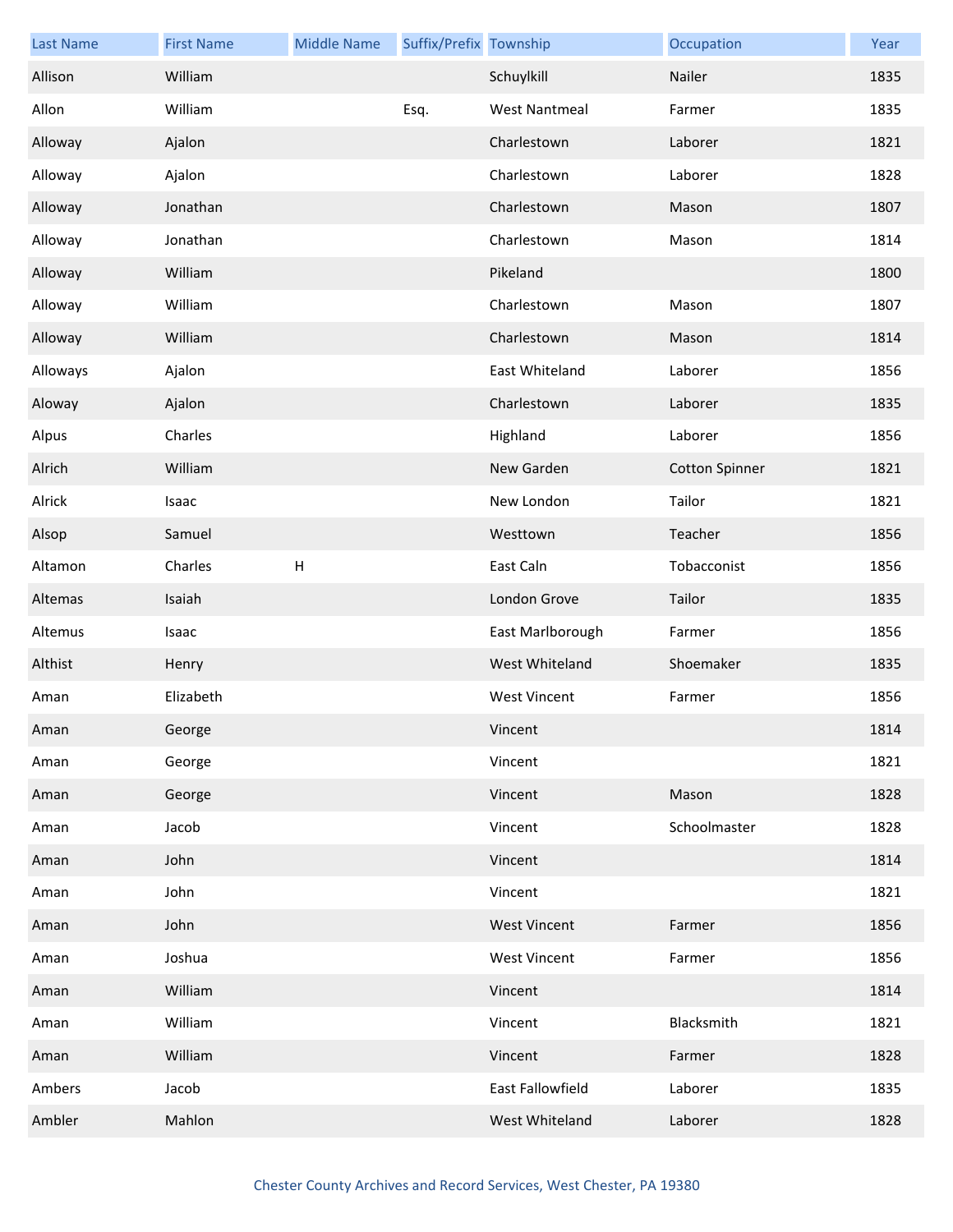| <b>Last Name</b> | <b>First Name</b> | <b>Middle Name</b> | Suffix/Prefix Township |                      | Occupation | Year |
|------------------|-------------------|--------------------|------------------------|----------------------|------------|------|
| Ambler           | Mahlon            | R                  |                        | West Whiteland       | Farmer     | 1835 |
| Ambler           | Watson            | J                  |                        | West Whiteland       | Farmer     | 1856 |
| Ambler           | Watson            | L                  |                        | West Whiteland       | Farmer     | 1835 |
| Amelia           | Abraham           |                    |                        | Charlestown          | Laborer    | 1856 |
| Amen             | Michael           |                    |                        | Pikeland             | Laborer    | 1828 |
| Ames             | Elijah            |                    |                        | London Britain       |            | 1793 |
| Ames             | Morris            | D                  |                        | Honeybrook           | Blacksmith | 1856 |
| Ames             | Stilman           |                    |                        | New London           | Laborer    | 1835 |
| Ammon            | Frederick         |                    |                        | Honeybrook           | Laborer    | 1856 |
| Amold            | Christian         |                    |                        | <b>West Nantmeal</b> | Farmer son | 1856 |
| Amold            | David             |                    |                        | <b>West Nantmeal</b> | Farmer son | 1856 |
| Amold            | David             |                    |                        | <b>West Nantmeal</b> | Jobber     | 1856 |
| Amold            | George            |                    |                        | <b>West Nantmeal</b> | Farmer son | 1856 |
| Amold            | Henry             |                    |                        | <b>West Nantmeal</b> | Farmer son | 1856 |
| Amold            | Jacob             |                    |                        | <b>West Nantmeal</b> | Farmer     | 1856 |
| Amold            | John              |                    |                        | <b>East Nantmeal</b> | Farmer     | 1856 |
| Amold            | Michael           |                    |                        | <b>West Nantmeal</b> | Farmer     | 1856 |
| Amold            | Peter             |                    |                        | <b>West Nantmeal</b> | Farmer     | 1856 |
| Amold            | William           |                    |                        | <b>West Nantmeal</b> | Farmer     | 1856 |
| Amole            | Christian         |                    |                        | Coventry             | Yeoman     | 1807 |
| Amole            | Christian         |                    |                        | Warwick              |            | 1856 |
| Amole            | Christiana        |                    |                        | <b>West Coventry</b> |            | 1856 |
| Amole            | David             |                    |                        | Warwick              | Laborer    | 1856 |
| Amole            | Elizabeth         |                    |                        | <b>West Coventry</b> |            | 1856 |
| Amole            | George            |                    |                        | Warwick              | Farmer     | 1856 |
| Amole            | Hannah            |                    |                        | Coventry             |            | 1835 |
| Amole            | Henry             |                    |                        | Warwick              | Laborer    | 1856 |
| Amole            | Hiram             |                    |                        | Warwick              | Blacksmith | 1856 |
| Amole            | Jacob             |                    |                        | Coventry             | Farmer     | 1828 |
| Amole            | Jacob             |                    |                        | Coventry             | Farmer     | 1835 |
| Amole            | Jacob             |                    |                        | Warwick              | Farmer     | 1856 |
| Amole            | Jesse             |                    |                        | South Coventry       | Farmer     | 1856 |
| Amole            | John              |                    |                        | Coventry             | Blacksmith | 1835 |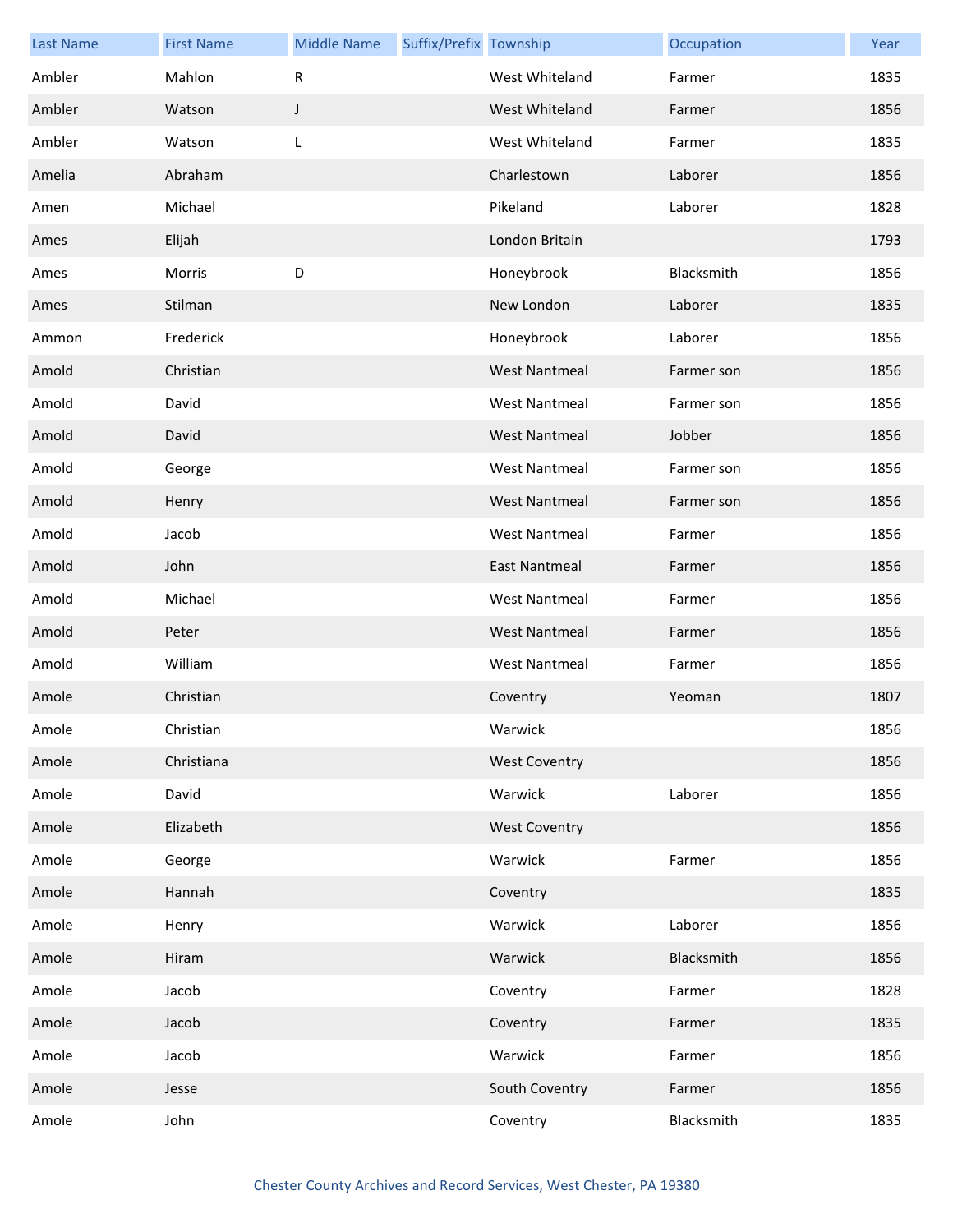| <b>Last Name</b> | <b>First Name</b> | <b>Middle Name</b>        | Suffix/Prefix Township |                      | Occupation  | Year |
|------------------|-------------------|---------------------------|------------------------|----------------------|-------------|------|
| Amole            | Jonas             |                           |                        | <b>West Coventry</b> | Farmer      | 1856 |
| Amole            | Joseph            |                           |                        | Coventry             | Carpenter   | 1807 |
| Amole            | Joseph            |                           |                        | Coventry             | Carpenter   | 1821 |
| Amole            | Levi              |                           |                        | Warwick              | Laborer     | 1856 |
| Amole            | Nathan            |                           |                        | Warwick              | Laborer     | 1856 |
| Amole            | Peter             |                           |                        | Coventry             | Mason       | 1807 |
| Amole            | Peter             |                           |                        | Coventry             | Mason       | 1814 |
| Amole            | Peter             |                           |                        | Coventry             | Mason       | 1821 |
| Amole            | Peter             |                           |                        | Coventry             | Mason       | 1828 |
| Amole            | Peter             |                           |                        | Coventry             | Farmer      | 1835 |
| Amole            | William           |                           |                        | Warwick              | Farmer      | 1856 |
| Amon             | George            |                           |                        | <b>West Vincent</b>  | Farmer      | 1856 |
| Amons            | Davis             |                           |                        | <b>West Nantmeal</b> | Farmer      | 1856 |
| Amor             | Robert            |                           |                        | Lower Oxford         | Laborer     | 1814 |
| Amos             | George            |                           |                        | Uwchlan              | Huckster    | 1821 |
| Amos             | George            |                           |                        | Uwchlan              | Trader      | 1828 |
| Amos             | James             | ${\sf R}$                 |                        | Lower Oxford         | Steward     | 1856 |
| Amprust          | Francis           |                           |                        | Phoenixville         | Laborer     | 1856 |
| Amstead          | Henry             |                           |                        | <b>West Chester</b>  | Stonecutter | 1835 |
| Ancrim           | Archibald         |                           |                        | West Nottingham      | Farmer      | 1807 |
| Anderson         | Abraham           |                           |                        | <b>East Coventry</b> | Farmer      | 1856 |
| Anderson         | Alex              |                           |                        | New London           | Millwright  | 1835 |
| Anderson         | Alexander         |                           |                        | New London           |             | 1793 |
| Anderson         | Alexander         |                           |                        | London Britain       | Wheelwright | 1807 |
| Anderson         | Alexander         |                           |                        | London Britain       | Wheelwright | 1814 |
| Anderson         | Alexander         |                           | Jr.                    | London Britain       | Wheelwright | 1814 |
| Anderson         | Alexander         |                           |                        | London Britain       | Farmer      | 1821 |
| Anderson         | Alexander         |                           |                        | New Garden           | Wheelwright | 1821 |
| Anderson         | Alexander         |                           |                        | London Britain       | Farmer      | 1828 |
| Anderson         | Alexander         |                           |                        | New Garden           | Wheelwright | 1828 |
| Anderson         | Alexander         |                           |                        | London Britain       | Wheelwright | 1835 |
| Anderson         | Alexander         |                           |                        | Lower Oxford         | Farmer      | 1856 |
| Anderson         | Alfred            | $\boldsymbol{\mathsf{A}}$ |                        | Kennett Square       | Dentist     | 1856 |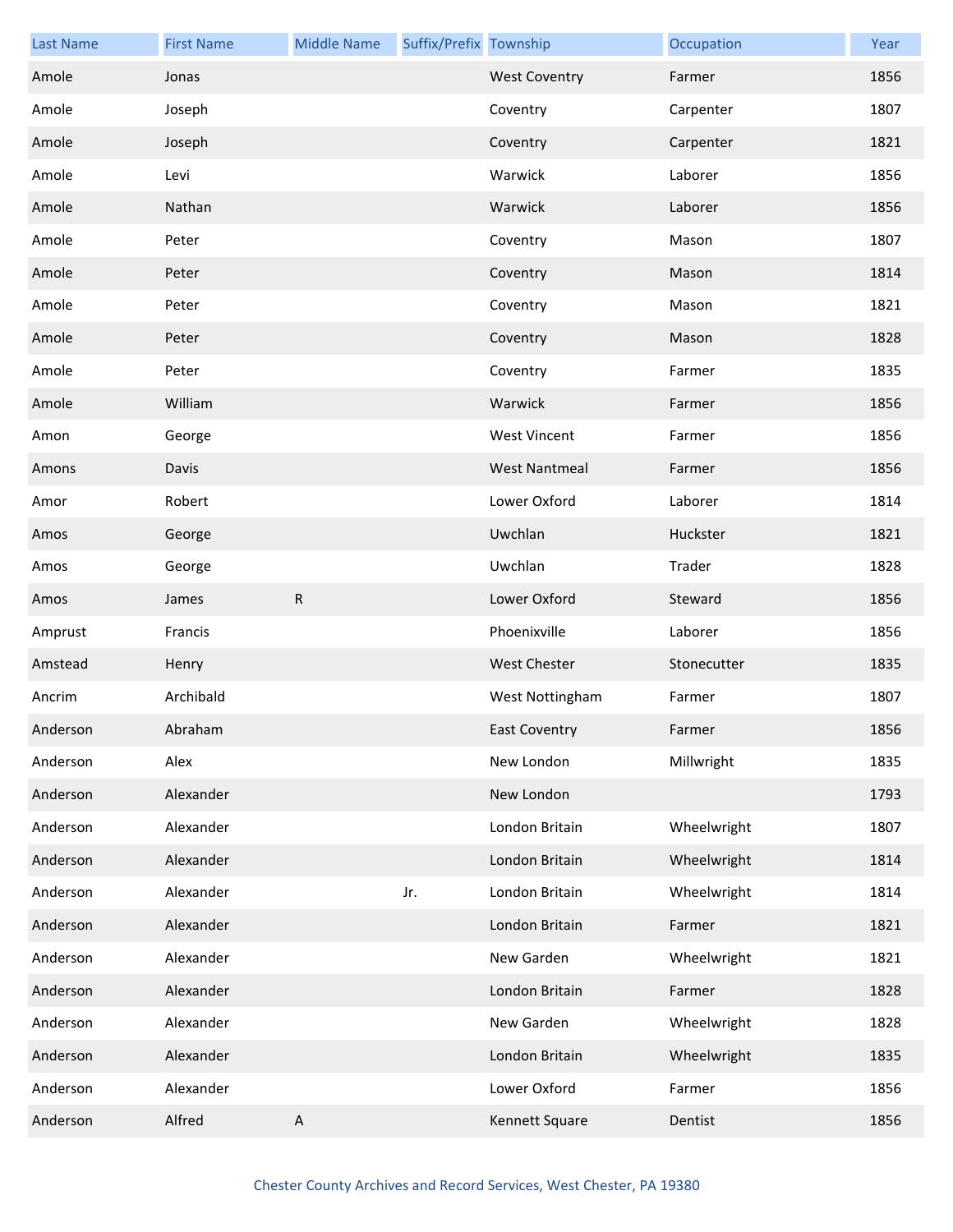| <b>Last Name</b> | <b>First Name</b> | <b>Middle Name</b> | Suffix/Prefix Township |                     | Occupation  | Year |
|------------------|-------------------|--------------------|------------------------|---------------------|-------------|------|
| Anderson         | Andrew            |                    |                        | East Whiteland      |             | 1793 |
| Anderson         | Andrew            |                    |                        | New London          | Farmer      | 1828 |
| Anderson         | Charles           |                    |                        | West Marlborough    | Cartwright  | 1821 |
| Anderson         | Charles           |                    |                        | New London          | Wheelwright | 1828 |
| Anderson         | David             |                    |                        | Thornbury           | Collier     | 1807 |
| Anderson         | David             | F                  |                        | Schuylkill          | Doctor      | 1856 |
| Anderson         | David             | M                  |                        | Honey Brook         | Watchmaker  | 1835 |
| Anderson         | David             | ${\sf M}$          |                        | Honeybrook          | Watchmaker  | 1856 |
| Anderson         | David             | M.                 |                        | Honey Brook         | Clockmaker  | 1828 |
| Anderson         | Eber              |                    |                        | <b>West Vincent</b> | Farmer      | 1856 |
| Anderson         | Edward            |                    |                        | Charlestown         | Farmer      | 1807 |
| Anderson         | Edward            |                    |                        | Coventry            | Yeoman      | 1814 |
| Anderson         | Edward            |                    |                        | Charlestown         | Farmer      | 1821 |
| Anderson         | Edward            |                    |                        | Schuylkill          | Farmer      | 1828 |
| Anderson         | Eli               |                    |                        | Uwchlan             | Wheelwright | 1856 |
| Anderson         | Elizabeth         |                    |                        | Charlestown         |             | 1856 |
| Anderson         | George            |                    |                        | Lower Oxford        | Farmer      | 1828 |
| Anderson         | George            |                    |                        | East Caln           | Laborer     | 1835 |
| Anderson         | George            |                    |                        | Lower Oxford        | Laborer     | 1835 |
| Anderson         | Haoman            |                    |                        | West Pikeland       | Farmer      | 1856 |
| Anderson         | Hugh              |                    |                        | West Caln           |             | 1793 |
| Anderson         | Isaac             |                    |                        | Charlestown         |             | 1793 |
| Anderson         | Isaac             |                    |                        | Charlestown         | Farmer      | 1807 |
| Anderson         | Isaac             |                    | Sr.                    | Charlestown         | Farmer      | 1814 |
| Anderson         | Isaac             |                    |                        | Charlestown         | Farmer      | 1821 |
| Anderson         | Isaac             |                    |                        | Schuylkill          |             | 1828 |
| Anderson         | Isaac             |                    |                        | Schuylkill          | Gentleman   | 1835 |
| Anderson         | Isaac             |                    |                        | Schuylkill          | Teacher     | 1856 |
| Anderson         | Isaac             |                    |                        | Charlestown         | Farmer      | 1856 |
| Anderson         | Isaac             |                    |                        | Birmingham          | Laborer     | 1856 |
| Anderson         | James             |                    |                        | Honey Brook         |             | 1793 |
| Anderson         | James             |                    |                        | East Whiteland      |             | 1793 |
| Anderson         | James             |                    |                        | Brandywine          | Carpenter   | 1807 |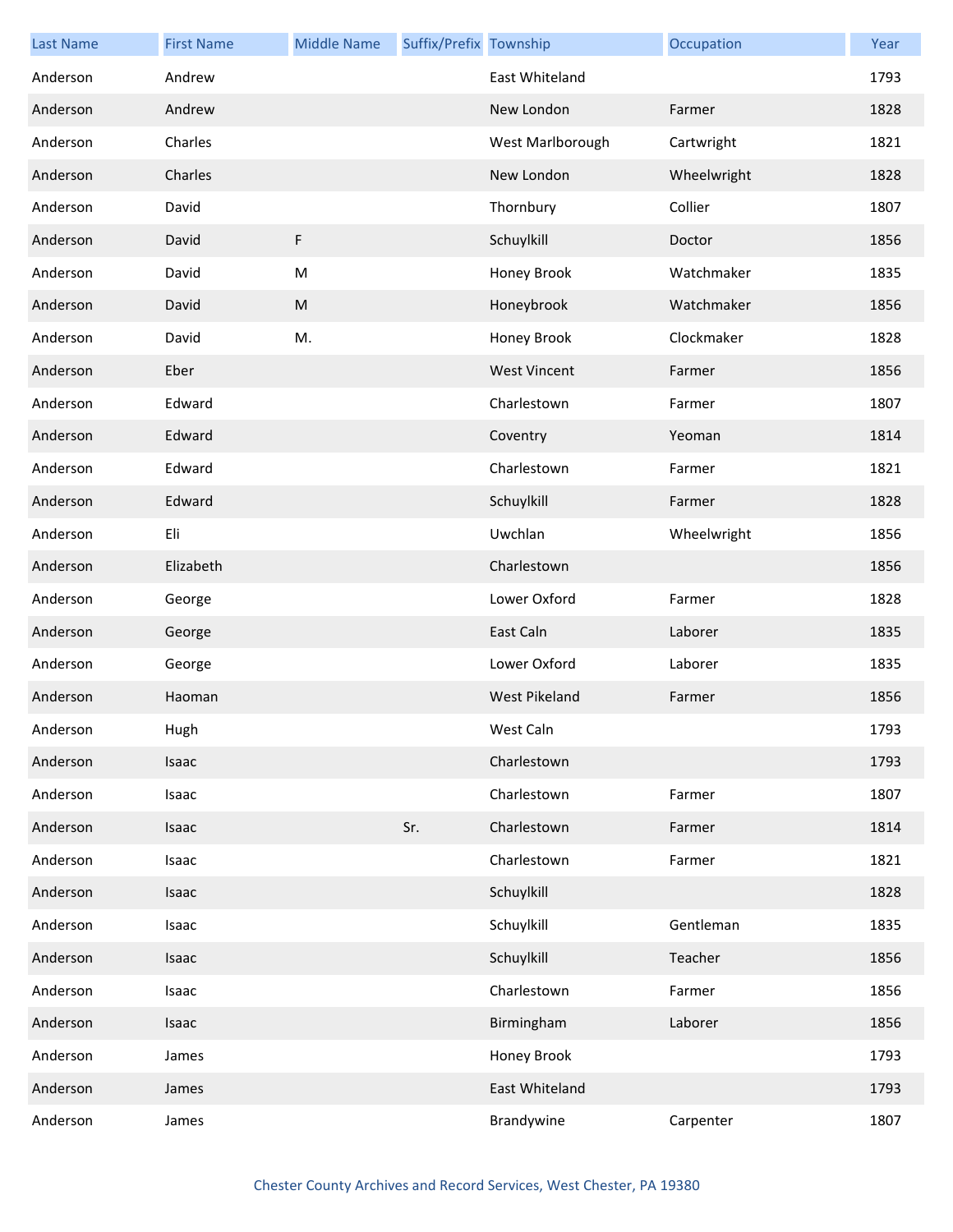| <b>Last Name</b> | <b>First Name</b> | <b>Middle Name</b> | Suffix/Prefix Township |                      | Occupation  | Year |
|------------------|-------------------|--------------------|------------------------|----------------------|-------------|------|
| Anderson         | James             |                    |                        | <b>East Bradford</b> | Farmer      | 1814 |
| Anderson         | James             |                    |                        | Brandywine           | Laborer     | 1821 |
| Anderson         | James             |                    |                        | <b>Upper Oxford</b>  | Storekeeper | 1821 |
| Anderson         | James             |                    |                        | Uwchlan              | Blacksmith  | 1828 |
| Anderson         | James             |                    |                        | West Caln            | Farmer      | 1828 |
| Anderson         | James             |                    |                        | Lower Oxford         | Laborer     | 1856 |
| Anderson         | James             |                    |                        | Valley               | Blacksmith  | 1856 |
| Anderson         | James             |                    |                        | East Marlborough     | Laborer     | 1856 |
| Anderson         | James             |                    |                        | New London           | Well digger | 1856 |
| Anderson         | James             | B                  |                        | East Brandywine      | Laborer     | 1856 |
| Anderson         | Jesse             |                    |                        | Lower Oxford         | Clockmaker  | 1821 |
| Anderson         | Jesse             |                    |                        | Lower Oxford         | Watchmaker  | 1828 |
| Anderson         | Jesse             |                    |                        | Lower Oxford         | Farmer      | 1835 |
| Anderson         | John              |                    |                        | Brandywine           |             | 1793 |
| Anderson         | John              |                    |                        | West Caln            |             | 1793 |
| Anderson         | John              |                    |                        | <b>West Nantmeal</b> |             | 1793 |
| Anderson         | John              |                    |                        | <b>West Nantmeal</b> |             | 1793 |
| Anderson         | John              |                    |                        | London Britain       |             | 1793 |
| Anderson         | John              |                    |                        | Brandywine           | Farmer      | 1807 |
| Anderson         | John              |                    |                        | Honey Brook          | Weaver      | 1807 |
| Anderson         | John              |                    |                        | West Bradford        | Laborer     | 1807 |
| Anderson         | John              |                    |                        | West Caln            | Farmer      | 1814 |
| Anderson         | John              |                    |                        | Willistown           | Weaver      | 1814 |
| Anderson         | John              |                    |                        | East Nottingham      | Cartwright  | 1814 |
| Anderson         | John              |                    |                        | East Nottingham      | Cartwright  | 1821 |
| Anderson         | John              |                    |                        | West Bradford        | Laborer     | 1821 |
| Anderson         | John              |                    |                        | London Grove         | Blacksmith  | 1821 |
| Anderson         | John              |                    |                        | London Grove         | Smith       | 1828 |
| Anderson         | John              |                    |                        | East Nottingham      | Wheelwright | 1828 |
| Anderson         | John              |                    |                        | New London           | Smith       | 1835 |
| Anderson         | John              |                    |                        | <b>West Vincent</b>  | Stonemason  | 1835 |
| Anderson         | John              |                    |                        | New London           | Smith       | 1835 |
| Anderson         | John              |                    |                        | East Nottingham      | Wheelwright | 1835 |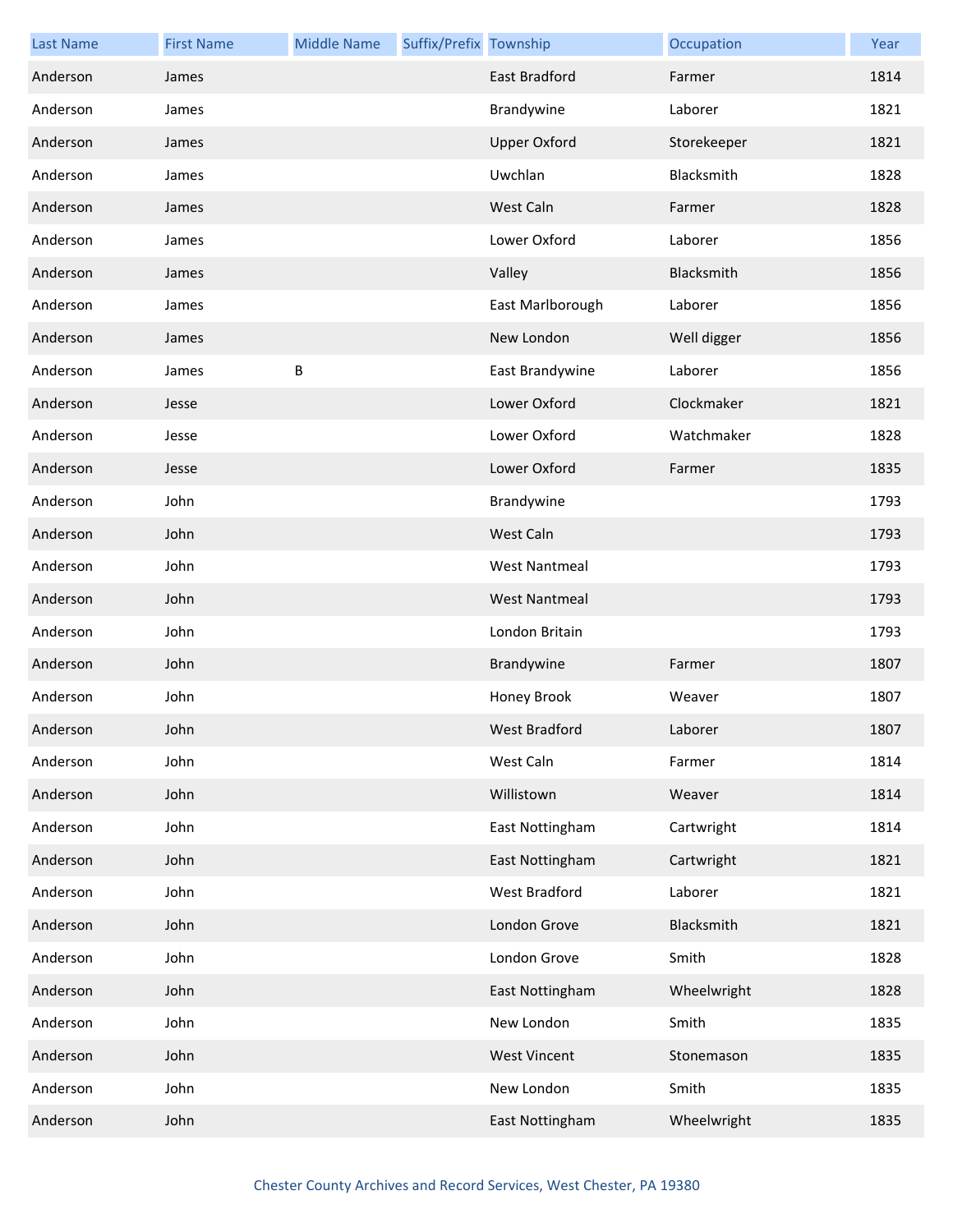| <b>Last Name</b> | <b>First Name</b> | <b>Middle Name</b> | Suffix/Prefix Township |                     | Occupation  | Year |
|------------------|-------------------|--------------------|------------------------|---------------------|-------------|------|
| Anderson         | John              |                    |                        | Upper Oxford        | Wheelwright | 1835 |
| Anderson         | John              |                    |                        | Hopewell            | Farmer      | 1856 |
| Anderson         | John              |                    |                        | East Nottingham     | Carpenter   | 1856 |
| Anderson         | John              |                    |                        | East Nottingham     | Carpenter   | 1856 |
| Anderson         | John              |                    |                        | West Caln           |             | 1856 |
| Anderson         | John              | ${\sf M}$          |                        | Kennett Square      | Dentist     | 1856 |
| Anderson         | Joseph            |                    |                        | Tredyffrin          |             | 1800 |
| Anderson         | Joseph            |                    |                        | Easttown            | Weaver      | 1807 |
| Anderson         | Joseph            |                    |                        | Pikeland            | Miller      | 1807 |
| Anderson         | Joseph            |                    |                        | Vincent             |             | 1821 |
| Anderson         | Joseph            |                    |                        | Charlestown         | Farmer      | 1821 |
| Anderson         | Joseph            |                    |                        | Schuylkill          | Farmer      | 1828 |
| Anderson         | Joseph            |                    |                        | <b>West Vincent</b> | Farmer      | 1835 |
| Anderson         | Joseph            |                    |                        | London Britain      | Farmer      | 1835 |
| Anderson         | Joseph            |                    |                        | Honey Brook         | Blacksmith  | 1835 |
| Anderson         | Joseph            |                    |                        | Tredyffrin          | Weaver      | 1835 |
| Anderson         | Joseph            |                    |                        | Brandywine          | Laborer     | 1835 |
| Anderson         | Joseph            |                    |                        | West Nottingham     | Farmer      | 1856 |
| Anderson         | Joseph            |                    |                        | <b>West Vincent</b> | Farmer      | 1856 |
| Anderson         | Joseph            |                    |                        | <b>West Vincent</b> | Farmer      | 1856 |
| Anderson         | Joseph            | E                  |                        | Schuylkill          | Farmer      | 1856 |
| Anderson         | Julius            |                    |                        | Charlestown         | Tanner      | 1807 |
| Anderson         | Julius            |                    |                        | Pikeland            | Farmer      | 1814 |
| Anderson         | Julius            |                    |                        | Pikeland            |             | 1821 |
| Anderson         | Maria             |                    |                        | Charlestown         |             | 1856 |
| Anderson         | Mathew            |                    |                        | East Fallowfield    | Papermaker  | 1821 |
| Anderson         | Mathew            |                    |                        | East Fallowfield    | Farmer      | 1856 |
| Anderson         | Mathew            |                    |                        | Easttown            |             | 1856 |
| Anderson         | Matthew           |                    |                        | East Fallowfield    | Papermaker  | 1807 |
| Anderson         | Matthew           |                    |                        | East Fallowfield    | Papermaker  | 1814 |
| Anderson         | Matthew           |                    |                        | New London          | Papermaker  | 1828 |
| Anderson         | Matthew           |                    |                        | East Fallowfield    | Farmer      | 1835 |
| Anderson         | Matthias          |                    |                        | <b>West Vincent</b> | Farmer      | 1856 |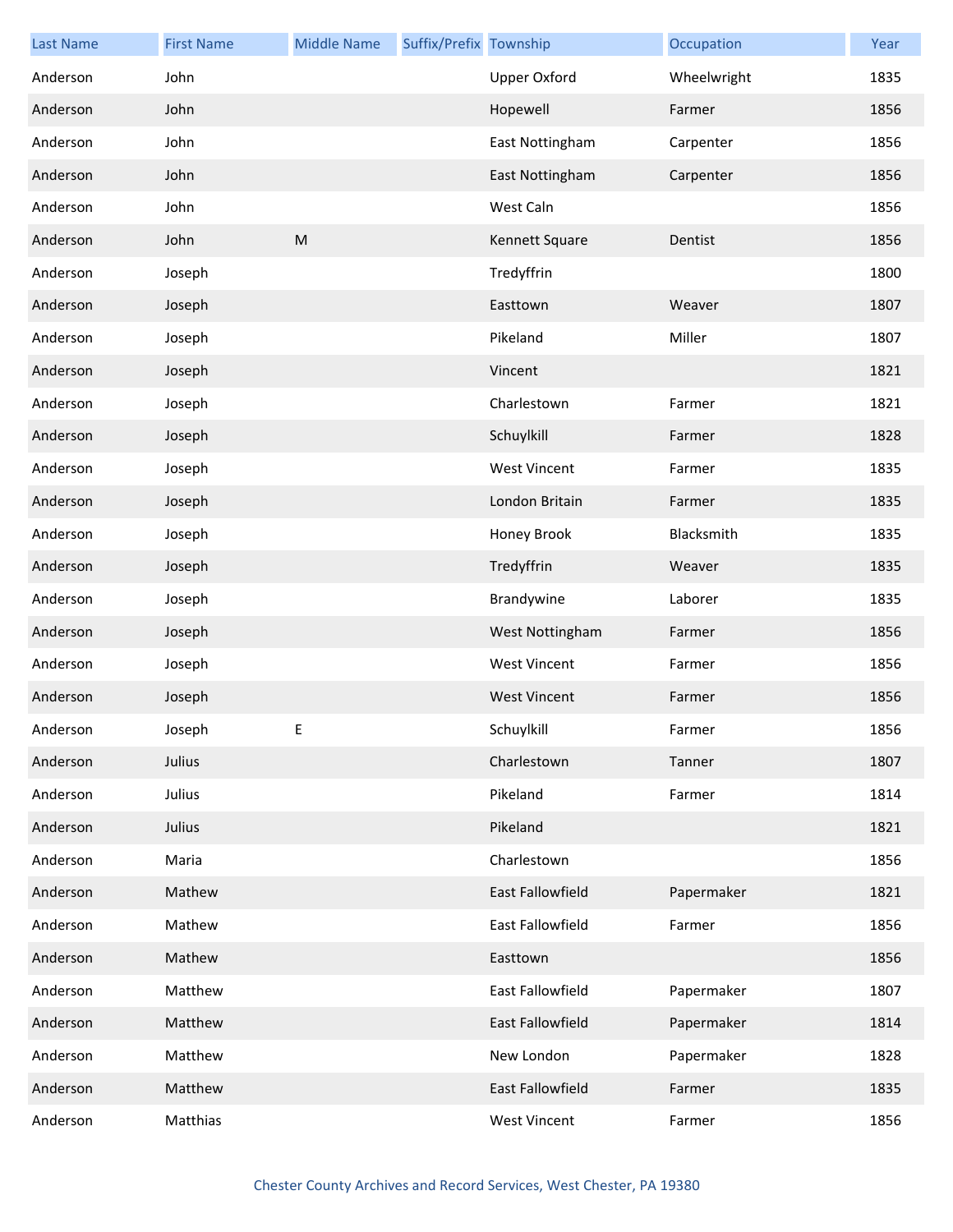| <b>Last Name</b> | <b>First Name</b> | <b>Middle Name</b> | Suffix/Prefix Township |                      | Occupation | Year |
|------------------|-------------------|--------------------|------------------------|----------------------|------------|------|
| Anderson         | Moses             |                    |                        | West Chester         | Laborer    | 1856 |
| Anderson         | Patrick           |                    |                        | Charlestown          |            | 1793 |
| Anderson         | Quenton           |                    |                        | East Nottingham      | Farmer     | 1814 |
| Anderson         | Quintain          |                    |                        | East Nottingham      | Farmer     | 1828 |
| Anderson         | Quintin           |                    |                        | East Nottingham      |            | 1793 |
| Anderson         | Quintin           |                    |                        | East Nottingham      |            | 1800 |
| Anderson         | Quintin           |                    |                        | East Nottingham      | Farmer     | 1807 |
| Anderson         | Quintin           |                    |                        | East Nottingham      | Farmer     | 1821 |
| Anderson         | Risdon            |                    | Jr.                    | Pocopson             | Laborer    | 1856 |
| Anderson         | Risdon            |                    |                        | Pocopson             | Laborer    | 1856 |
| Anderson         | Robert            |                    |                        | Tredyffrin           |            | 1793 |
| Anderson         | Robert            |                    |                        | Sadsbury             |            | 1800 |
| Anderson         | Robert            |                    |                        | <b>West Nantmeal</b> | Weaver     | 1800 |
| Anderson         | Robert            |                    |                        | Sadsbury             |            | 1807 |
| Anderson         | Robert            |                    |                        | Honey Brook          | Farmer     | 1807 |
| Anderson         | Robert            |                    |                        | Westtown             | Laborer    | 1807 |
| Anderson         | Robert            |                    |                        | Westtown             |            | 1814 |
| Anderson         | Robert            |                    |                        | London Britain       | Weaver     | 1814 |
| Anderson         | Robert            |                    |                        | Honey Brook          |            | 1814 |
| Anderson         | Robert            |                    |                        | Charlestown          | Slitter    | 1821 |
| Anderson         | Robert            |                    |                        | Westtown             | Farmer     | 1821 |
| Anderson         | Robert            |                    |                        | East Nottingham      | Farmer     | 1835 |
| Anderson         | Robert            |                    |                        | Westtown             | Laborer    | 1835 |
| Anderson         | Samuel            |                    |                        | Charlestown          | Farmer     | 1814 |
| Anderson         | Samuel            |                    |                        | Pennsbury            | Laborer    | 1856 |
| Anderson         | Samuel            |                    |                        | London Britain       | Farmer     | 1856 |
| Anderson         | Thomas            |                    |                        | West Bradford        | Laborer    | 1807 |
| Anderson         | Thomas            |                    |                        | New London           | Augermaker | 1821 |
| Anderson         | Thomas            |                    |                        | Tredyffrin           | Laborer    | 1821 |
| Anderson         | Thomas            |                    |                        | New London           | Augermaker | 1828 |
| Anderson         | Thomas            |                    |                        | Hopewell             | Farmer     | 1856 |
| Anderson         | Wesley            |                    |                        | Charlestown          | Farmer     | 1814 |
| Anderson         | Wesley            |                    |                        | Charlestown          | Farmer     | 1821 |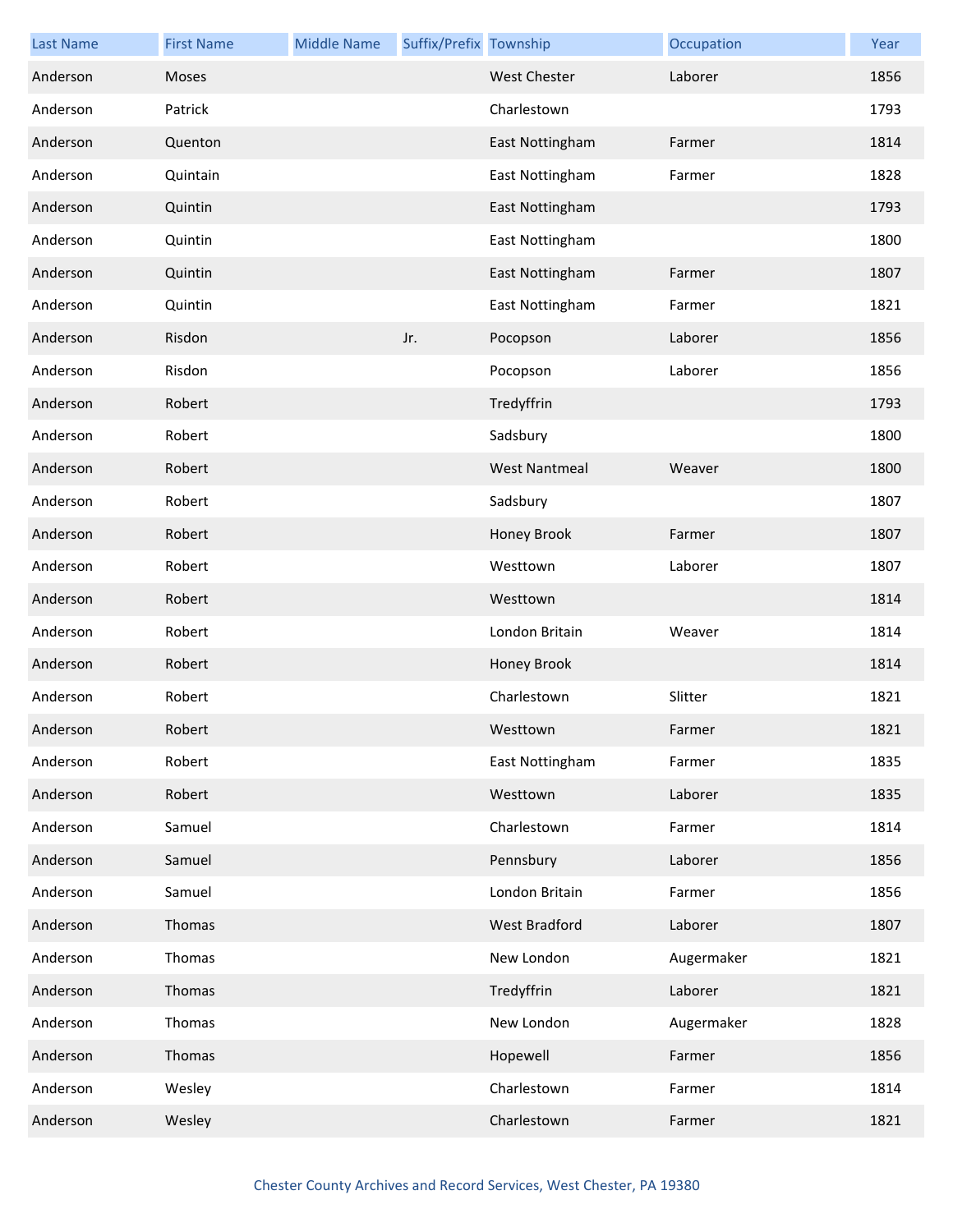| <b>Last Name</b> | <b>First Name</b> | <b>Middle Name</b> | Suffix/Prefix Township |                         | Occupation             | Year |
|------------------|-------------------|--------------------|------------------------|-------------------------|------------------------|------|
| Anderson         | William           |                    |                        | Brandywine              |                        | 1793 |
| Anderson         | William           |                    |                        | Brandywine              | Farmer                 | 1807 |
| Anderson         | William           |                    |                        | <b>Upper Oxford</b>     | Merchant               | 1814 |
| Anderson         | William           |                    |                        | East Nottingham         | Jobber                 | 1835 |
| Anderson         | William           |                    |                        | East Nottingham         | Farmer                 | 1856 |
| Andres           | Thomas            | J                  |                        | Sadsbury                |                        | 1835 |
| Andress          | Frederick         |                    |                        | East Caln               | Tobacconist            | 1821 |
| Andress          | Frederick         |                    |                        | <b>West Bradford</b>    | Farmer and tobacconist | 1835 |
| Andress          | James             | F                  |                        | <b>West Chester</b>     | Tobacconist            | 1856 |
| Andrew           | Arthur            |                    |                        | Lower Oxford            |                        | 1800 |
| Andrew           | Arthur            |                    |                        | Upper Oxford            | Farmer                 | 1856 |
| Andrew           | <b>Bankis</b>     |                    |                        | <b>East Nantmeal</b>    | Laborer                | 1807 |
| Andrew           | Henry             |                    |                        | West Fallowfield        | Blacksmith             | 1807 |
| Andrew           | Henry             |                    |                        | West Fallowfield        | Farmer                 | 1821 |
| Andrew           | Henry             |                    |                        | West Fallowfield        | Farmer                 | 1856 |
| Andrew           | Jacob             |                    |                        | Vincent                 |                        | 1793 |
| Andrew           | Jacob             |                    |                        | Vincent                 |                        | 1800 |
| Andrew           | Jacob             |                    |                        | West Fallowfield        | Clockmaker             | 1807 |
| Andrew           | Jacob             |                    |                        | <b>East Nantmeal</b>    | Tailor                 | 1821 |
| Andrew           | Jacob             |                    |                        | <b>West Fallowfield</b> | Weaver                 | 1821 |
| Andrews          | Alexander         |                    |                        | Upper Oxford            | Yeoman                 | 1800 |
| Andrews          | Alexander         |                    |                        | <b>Upper Oxford</b>     | Yeoman                 | 1821 |
| Andrews          | Alexander         |                    | Jr.                    | Upper Oxford            | Farmer                 | 1828 |
| Andrews          | Alexander         |                    |                        | <b>Upper Oxford</b>     | Farmer                 | 1828 |
| Andrews          | Alexander         |                    |                        | Upper Oxford            | Farmer                 | 1835 |
| Andrews          | Amos              |                    |                        | East Bradford           | Laborer                | 1835 |
| Andrews          | Amos              |                    |                        | East Caln               | Laborer                | 1856 |
| Andrews          | Arthur            |                    | Jr.                    | Lower Oxford            | Farmer                 | 1807 |
| Andrews          | Arthur            |                    |                        | Lower Oxford            | Farmer                 | 1807 |
| Andrews          | Arthur            |                    |                        | <b>Upper Oxford</b>     | Farmer                 | 1814 |
| Andrews          | Arthur            |                    | Jr.                    | Upper Oxford            | Farmer                 | 1814 |
| Andrews          | Arthur            |                    |                        | <b>Upper Oxford</b>     | Yeoman                 | 1821 |
| Andrews          | Arthur            |                    | Jr.                    | Upper Oxford            | Yeoman                 | 1821 |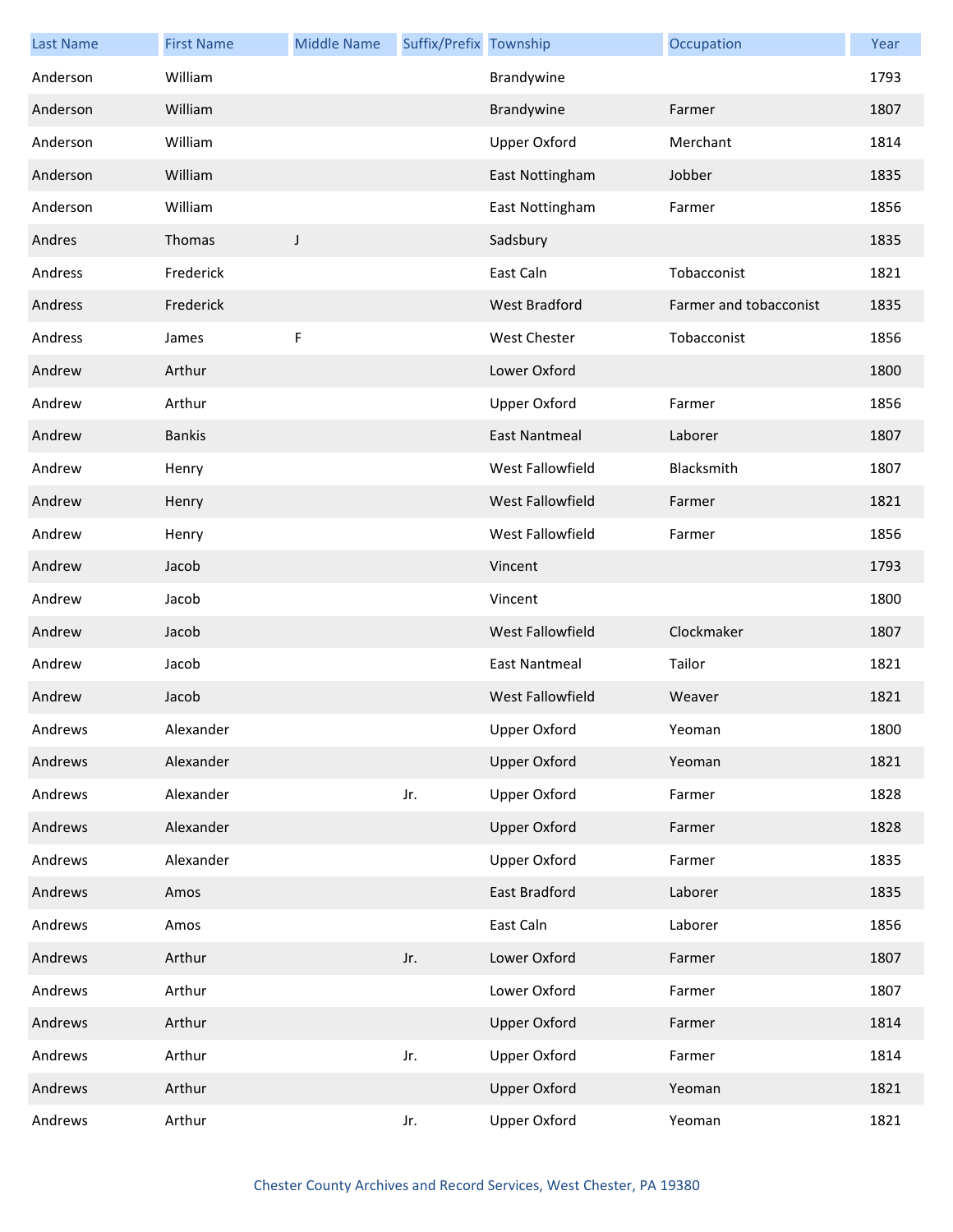| <b>Last Name</b> | <b>First Name</b> | <b>Middle Name</b> | Suffix/Prefix Township |                      | Occupation       | Year |
|------------------|-------------------|--------------------|------------------------|----------------------|------------------|------|
| Andrews          | Arthur            |                    | Jr.                    | <b>Upper Oxford</b>  | Farmer           | 1828 |
| Andrews          | Arthur            |                    |                        | Upper Oxford         |                  | 1828 |
| Andrews          | Arthur            |                    |                        | <b>Upper Oxford</b>  | Gentleman        | 1835 |
| Andrews          | Arthur            |                    | Jr.                    | <b>Upper Oxford</b>  | Surveyor, farmer | 1835 |
| Andrews          | Arthur            |                    | Jr.                    | <b>Upper Oxford</b>  | Farmer           | 1856 |
| Andrews          | Caleb             |                    |                        | Willistown           | Laborer          | 1828 |
| Andrews          | Caleb             |                    |                        | Willistown           | Farmer           | 1835 |
| Andrews          | David             |                    |                        | <b>Upper Oxford</b>  | Farmer           | 1856 |
| Andrews          | Frederick         |                    |                        | <b>West Bradford</b> | Tobacconist      | 1828 |
| Andrews          | Frederick         |                    |                        | East Caln            | Tobacconist      | 1856 |
| Andrews          | George            |                    |                        | West Bradford        | Tobacconist      | 1828 |
| Andrews          | Henry             |                    |                        | West Fallowfield     | Farmer           | 1814 |
| Andrews          | Henry             |                    |                        | West Fallowfield     | Farmer           | 1828 |
| Andrews          | Henry             |                    |                        | West Fallowfield     | Farmer           | 1835 |
| Andrews          | Hugh              |                    |                        | Willistown           | Cabinetmaker     | 1828 |
| Andrews          | J                 | Κ                  |                        | Oxford               | Minister         | 1856 |
| Andrews          | Jacob             |                    |                        | West Fallowfield     | Weaver           | 1814 |
| Andrews          | Jacob             |                    | Jr.                    | West Fallowfield     | Farmer           | 1814 |
| Andrews          | Jacob             |                    |                        | West Fallowfield     | Weaver           | 1828 |
| Andrews          | Jacob             |                    |                        | West Fallowfield     | Farmer           | 1835 |
| Andrews          | Jacob             |                    |                        | Sadsbury             | Trader           | 1856 |
| Andrews          | James             |                    | Jr.                    | Upper Oxford         | Farmer           | 1807 |
| Andrews          | James             |                    |                        | <b>Upper Oxford</b>  | Farmer           | 1807 |
| Andrews          | James             |                    |                        | Upper Oxford         | Farmer           | 1814 |
| Andrews          | James             |                    | Jr.                    | <b>Upper Oxford</b>  | Distiller        | 1814 |
| Andrews          | James             |                    |                        | East Fallowfield     | Laborer          | 1856 |
| Andrews          | Jane              |                    |                        | <b>Upper Oxford</b>  |                  | 1856 |
| Andrews          | Joseph            |                    |                        | Vincent              | Farmer           | 1828 |
| Andrews          | Joshua            |                    |                        | London Britain       | Farmer           | 1856 |
| Andrews          | Moses             |                    |                        | Westtown             | Farmer           | 1856 |
| Andrews          | Phebe             |                    |                        | <b>Upper Oxford</b>  |                  | 1856 |
| Andrews          | Phineas           |                    |                        | East Caln            | Tobacconist      | 1856 |
| Andrews          | Robert            |                    |                        | Willistown           |                  | 1793 |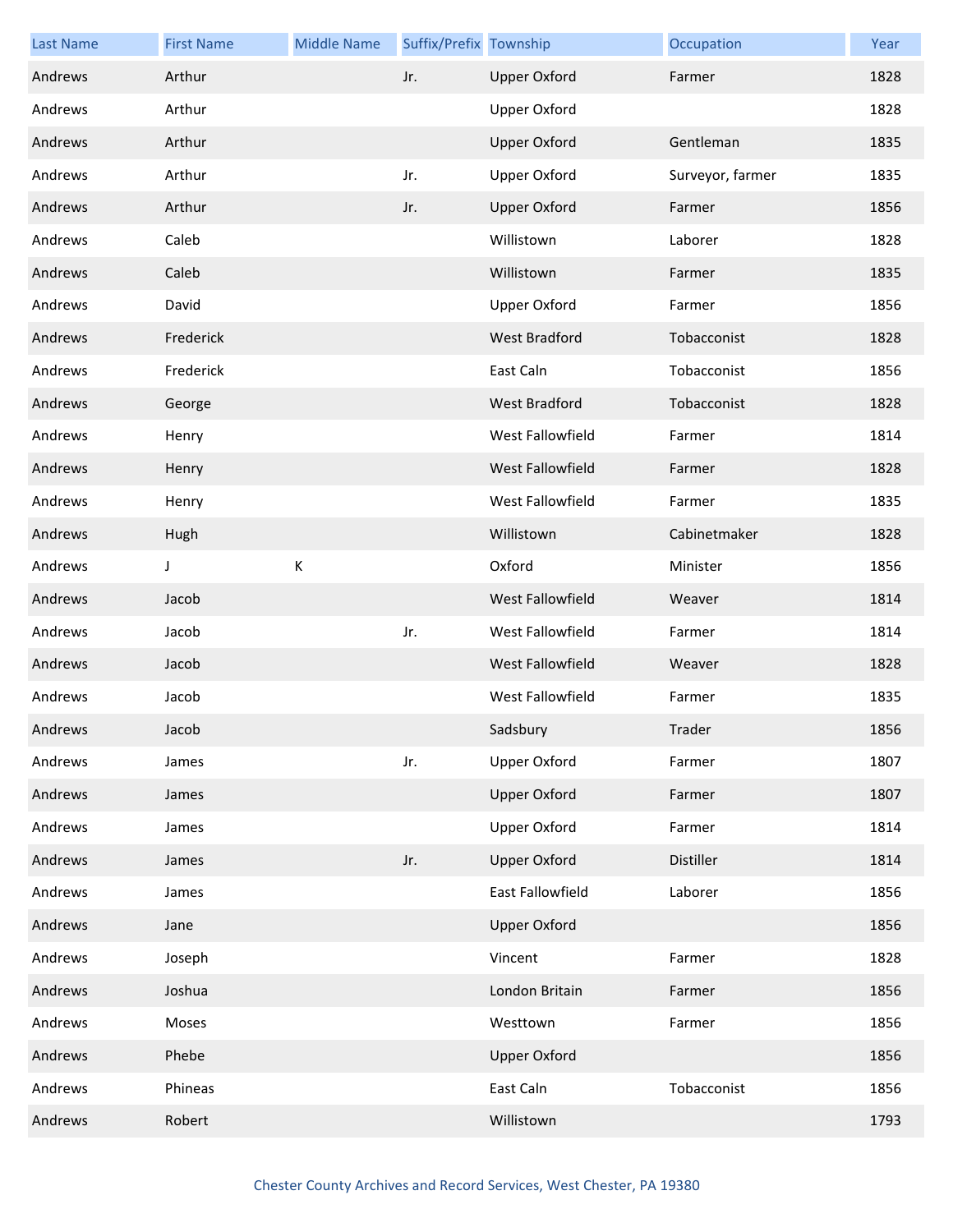| <b>Last Name</b> | <b>First Name</b> | <b>Middle Name</b> | Suffix/Prefix Township |                     | Occupation           | Year |
|------------------|-------------------|--------------------|------------------------|---------------------|----------------------|------|
| Andrews          | Robert            |                    |                        | Upper Oxford        | Yeoman               | 1800 |
| Andrews          | Robert            |                    |                        | Willistown          |                      | 1800 |
| Andrews          | Robert            |                    |                        | Upper Oxford        | Farmer               | 1807 |
| Andrews          | Robert            |                    |                        | Willistown          | Schoolmaster         | 1821 |
| Andrews          | Robert            |                    |                        | <b>Upper Oxford</b> | Blacksmith           | 1821 |
| Andrews          | Robert            |                    |                        | <b>Upper Oxford</b> | Innkeeper            | 1828 |
| Andrews          | Robert            |                    |                        | Willistown          | Farmer               | 1828 |
| Andrews          | Robert            |                    |                        | Willistown          | Farmer               | 1835 |
| Andrews          | Robert            |                    |                        | <b>Upper Oxford</b> | Innkeeper            | 1835 |
| Andrews          | Samuel            |                    |                        | Pennsbury           | Laborer              | 1835 |
| Andrews          | Smedly            |                    |                        | East Caln           | Laborer              | 1856 |
| Andrews          | William           | W                  |                        | East Nottingham     | Merchant             | 1856 |
| Angleman         | John              |                    |                        | Willistown          | Cordwainer           | 1828 |
| Angus            | Jacob             |                    |                        | Uwchlan             |                      | 1793 |
| Ankram           | Samuel            |                    |                        | East Nottingham     |                      | 1800 |
| Ankrem           | Samuel            |                    |                        | East Nottingham     |                      | 1793 |
| Ankrim           | Archibald         |                    |                        | Lower Oxford        | Laborer              | 1814 |
| Ankrim           | Josiah            |                    |                        | <b>West Chester</b> | Physician            | 1807 |
| Ankrim           | Josiah            |                    |                        | Londonderry         | Doctor               | 1814 |
| Ankrim           | Josiah            |                    |                        | Penn                | Tavern Keeper        | 1821 |
| Ankrim           | Josiah            |                    |                        | Penn                | Doctor & Storekeeper | 1828 |
| Ankrim           | Samuel            |                    |                        | East Nottingham     | Wheelwright          | 1807 |
| Ankrim           | Samuel            |                    |                        | East Nottingham     | Farmer               | 1814 |
| Ankrim           | Samuel            |                    |                        | East Nottingham     | Farmer               | 1821 |
| Ankrim           | Samuel            |                    |                        | East Nottingham     | Farmer               | 1828 |
| Ankrim           | Samuel            |                    |                        | East Nottingham     | Farmer               | 1835 |
| Anson            | Magdalene         |                    |                        | Tredyffrin          | Farmer               | 1807 |
| Anson            | Magdelen          |                    |                        | Tredyffrin          |                      | 1800 |
| Anterkin         | George            |                    |                        | Westtown            |                      | 1793 |
| Antray           | Simeon            |                    |                        | Schuylkill          | Farmer               | 1835 |
| Antreken         | George            |                    |                        | Brandywine          | Farmer               | 1835 |
| Antrican         | James             |                    |                        | Pikeland            | Laborer              | 1828 |
| Antricans        | James             |                    |                        | Pikeland            | Miller               | 1814 |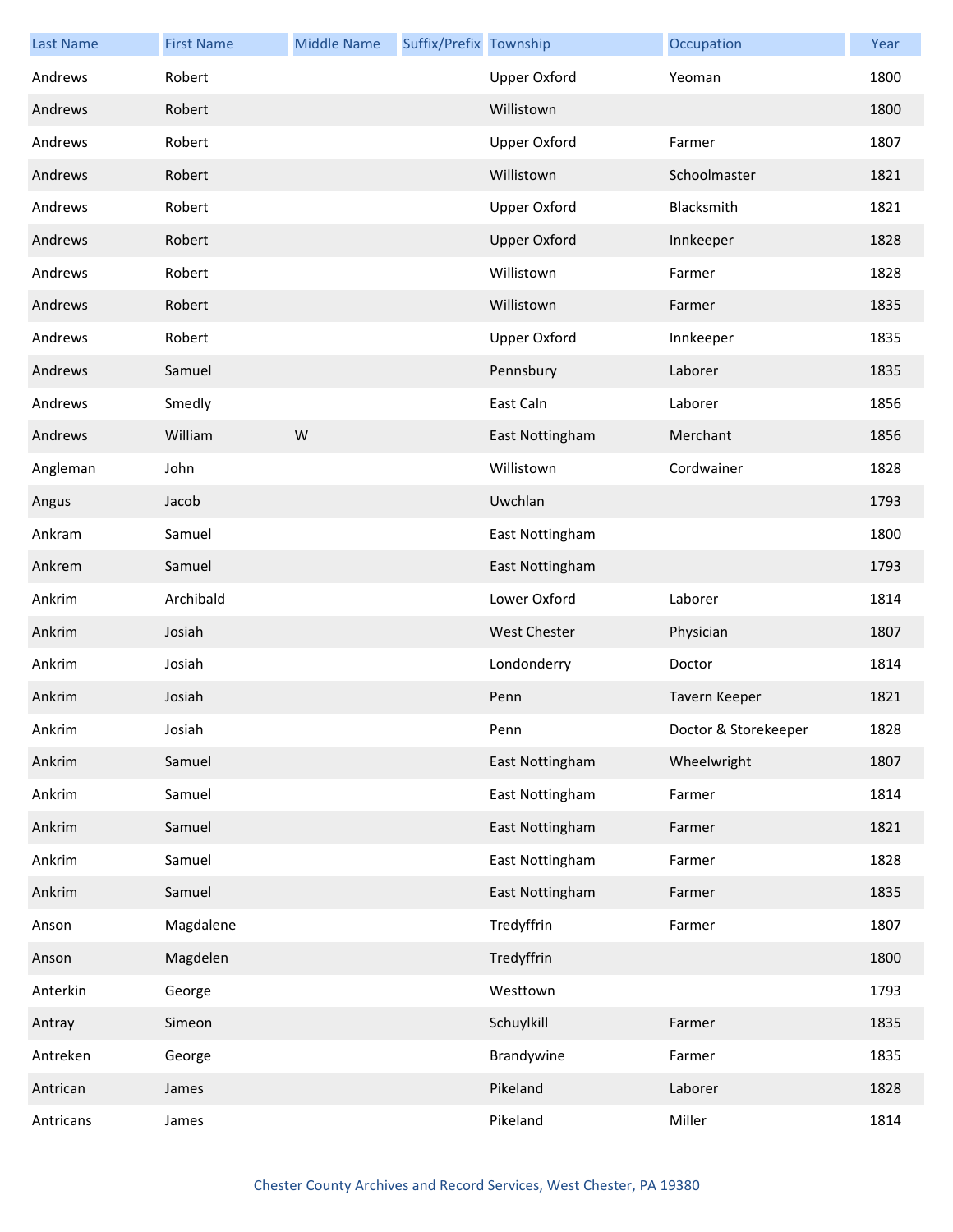| <b>Last Name</b> | <b>First Name</b> | <b>Middle Name</b> | Suffix/Prefix Township |                      | Occupation  | Year |
|------------------|-------------------|--------------------|------------------------|----------------------|-------------|------|
| Antrick          | James             |                    |                        | Pikeland             | Farmer      | 1807 |
| Antriken         | William           |                    |                        | Brandywine           | Stonemason  | 1835 |
| Antrikin         | Samuel            |                    |                        | Goshen               |             | 1793 |
| Ape              | Jacob             |                    |                        | <b>East Coventry</b> | Farmer      | 1856 |
| Apleton          | Jacob             |                    |                        | London Grove         | Nailer      | 1821 |
| Apple            | Edwin             |                    |                        | West Chester         | Tinner      | 1856 |
| Apple            | Theodore          |                    |                        | <b>West Chester</b>  | Tinner      | 1856 |
| Apple            | William           |                    |                        | West Chester         | Coppersmith | 1828 |
| Apple            | William           |                    |                        | West Chester         | Coppersmith | 1835 |
| Apple            | William           |                    |                        | West Chester         | Tinner      | 1856 |
| Appleton         | Henry             |                    |                        | East Caln            | Nailer      | 1828 |
| Appleton         | Jacob             |                    |                        | London Grove         |             | 1800 |
| Appleton         | Jacob             |                    |                        | London Grove         | Nailer      | 1807 |
| Appleton         | Jacob             |                    |                        | London Grove         | Nailer      | 1814 |
| Appleton         | Jacob             |                    |                        | East Caln            | Nailer      | 1828 |
| Appleton         | John              |                    |                        | East Caln            | Roller      | 1828 |
| Appleton         | Joseph            |                    |                        | West Marlborough     | Laborer     | 1835 |
| Archer           | Aaron             |                    |                        | <b>West Bradford</b> | Shoemaker   | 1807 |
| Archer           | Aaron             |                    |                        | West Bradford        | Shoemaker   | 1814 |
| Archer           | Aaron             |                    |                        | East Marlborough     | Shoemaker   | 1821 |
| Archer           | Aaron             |                    |                        | Newlin               | Laborer     | 1835 |
| Archer           | Abner             |                    |                        | Newlin               | Tailor      | 1835 |
| Archer           | Israel            |                    |                        | East Marlborough     | Laborer     | 1835 |
| Archer           | Mifflin           |                    |                        | Sadsbury             | Farmer      | 1856 |
| Archer           | Moses             |                    |                        | West Bradford        | Shoemaker   | 1807 |
| Archer           | Moses             |                    |                        | East Caln            | Laborer     | 1814 |
| Archer           | Taylor            |                    |                        | East Marlborough     | Carpenter   | 1856 |
| Archer           | Thomas            |                    |                        | Willistown           | Farmer      | 1807 |
| Arches           | Aaron             |                    |                        | East Marlborough     | Laborer     | 1828 |
| Arches           | Moses             |                    |                        | West Bradford        | Shoemaker   | 1835 |
| Ardel            | Thomas            |                    |                        | Honey Brook          | Laborer     | 1835 |
| Aregood          | Henry             |                    |                        | Sadsbury             | Limeburner  | 1856 |
| Aregood          | Sebastian         |                    |                        | Sadsbury             | Laborer     | 1856 |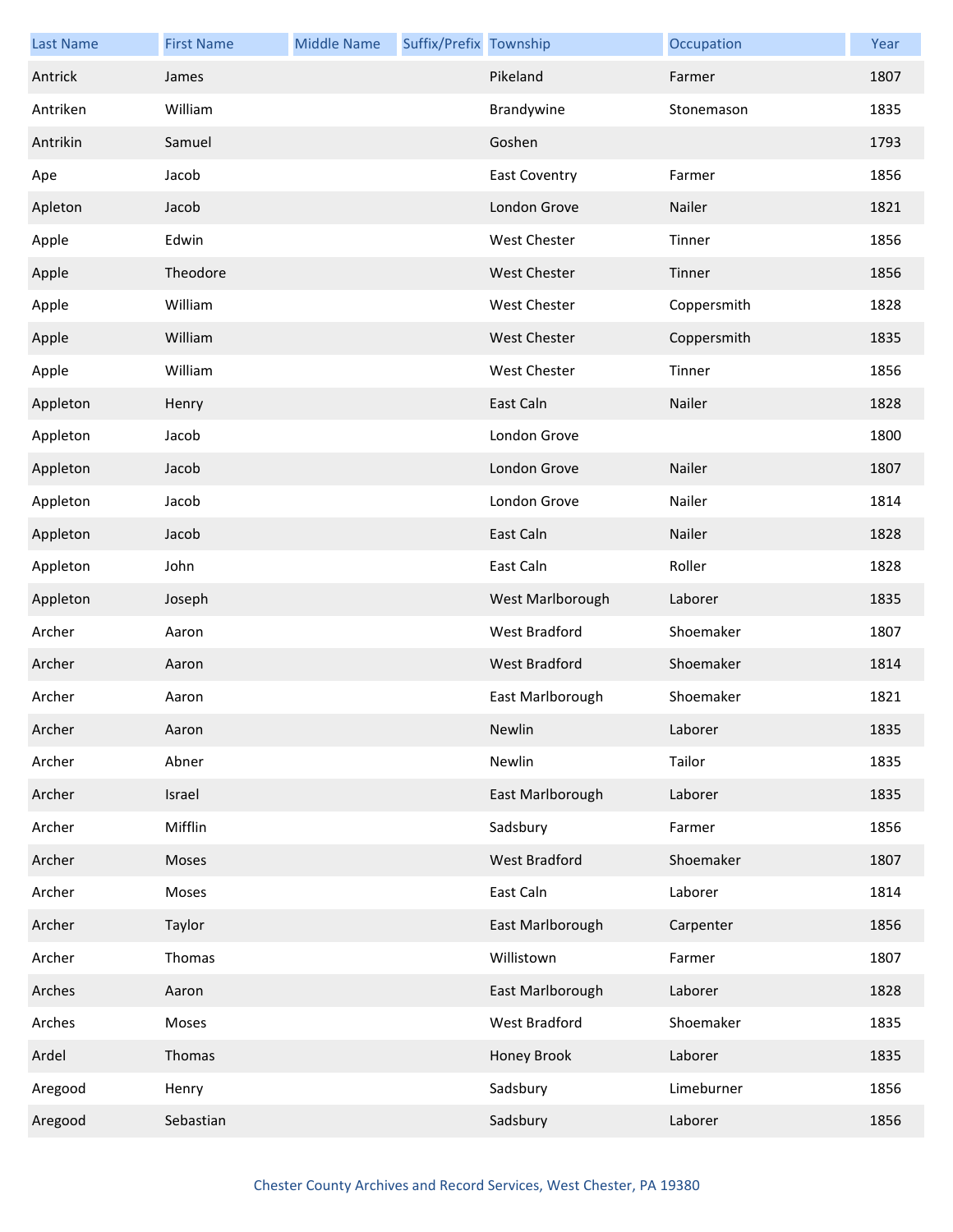| <b>Last Name</b> | <b>First Name</b> | <b>Middle Name</b> | Suffix/Prefix Township |                     | Occupation  | Year |
|------------------|-------------------|--------------------|------------------------|---------------------|-------------|------|
| Ares             | Nathaniel         |                    |                        | London Britain      |             | 1793 |
| Arhcy            | John              |                    |                        | West Nottingham     | Days work   | 1856 |
| Arkins           | Robert            |                    |                        | Honeybrook          | Shoemaker   | 1856 |
| Armes            | Abraham           |                    |                        | Pikeland            | Weaver      | 1807 |
| Armes            | Abraham           |                    |                        | Pikeland            |             | 1821 |
| Armet            | Levi              |                    |                        | Kennett             | Carpenter   | 1821 |
| Armet            | Thomas            |                    |                        | Sadsbury            |             | 1807 |
| Armington        | Frederick         |                    |                        | East Whiteland      | Laborer     | 1821 |
| Armington        | Martin            |                    |                        | West Goshen         |             | 1821 |
| Armintage        | Shewbert          |                    |                        | New London          | Farmer      | 1800 |
| Armit            | Thomas            |                    | Sr.                    | West Caln           | Laborer     | 1814 |
| Armitt           | Isaac             |                    |                        | Kennett             |             | 1793 |
| Armor            | John              |                    |                        | West Caln           | Gentleman   | 1814 |
| Armor            | Margaret          |                    |                        | West Caln           | Storekeeper | 1807 |
| Armor            | Margaret          |                    |                        | West Caln           |             | 1814 |
| Armor            | Margaret          |                    |                        | West Caln           | Storekeeper | 1821 |
| Armor            | Robert            |                    |                        | West Caln           | Innkeeper   | 1807 |
| Armor            | Samuel            |                    |                        | West Caln           | Saddler     | 1821 |
| Armor            | Samuel            | В.                 |                        | Pennsbury           | Farmer      | 1828 |
| Arms             | Abraham           |                    |                        | East Caln           | Weaver      | 1814 |
| Arms             | Abraham           |                    |                        | Uwchlan             | Storekeeper | 1828 |
| Arms             | George            |                    |                        | Coventry            | Carpenter   | 1814 |
| Arms             | George            |                    |                        | Coventry            | Carpenter   | 1821 |
| Arms             | Henry             |                    |                        | Coventry            | Weaver      | 1821 |
| Arms             | Henry             |                    |                        | Coventry            | Farmer      | 1828 |
| Armsley          | William           |                    |                        | <b>West Chester</b> | Laborer     | 1856 |
| Armstrong        | Andrew            |                    |                        | Lower Oxford        | Tanner      | 1821 |
| Armstrong        | Andrew            |                    |                        | Lower Oxford        | Tanner      | 1828 |
| Armstrong        | Andrew            |                    |                        | Lower Oxford        | Tanner      | 1835 |
| Armstrong        | Andrew            |                    |                        | Lower Oxford        | Farmer      | 1856 |
| Armstrong        | Andrew            | J                  |                        | Lower Oxford        | Laborer     | 1856 |
| Armstrong        | Archibald         |                    |                        | New London          |             | 1800 |
| Armstrong        | Edward            |                    |                        | East Nottingham     | Farmer      | 1856 |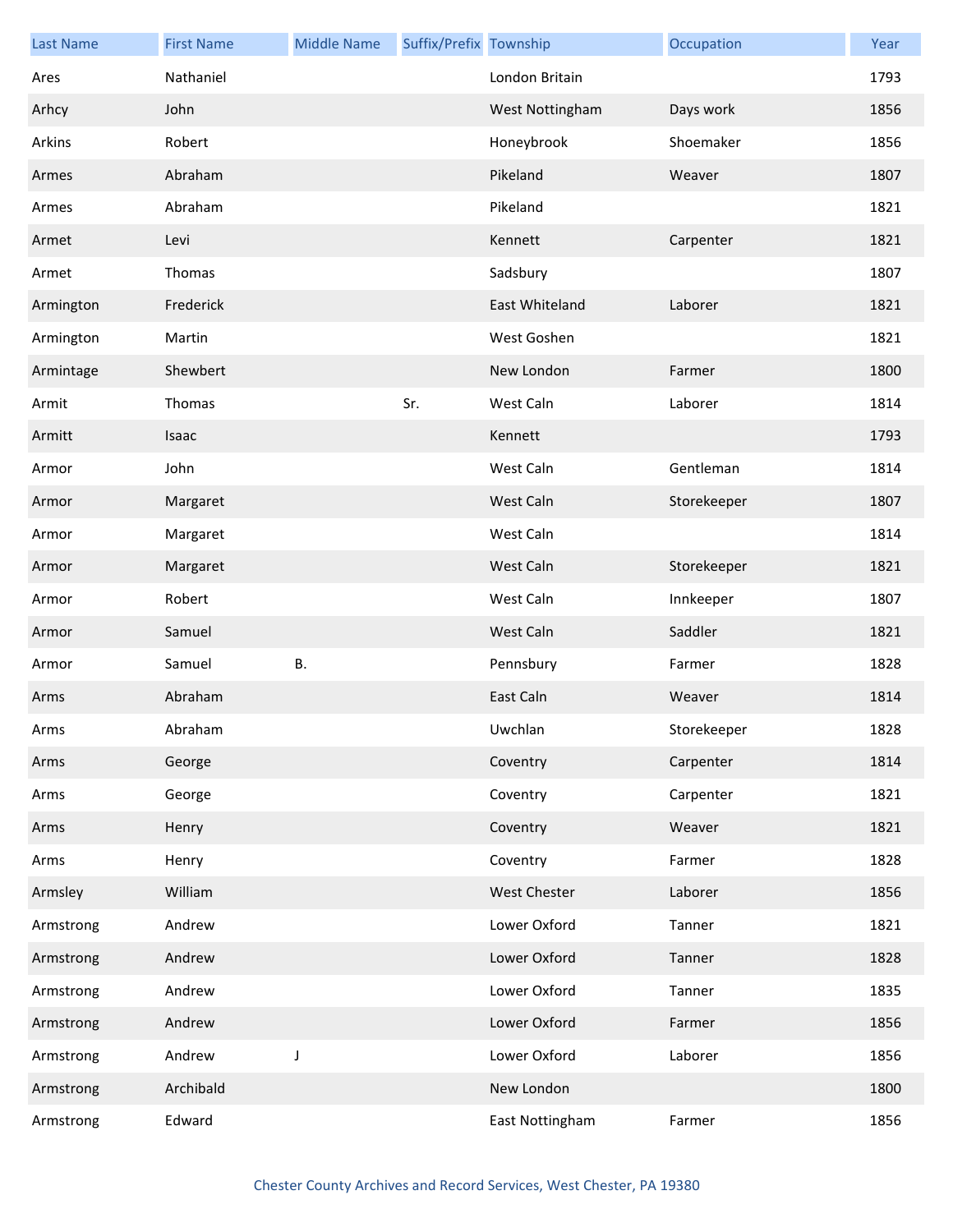| <b>Last Name</b> | <b>First Name</b> | <b>Middle Name</b> | Suffix/Prefix Township |                         | Occupation   | Year |
|------------------|-------------------|--------------------|------------------------|-------------------------|--------------|------|
| Armstrong        | Edwin             |                    |                        | Lower Oxford            | Laborer      | 1856 |
| Armstrong        | Ephraim           |                    |                        | Schuylkill              | Mason        | 1835 |
| Armstrong        | Francis           |                    |                        | Sadsbury                | Carpenter    | 1828 |
| Armstrong        | Francis           |                    |                        | Sadsbury                | Carpenter    | 1835 |
| Armstrong        | Francis           |                    |                        | West Nottingham         |              | 1835 |
| Armstrong        | George            |                    |                        | West Nottingham         |              | 1835 |
| Armstrong        | George            | D                  | MD                     | New London              | Doctor       | 1856 |
| Armstrong        | Hiram             |                    |                        | Sadsbury                | Shoemaker    | 1821 |
| Armstrong        | Hiram             |                    |                        | Sadsbury                | Shoemaker    | 1828 |
| Armstrong        | James             |                    |                        | <b>East Fallowfield</b> |              | 1793 |
| Armstrong        | James             |                    |                        | New Garden              | Laborer      | 1800 |
| Armstrong        | James             |                    |                        | Londonderry             | Hatter       | 1814 |
| Armstrong        | James             |                    |                        | Coventry                | Fuller       | 1814 |
| Armstrong        | James             |                    |                        | Lower Oxford            | Farmer       | 1821 |
| Armstrong        | James             |                    |                        | Lower Oxford            | Hatter       | 1821 |
| Armstrong        | James             |                    |                        | East Nottingham         | Hatter       | 1828 |
| Armstrong        | James             |                    |                        | Lower Oxford            | Farmer       | 1828 |
| Armstrong        | James             |                    |                        | Sadsbury                | Stage driver | 1828 |
| Armstrong        | James             |                    |                        | Schuylkill              | Nailer       | 1828 |
| Armstrong        | James             |                    |                        | Sadsbury                | Laborer      | 1835 |
| Armstrong        | James             |                    |                        | East Nottingham         | Hatter       | 1835 |
| Armstrong        | James             |                    |                        | East Nottingham         | Stonemason   | 1835 |
| Armstrong        | James             |                    |                        | Lower Oxford            | Laborer      | 1835 |
| Armstrong        | James             |                    |                        | Lower Oxford            | Farmer       | 1856 |
| Armstrong        | James             |                    |                        | <b>Upper Oxford</b>     | Farmer       | 1856 |
| Armstrong        | John              |                    |                        | Sadsbury                |              | 1793 |
| Armstrong        | John              |                    |                        | <b>East Fallowfield</b> |              | 1793 |
| Armstrong        | John              |                    |                        | London Britain          |              | 1793 |
| Armstrong        | John              |                    |                        | <b>West Nantmeal</b>    |              | 1800 |
| Armstrong        | John              |                    |                        | Sadsbury                |              | 1800 |
| Armstrong        | John              |                    |                        | West Caln               | Coaler       | 1807 |
| Armstrong        | John              |                    |                        | Honey Brook             |              | 1814 |
| Armstrong        | John              |                    |                        | Sadsbury                | Carpenter    | 1814 |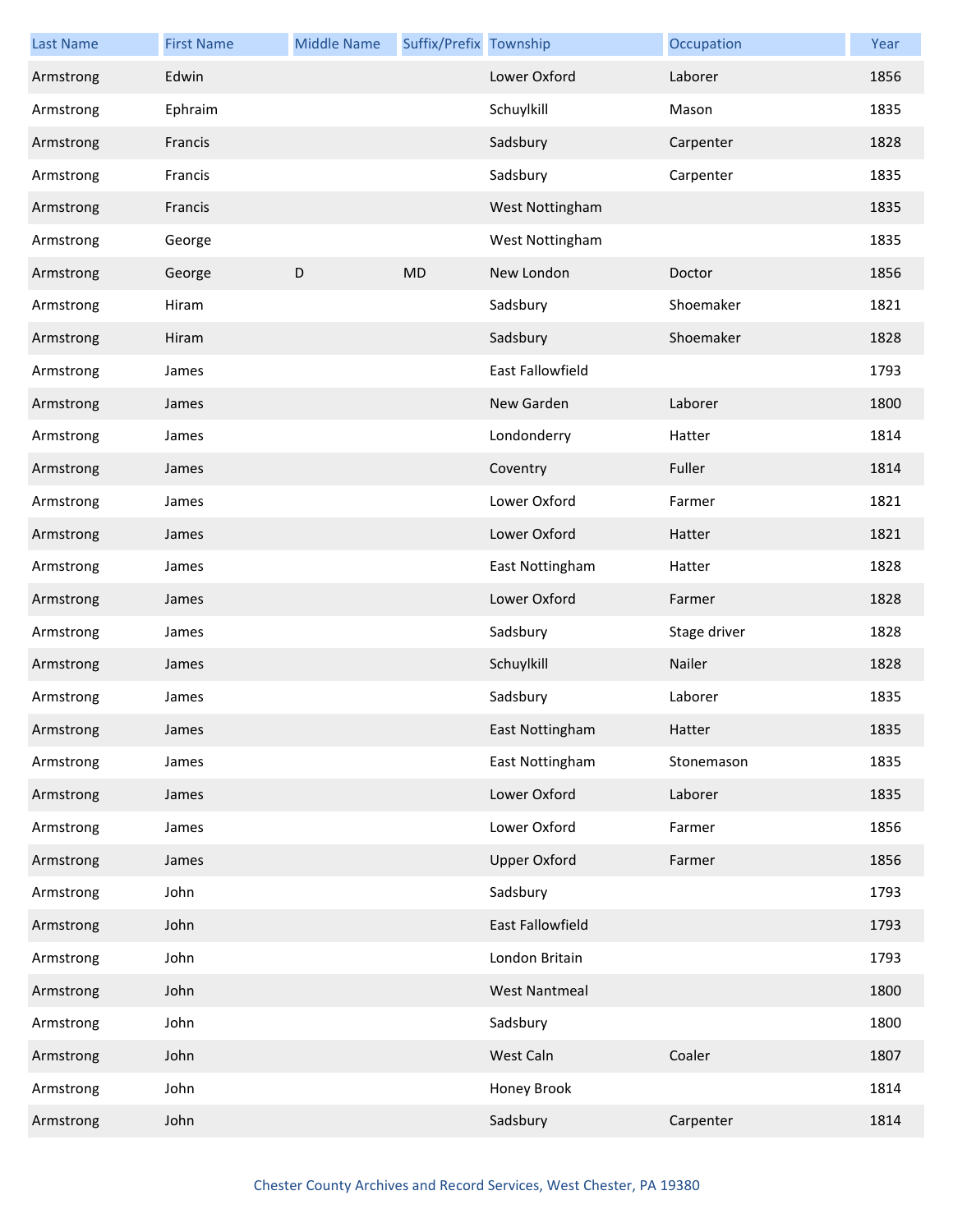| <b>Last Name</b> | <b>First Name</b> | <b>Middle Name</b> | Suffix/Prefix Township |                  | Occupation | Year |
|------------------|-------------------|--------------------|------------------------|------------------|------------|------|
| Armstrong        | John              |                    |                        | Sadsbury         | Carpenter  | 1821 |
| Armstrong        | John              |                    |                        | Lower Oxford     | Tanner     | 1821 |
| Armstrong        | John              |                    |                        | Lower Oxford     | Farmer     | 1828 |
| Armstrong        | John              |                    |                        | London Grove     | Hatter     | 1828 |
| Armstrong        | John              |                    |                        | West Caln        | Carpenter  | 1828 |
| Armstrong        | John              |                    |                        | West Fallowfield | Laborer    | 1828 |
| Armstrong        | John              |                    |                        | Honey Brook      | Carpenter  | 1835 |
| Armstrong        | John              |                    |                        | Lower Oxford     | Farmer     | 1835 |
| Armstrong        | John              |                    |                        | West Caln        | Carpenter  | 1835 |
| Armstrong        | John              |                    |                        | Kennett          | Hatter     | 1835 |
| Armstrong        | John              |                    |                        | Sadsbury         | Carpenter  | 1856 |
| Armstrong        | John              |                    |                        | West Caln        | Carpenter  | 1856 |
| Armstrong        | John              |                    |                        | West Caln        | Farmer     | 1856 |
| Armstrong        | Martin            |                    |                        | Sadsbury         | Carpenter  | 1814 |
| Armstrong        | Martin            |                    |                        | Sadsbury         | Carpenter  | 1821 |
| Armstrong        | Martin            |                    |                        | Sadsbury         | Carpenter  | 1828 |
| Armstrong        | Martin            |                    |                        | Sadsbury         | Farmer     | 1856 |
| Armstrong        | Marton            |                    |                        | Sadsbury         | Carpenter  | 1835 |
| Armstrong        | Mary              |                    |                        | East Nottingham  | Spinster   | 1835 |
| Armstrong        | Mary              |                    |                        | East Nottingham  |            | 1856 |
| Armstrong        | Robert            |                    |                        | Upper Oxford     | Yeoman     | 1800 |
| Armstrong        | Robert            |                    |                        | Willistown       |            | 1800 |
| Armstrong        | Robert            |                    |                        | Sadsbury         |            | 1800 |
| Armstrong        | Robert            |                    |                        | Willistown       | Mason      | 1807 |
| Armstrong        | Robert            |                    |                        | Upper Oxford     | Farmer     | 1807 |
| Armstrong        | Robert            |                    |                        | Willistown       | Mason      | 1814 |
| Armstrong        | Robert            |                    |                        | Upper Oxford     | Farmer     | 1814 |
| Armstrong        | Robert            |                    |                        | Willistown       | Farmer     | 1821 |
| Armstrong        | Robert            |                    |                        | West Fallowfield |            | 1821 |
| Armstrong        | Robert            |                    |                        | West Fallowfield |            | 1828 |
| Armstrong        | Robert            |                    |                        | East Marlborough | Laborer    | 1835 |
| Armstrong        | Robert            |                    |                        | West Fallowfield | Gentleman  | 1835 |
| Armstrong        | Robert            | C.                 |                        | West Fallowfield | Clerk      | 1828 |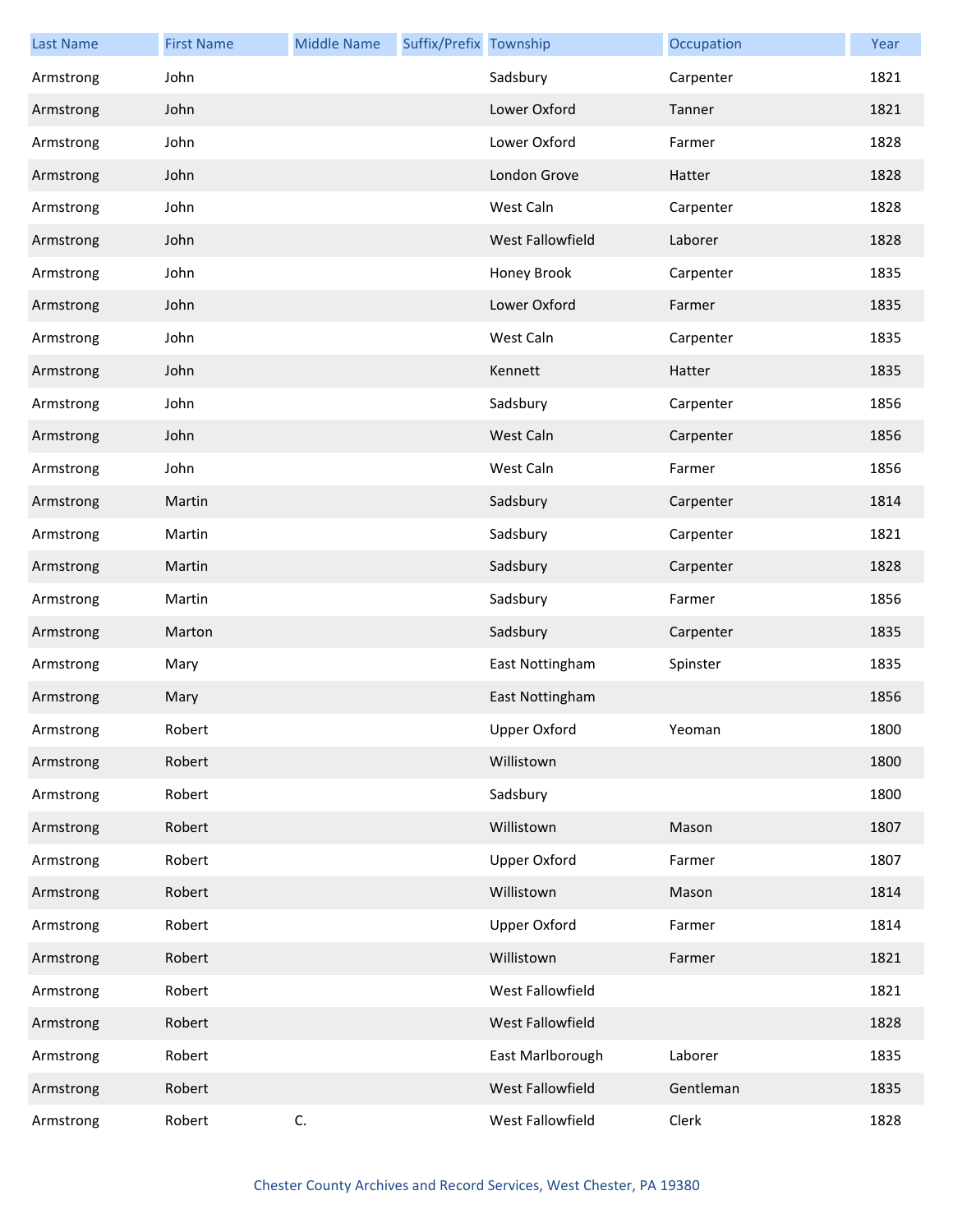| <b>Last Name</b> | <b>First Name</b> | <b>Middle Name</b> | Suffix/Prefix Township |                  | Occupation   | Year |
|------------------|-------------------|--------------------|------------------------|------------------|--------------|------|
| Armstrong        | Samuel            |                    |                        | West Caln        | Carpenter    | 1821 |
| Armstrong        | Samuel            |                    |                        | Sadsbury         | Carpenter    | 1828 |
| Armstrong        | Samuel            |                    |                        | Sadsbury         | Stage driver | 1828 |
| Armstrong        | Samuel            |                    |                        | Sadsbury         | Carpenter    | 1835 |
| Armstrong        | Samuel            |                    |                        | Sadsbury         | Carpenter    | 1856 |
| Armstrong        | Samuel            |                    |                        | Sadsbury         | Carpenter    | 1856 |
| Armstrong        | Sarah             |                    |                        | West Nottingham  |              | 1793 |
| Armstrong        | Sarah             |                    |                        | West Nottingham  |              | 1800 |
| Armstrong        | Sarah             |                    | Widow                  | West Nottingham  |              | 1807 |
| Armstrong        | Stephen           | J.                 |                        | West Fallowfield | Clerk        | 1828 |
| Armstrong        | Thomas            |                    |                        | Sadsbury         |              | 1800 |
| Armstrong        | Thomas            |                    |                        | Sadsbury         |              | 1807 |
| Armstrong        | Thomas            |                    |                        | Sadsbury         | Laborer      | 1814 |
| Armstrong        | Thomas            |                    |                        | London Britain   | Carpenter    | 1821 |
| Armstrong        | Thomas            |                    |                        | Sadsbury         |              | 1835 |
| Armstrong        | William           |                    |                        | Sadsbury         |              | 1807 |
| Armstrong        | William           |                    |                        | East Nottingham  | Farmer       | 1814 |
| Armstrong        | William           |                    |                        | Honey Brook      | Cordwainer   | 1814 |
| Armstrong        | William           |                    |                        | Sadsbury         | Cooper       | 1814 |
| Armstrong        | William           |                    |                        | Honey Brook      | Shoemaker    | 1821 |
| Armstrong        | William           |                    |                        | Schuylkill       | Nailer       | 1828 |
| Armstrong        | William           |                    |                        | East Whiteland   | Laborer      | 1828 |
| Armstrong        | William           |                    |                        | Honey Brook      | Cordwainer   | 1828 |
| Armstrong        | William           |                    |                        | East Whiteland   | Laborer      | 1835 |
| Armstrong        | William           |                    |                        | Honey Brook      | Shoemaker    | 1835 |
| Armstrong        | William           |                    |                        | Sadsbury         | Farmer       | 1856 |
| Armstrong        | William           |                    |                        | East Whiteland   | Farmer       | 1856 |
| Armstrong        | William           |                    |                        | Sadsbury         | Carpenter    | 1856 |
| Arnold           | G                 | $\mathsf{C}$       |                        | West Chester     | Teacher      | 1856 |
| Arnold           | Margaret          |                    |                        | West Bradford    | Nitter       | 1821 |
| Arnold           | Margaret          |                    |                        | West Bradford    |              | 1828 |
| Arnold           | William           |                    |                        | West Bradford    |              | 1793 |
| Arnold           | William           |                    |                        | West Bradford    | Shoemaker    | 1807 |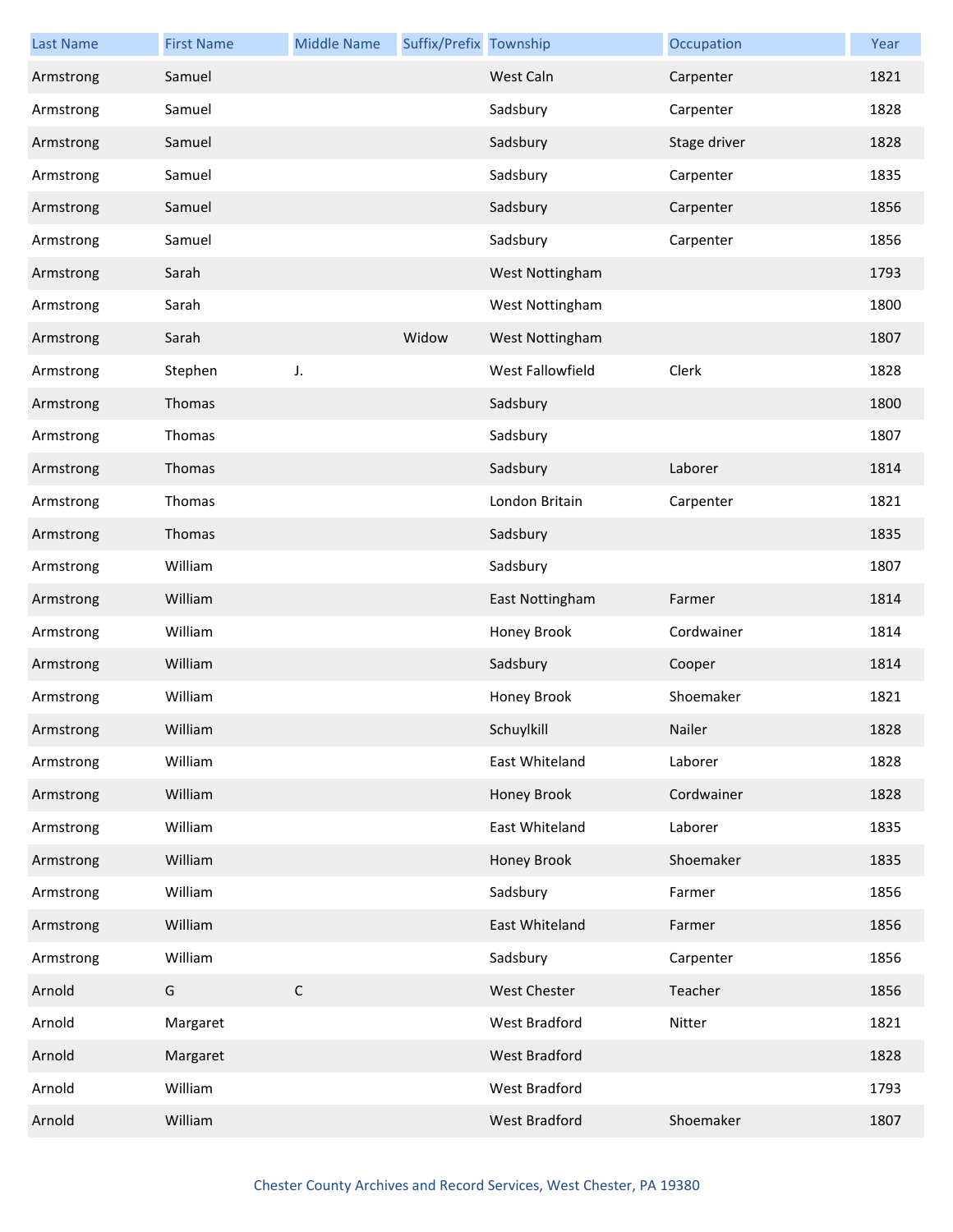| <b>Last Name</b> | <b>First Name</b> | <b>Middle Name</b> | Suffix/Prefix Township |                      | Occupation   | Year |
|------------------|-------------------|--------------------|------------------------|----------------------|--------------|------|
| Arnold           | William           |                    |                        | West Bradford        | Shoemaker    | 1814 |
| Arnoux           | Joseph            |                    |                        | West Chester         | Gentleman    | 1835 |
| Arrison          | John              |                    |                        | West Brandywine      | Forgeman     | 1856 |
| Arters           | Amos              |                    |                        | West Bradford        | Laborer      | 1856 |
| Arters           | James             |                    |                        | Brandywine           | Schoolmaster | 1835 |
| Arters           | James             |                    |                        | Wallace              | Farmer       | 1856 |
| Arters           | John              |                    |                        | West Bradford        | Collier      | 1814 |
| Arters           | John              |                    |                        | West Bradford        | Coal Burner  | 1821 |
| Arters           | John              |                    |                        | West Bradford        | Laborer      | 1828 |
| Arters           | Joseph            |                    |                        | Brandywine           |              | 1793 |
| Arters           | Joseph            |                    |                        | Brandywine           | Collier      | 1807 |
| Arters           | Joseph            |                    |                        | East Caln            | Farmer       | 1821 |
| Arters           | Joseph            |                    |                        | East Caln            | Farmer       | 1828 |
| Arters           | Joseph            |                    | Jr.                    | East Caln            | Laborer      | 1828 |
| Arters           | Joseph            |                    |                        | East Caln            | Farmer       | 1835 |
| Arters           | Joseph            |                    |                        | East Caln            | Laborer      | 1835 |
| Arters           | Joseph            |                    |                        | Brandywine           | Laborer      | 1835 |
| Arters           | Joseph            |                    |                        | East Brandywine      | Laborer      | 1856 |
| Arters           | Moses             |                    |                        | East Caln            | Laborer      | 1828 |
| Arters           | Reese             |                    |                        | <b>West Bradford</b> | Laborer      | 1856 |
| Arters           | Washington        |                    |                        | East Caln            | Laborer      | 1835 |
| Arters           | William           |                    |                        | Brandywine           | Carpenter    | 1807 |
| Arters           | William           |                    |                        | East Caln            | Laborer      | 1828 |
| Arters           | William           |                    | Jr.                    | Brandywine           | Farmer       | 1835 |
| Arters           | William           |                    |                        | Brandywine           | Farmer       | 1835 |
| Arters           | William           |                    |                        | East Caln            | Laborer      | 1835 |
| Arters           | William           |                    | Sr.                    | East Brandywine      | Laborer      | 1856 |
| Arthers          | James             |                    |                        | Sadsbury             |              | 1807 |
| Arthers          | Robert            |                    |                        | East Fallowfield     |              | 1793 |
| Arthers          | Robert            |                    |                        | East Fallowfield     | Husbandman   | 1807 |
| Arthers          | Samuel            |                    |                        | Sadsbury             |              | 1807 |
| Arthers          | Thomas            |                    |                        | Sadsbury             |              | 1807 |
| Arthur           | George            |                    |                        | Lower Oxford         |              | 1800 |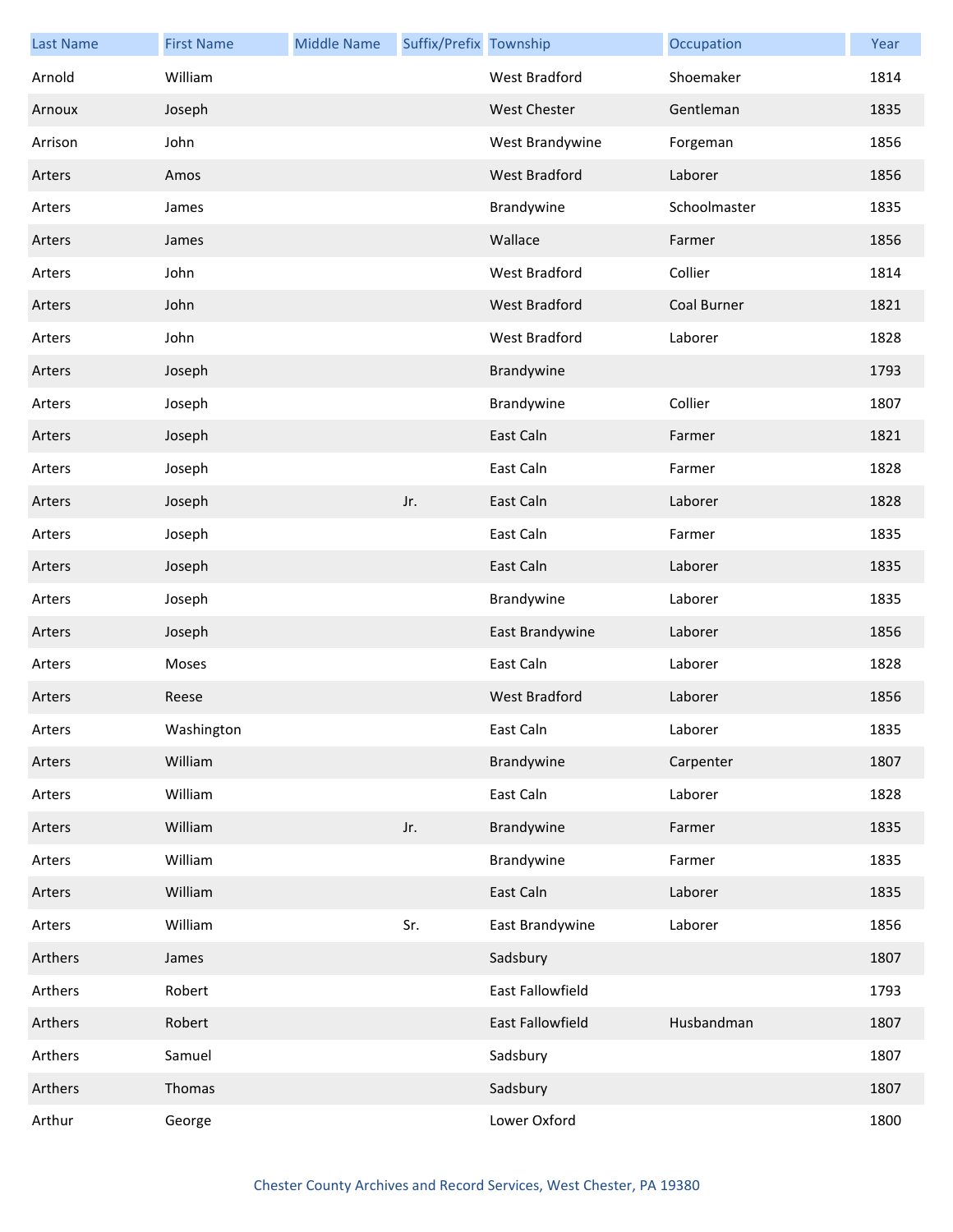| <b>Last Name</b> | <b>First Name</b> | <b>Middle Name</b> | Suffix/Prefix Township |                      | Occupation   | Year |
|------------------|-------------------|--------------------|------------------------|----------------------|--------------|------|
| Arthur           | James             |                    |                        | East Whiteland       |              | 1800 |
| Arthurs          | Andrew            |                    |                        | Lower Oxford         | Weaver       | 1835 |
| Arthurs          | George            |                    |                        | Lower Oxford         | Laborer      | 1814 |
| Arthurs          | James             |                    |                        | Brandywine           | Carpenter    | 1828 |
| Arthurs          | Joseph            |                    |                        | Brandywine           | Weaver       | 1814 |
| Arthurs          | William           |                    |                        | Brandywine           |              | 1793 |
| Arthurs          | William           |                    |                        | Brandywine           | Farmer       | 1814 |
| Arthurs          | William           |                    |                        | Brandywine           | Carpenter    | 1821 |
| Arthurs          | William           |                    |                        | Brandywine           | Carpenter    | 1828 |
| Artis            | William           |                    |                        | Uwchlan              | Laborer      | 1856 |
| Artus            | John              | ${\sf M}$          |                        | East Caln            | Shoemaker    | 1856 |
| Artus            | Washington        |                    |                        | East Caln            | Laborer      | 1856 |
| Artus            | Washington        |                    |                        | East Caln            | Laborer      | 1856 |
| Ascue            | Benjamin          |                    |                        | Kennett              |              | 1793 |
| Asdel            | Thomas            |                    |                        | Honeybrook           | Farmer       | 1856 |
| Ases             | Millers           |                    |                        | Sadsbury             | Forgeman     | 1856 |
| Ash              | Bathshaba         |                    |                        | <b>West Nantmeal</b> | Mantua maker | 1835 |
| Ash              | David             |                    |                        | West Caln            | Laborer      | 1814 |
| Ash              | David             |                    |                        | West Caln            | Farmer       | 1821 |
| Ash              | David             |                    |                        | West Caln            | Farmer       | 1835 |
| Ash              | David             |                    |                        | West Caln            | Farmer       | 1856 |
| Ash              | Franklin          |                    |                        | Lower Oxford         | Carpenter    | 1856 |
| Ash              | Hannah            |                    |                        | Vincent              |              | 1814 |
| Ash              | Hannah            |                    |                        | Vincent              |              | 1821 |
| Ash              | Hannah            |                    |                        | Vincent              | Farmer       | 1828 |
| Ash              | Irvin             |                    |                        | West Pikeland        | Mason        | 1856 |
| Ash              | James             |                    |                        | West Caln            | Farmer       | 1828 |
| Ash              | James             |                    |                        | West Caln            | Farmer       | 1835 |
| Ash              | James             |                    |                        | West Caln            | Farmer       | 1856 |
| Ash              | Jesse             |                    |                        | <b>East Vincent</b>  | Stonemason   | 1856 |
| Ash              | John              |                    |                        | West Caln            |              | 1793 |
| Ash              | John              |                    |                        | East Caln            | Mason        | 1807 |
| Ash              | John              |                    |                        | Vincent              |              | 1821 |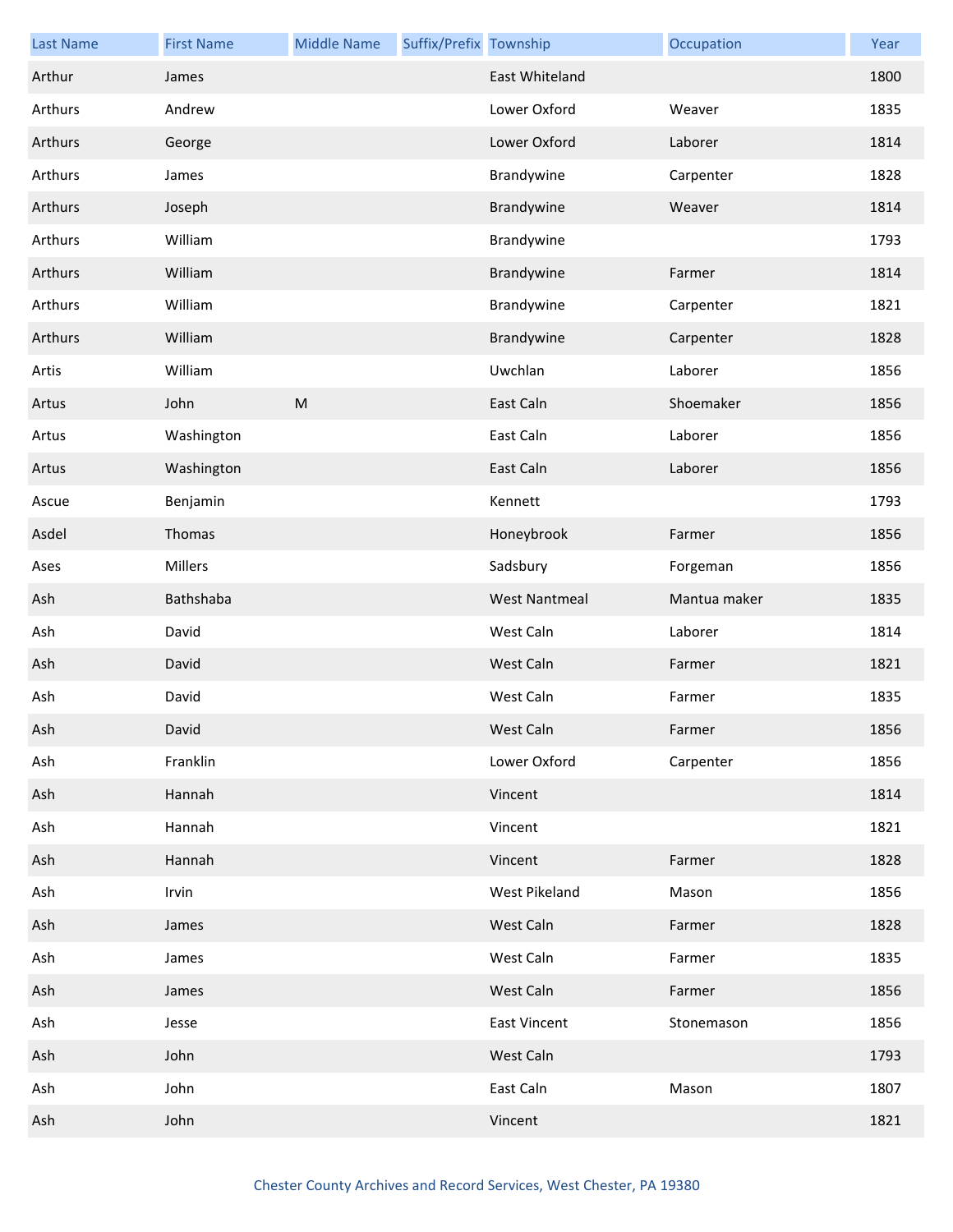| <b>Last Name</b> | <b>First Name</b> | <b>Middle Name</b> | Suffix/Prefix Township |                      | Occupation | Year |
|------------------|-------------------|--------------------|------------------------|----------------------|------------|------|
| Ash              | John              |                    |                        | Vincent              | Farmer     | 1828 |
| Ash              | John              |                    |                        | <b>East Vincent</b>  | Farmer     | 1835 |
| Ash              | John              |                    |                        | <b>East Vincent</b>  | Farmer     | 1856 |
| Ash              | John              | ${\sf P}$          | Jr.                    | <b>West Nantmeal</b> | Plasterer  | 1835 |
| Ash              | John              | Ρ.                 |                        | <b>West Nantmeal</b> | Plasterer  | 1828 |
| Ash              | Joseph            |                    |                        | West Caln            |            | 1793 |
| Ash              | Joseph            |                    |                        | West Caln            | Tailor     | 1807 |
| Ash              | Joseph            |                    |                        | West Caln            | Tailor     | 1814 |
| Ash              | Joseph            |                    |                        | West Caln            | Cooper     | 1821 |
| Ash              | Joseph            |                    |                        | West Caln            | Tailor     | 1821 |
| Ash              | Joseph            |                    |                        | West Caln            | Tailor     | 1828 |
| Ash              | Joseph            |                    |                        | West Caln            | Farmer     | 1828 |
| Ash              | Joseph            |                    |                        | West Caln            | Farmer     | 1835 |
| Ash              | Joseph            |                    |                        | West Caln            | Farmer     | 1856 |
| Ash              | Joseph            |                    |                        | Sadsbury             | Plasterer  | 1856 |
| Ash              | Joshua            | W                  |                        | West Brandywine      | Farmer     | 1856 |
| Ash              | Martin            |                    |                        | West Caln            | Plasterer  | 1835 |
| Ash              | Peter             | W                  |                        | West Caln            | Carpenter  | 1856 |
| Ash              | Phineas           |                    |                        | West Caln            | Smith      | 1828 |
| Ash              | Phineas           |                    |                        | West Caln            | Smith      | 1835 |
| Ash              | Phineas           |                    |                        | West Caln            | Farmer     | 1856 |
| Ash              | Samuel            |                    |                        | East Bradford        |            | 1793 |
| Ash              | Samuel            |                    |                        | Coventry             |            | 1793 |
| Ash              | Samuel            |                    |                        | Pennsbury            |            | 1800 |
| Ash              | Samuel            |                    |                        | West Bradford        | Weaver     | 1807 |
| Ash              | Samuel            |                    |                        | <b>East Vincent</b>  | Stonemason | 1856 |
| Ash              | Thomas            |                    |                        | West Caln            | Farmer     | 1856 |
| Ash              | William           |                    |                        | West Caln            | Plasterer  | 1807 |
| Ash              | William           |                    |                        | West Caln            | Plasterer  | 1814 |
| Ash              | William           |                    |                        | West Caln            | Farmer     | 1821 |
| Ash              | William           |                    |                        | West Caln            | Farmer     | 1828 |
| Ash              | William           |                    |                        | West Caln            | Farmer     | 1835 |
| Ash              | William           |                    |                        | <b>East Vincent</b>  | Plasterer  | 1856 |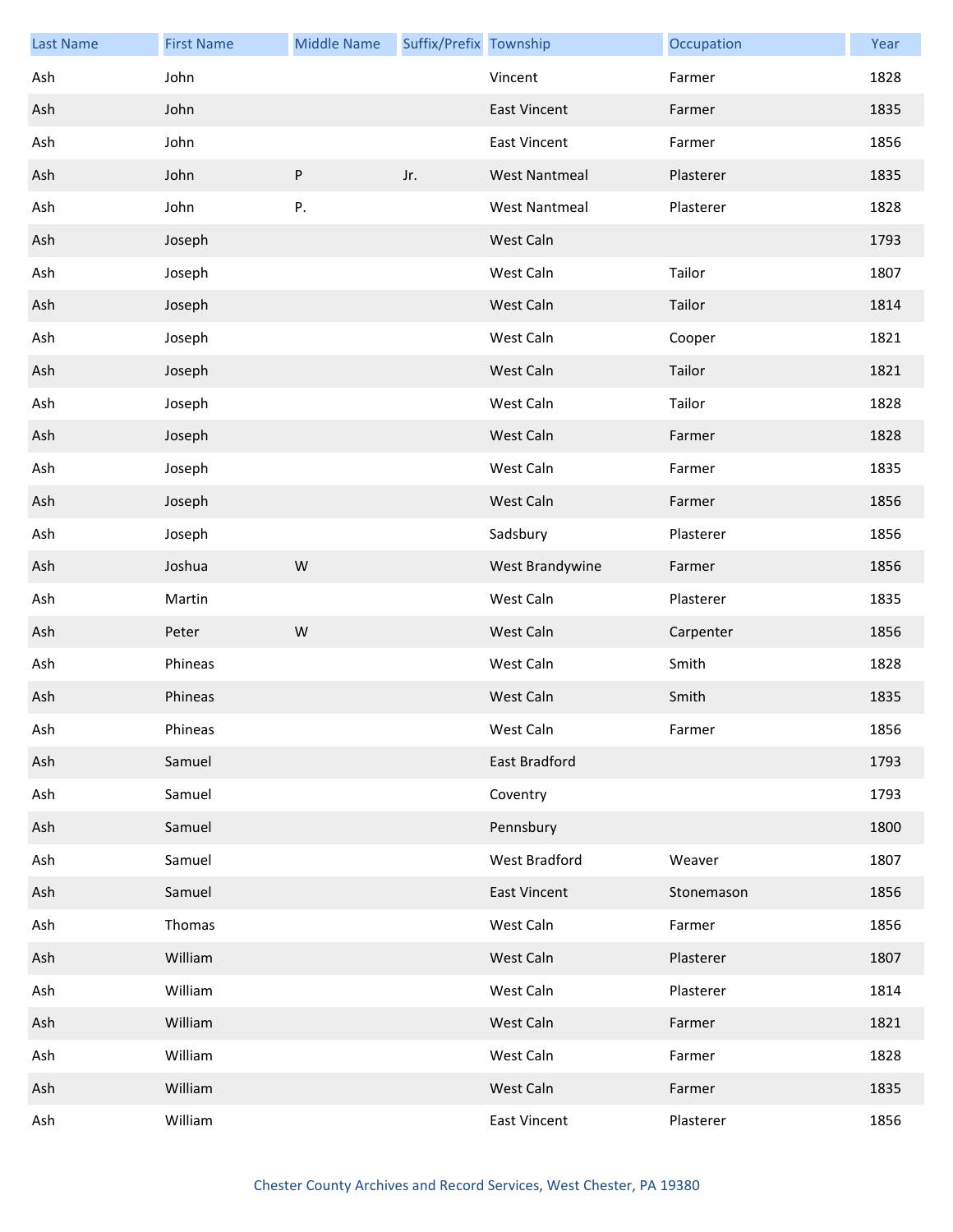| <b>Last Name</b> | <b>First Name</b> | <b>Middle Name</b> | Suffix/Prefix Township |                      | Occupation   | Year |
|------------------|-------------------|--------------------|------------------------|----------------------|--------------|------|
| Ash              | William           |                    |                        | <b>West Vincent</b>  | Farmer       | 1856 |
| Ashbridge        | Abraham           |                    |                        | East Caln            | Farmer       | 1856 |
| Ashbridge        | Daniel            |                    |                        | Goshen               | Farmer       | 1807 |
| Ashbridge        | Daniel            |                    |                        | Goshen               | Farmer       | 1814 |
| Ashbridge        | Daniel            |                    |                        | East Goshen          | Farmer       | 1821 |
| Ashbridge        | Daniel            |                    |                        | East Goshen          | Farmer       | 1828 |
| Ashbridge        | Daniel            |                    |                        | East Goshen          | Farmer       | 1835 |
| Ashbridge        | Edward            | $\sf B$            |                        | East Goshen          | Farmer       | 1856 |
| Ashbridge        | Elizabeth         |                    |                        | East Caln            |              | 1856 |
| Ashbridge        | George            |                    |                        | Goshen               |              | 1793 |
| Ashbridge        | George            |                    |                        | East Caln            | Farmer       | 1814 |
| Ashbridge        | George            |                    |                        | East Caln            | Farmer       | 1835 |
| Ashbridge        | George            | $\mathsf D$        |                        | <b>West Chester</b>  | Gentleman    | 1856 |
| Ashbridge        | George            | G.                 |                        | East Caln            | Farmer       | 1821 |
| Ashbridge        | George            | G.                 |                        | West Goshen          |              | 1821 |
| Ashbridge        | George            | G.                 |                        | East Caln            | Farmer       | 1828 |
| Ashbridge        | Joseph            |                    |                        | Goshen               | Farmer       | 1807 |
| Ashbridge        | Joseph            |                    |                        | Goshen               | Farmer       | 1814 |
| Ashbridge        | Joseph            |                    |                        | East Goshen          | Farmer       | 1821 |
| Ashbridge        | Joseph            |                    |                        | East Goshen          | Farmer       | 1828 |
| Ashbridge        | Joseph            |                    |                        | East Goshen          | Farmer       | 1835 |
| Ashbridge        | Joseph            |                    |                        | <b>West Nantmeal</b> | Plasterer    | 1835 |
| Ashbridge        | Joseph            |                    |                        | East Goshen          | Mechanic     | 1856 |
| Ashbridge        | Joshua            |                    |                        | Goshen               |              | 1793 |
| Ashbridge        | Joshua            |                    |                        | Goshen               | Gentleman    | 1807 |
| Ashbridge        | Joshua            |                    |                        | Goshen               | Farmer       | 1814 |
| Ashbridge        | Joshua            |                    |                        | Willistown           | Farmer       | 1828 |
| Ashbridge        | Joshua            |                    |                        | Willistown           | Manufacturer | 1835 |
| Ashbridge        | Mary              |                    |                        | East Goshen          |              | 1856 |
| Ashbridge        | Mary              | Ann                |                        | East Goshen          | Spinster     | 1856 |
| Ashbridge        | Rachel            |                    |                        | East Caln            |              | 1856 |
| Ashbridge        | Richard           |                    |                        | West Whiteland       | Farmer       | 1856 |
| Ashbridge        | Thamazine         |                    |                        | West Whiteland       | Lady         | 1856 |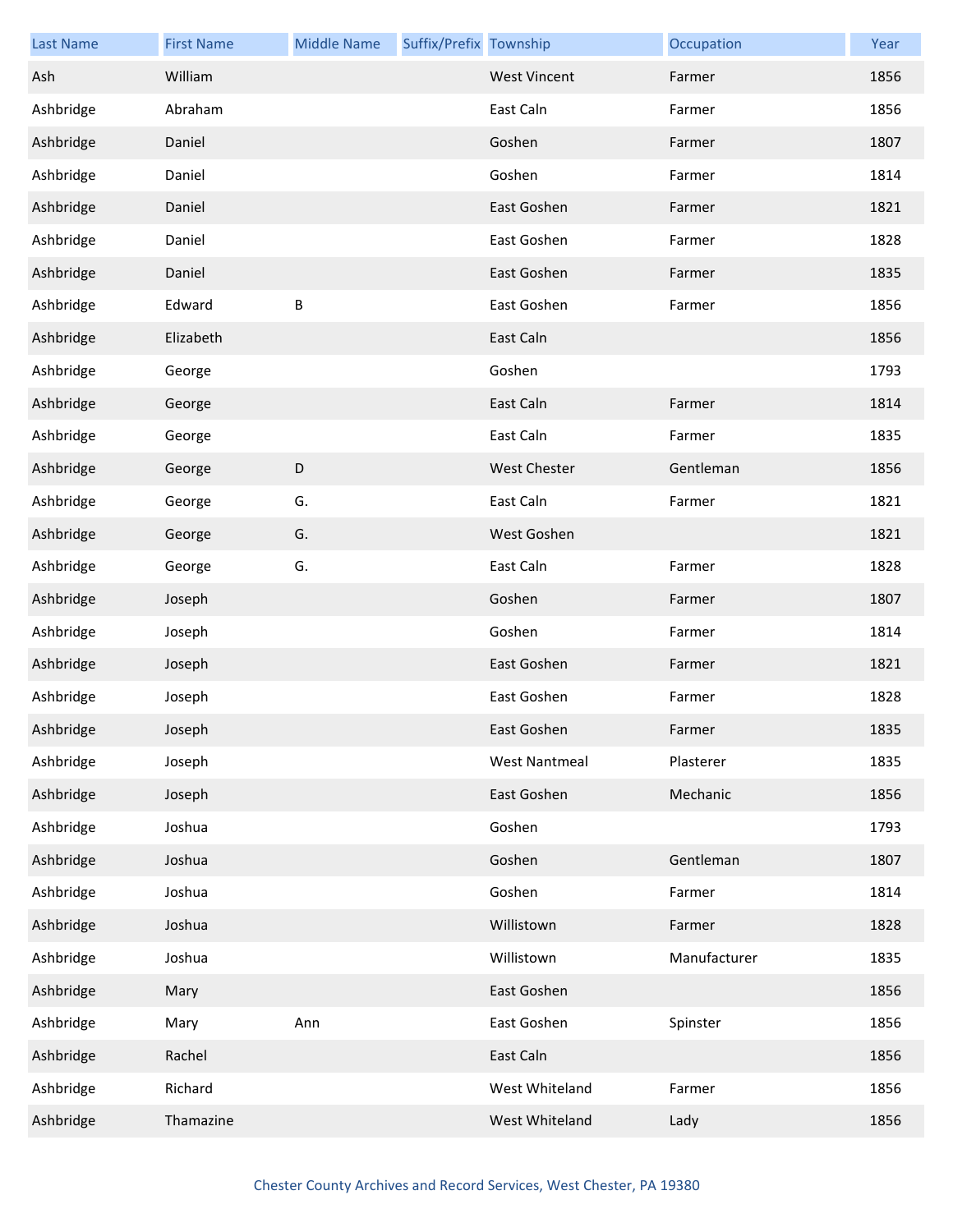| <b>Last Name</b> | <b>First Name</b> | <b>Middle Name</b> | Suffix/Prefix Township |                  | Occupation          | Year |
|------------------|-------------------|--------------------|------------------------|------------------|---------------------|------|
| Ashbridge        | Thomas            |                    |                        | Willistown       | Miller              | 1807 |
| Ashbridge        | Thomas            |                    |                        | Willistown       | Miller              | 1814 |
| Ashbridge        | Thomas            |                    |                        | Willistown       | Farmer              | 1821 |
| Ashbridge        | Thomas            |                    |                        | Willistown       | Manufacturer (Wool) | 1828 |
| Ashbridge        | Thomas            |                    |                        | Willistown       | Farmer              | 1835 |
| Ashby            | William           |                    |                        | West Marlborough | Laborer             | 1828 |
| Ashelman         | Elizabeth         |                    |                        | Sadsbury         | Farmer              | 1856 |
| Ashenfelter      | Henry             |                    |                        | Schuylkill       | Nailer              | 1835 |
| Ashenfelter      | Henry             |                    |                        | Phoenixville     | Superintendant      | 1856 |
| Ashenfelter      | Peter             |                    |                        | Pikeland         | Carpenter           | 1835 |
| Ashifellow       | Lewis             |                    |                        | Uwchlan          |                     | 1800 |
| Ashton           | Charles           |                    |                        | Phoenixville     | Blacksmith          | 1856 |
| Ashton           | George            |                    |                        | Uwchlan          | Laborer             | 1821 |
| Ashton           | James             |                    |                        | Highland         | Laborer             | 1856 |
| Ashton           | John              |                    |                        | West Fallowfield | Laborer             | 1821 |
| Ashton           | Richard           |                    |                        | New London       | Schoolmaster        | 1821 |
| Ashwith          | Benjamin          |                    |                        | Londonderry      | Laborer             | 1835 |
| Ashworth         | Henry             |                    |                        | West Fallowfield | Laborer             | 1835 |
| Ashworth         | John              |                    |                        | Upper Oxford     | Weaver              | 1835 |
| Aspenwall        | Thomas            |                    |                        | Phoenixville     | Carpenter           | 1856 |
| Aston            | George            |                    |                        | Uwchlan          | Laborer             | 1814 |
| Aston            | John              |                    |                        | Uwchlan          | Laborer             | 1828 |
| Aston            | Robert            |                    |                        | Lower Oxford     | Weaver              | 1814 |
| Aterton          | David             |                    |                        | West Marlborough | Laborer             | 1856 |
| Atherton         | Benjamin          |                    |                        | West Marlborough | Carpenter           | 1821 |
| Atherton         | Benjamin          |                    |                        | West Marlborough | Farmer              | 1828 |
| Atherton         | Ezekiel           |                    |                        | West Marlborough | Laborer             | 1835 |
| Atherton         | George            |                    |                        | West Marlborough | Laborer             | 1821 |
| Atherton         | George            |                    |                        | East Fallowfield | Farmer              | 1828 |
| Atherton         | George            |                    |                        | West Caln        | Farmer              | 1835 |
| Atherton         | Jane              |                    |                        | West Caln        |                     | 1856 |
| Atherton         | John              |                    |                        | Londonderry      |                     | 1793 |
| Atherton         | John              |                    |                        | West Marlborough | Carpenter           | 1821 |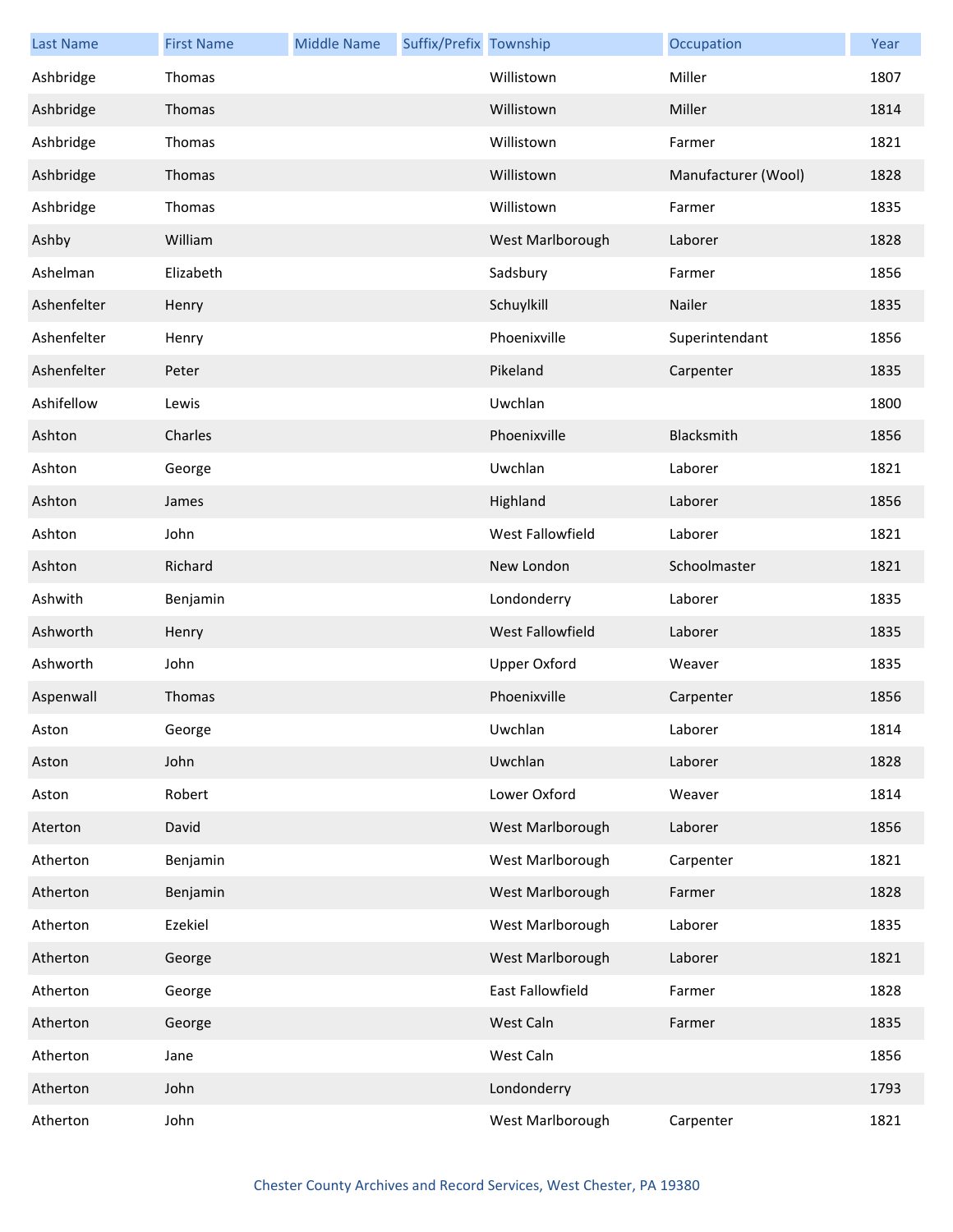| <b>Last Name</b> | <b>First Name</b> | <b>Middle Name</b> | Suffix/Prefix Township |                      | Occupation  | Year |
|------------------|-------------------|--------------------|------------------------|----------------------|-------------|------|
| Atherton         | John              |                    |                        | West Marlborough     | Farmer      | 1828 |
| Atherton         | John              |                    | Jr.                    | West Marlborough     | Farmer      | 1828 |
| Atherton         | John              |                    |                        | Londonderry          | Carpenter   | 1835 |
| Atherton         | Sarah             |                    |                        | West Caln            |             | 1856 |
| Atherton         | William           |                    |                        | West Marlborough     | Farmer      | 1828 |
| Atherton         | William           |                    |                        | West Marlborough     | Farmer      | 1835 |
| Atkans           | Caleb             |                    |                        | Uwchlan              | Sawyer      | 1828 |
| Atkans           | Jonathan          |                    |                        | Uwchlan              | Wheelwright | 1828 |
| Atkans           | William           |                    |                        | Uwchlan              | Weaver      | 1828 |
| Atkins           | Abraham           |                    |                        | West Whiteland       | Laborer     | 1856 |
| Atkins           | Caleb             |                    |                        | Uwchlan              | Laborer     | 1807 |
| Atkins           | Caleb             |                    |                        | Uwchlan              | Laborer     | 1814 |
| Atkins           | Caleb             |                    |                        | Uwchlan              | Sawyer      | 1821 |
| Atkins           | Caleb             |                    |                        | Honey Brook          | Laborer     | 1835 |
| Atkins           | Elizabeth         |                    |                        | <b>West Nantmeal</b> | Farmer      | 1856 |
| Atkins           | Evan              | W                  |                        | Wallace              | Miller      | 1856 |
| Atkins           | Evan              | W.                 |                        | West Fallowfield     | Miller      | 1828 |
| Atkins           | John              |                    |                        | East Whiteland       | Storekeeper | 1814 |
| Atkins           | John              | D                  |                        | Brandywine           | Farmer      | 1835 |
| Atkins           | Jonathan          |                    |                        | Uwchlan              |             | 1793 |
| Atkins           | Joseph            |                    |                        | Uwchlan              |             | 1793 |
| Atkins           | Joseph            |                    |                        | Newlin               | Farmer      | 1807 |
| Atkins           | Joseph            |                    |                        | Newlin               | Farmer      | 1814 |
| Atkins           | Joseph            |                    | Sr.                    | <b>West Nantmeal</b> | Farmer      | 1821 |
| Atkins           | Joseph            |                    | Jr.                    | <b>West Nantmeal</b> | Laborer     | 1821 |
| Atkins           | Joseph            |                    | Jr.                    | <b>West Nantmeal</b> | Farmer      | 1828 |
| Atkins           | Joseph            |                    |                        | <b>West Nantmeal</b> | Farmer      | 1828 |
| Atkins           | Joseph            |                    |                        | Honey Brook          | Laborer     | 1835 |
| Atkins           | Joseph            |                    |                        | <b>West Nantmeal</b> | Farmer      | 1835 |
| Atkins           | Josiah            |                    |                        | West Whiteland       | Farmer      | 1856 |
| Atkins           | Philip            |                    |                        | <b>West Nantmeal</b> | Laborer     | 1828 |
| Atkins           | Philip            |                    |                        | Honey Brook          | Laborer     | 1835 |
| Atkins           | Phillip           |                    |                        | West Caln            | Farmer      | 1856 |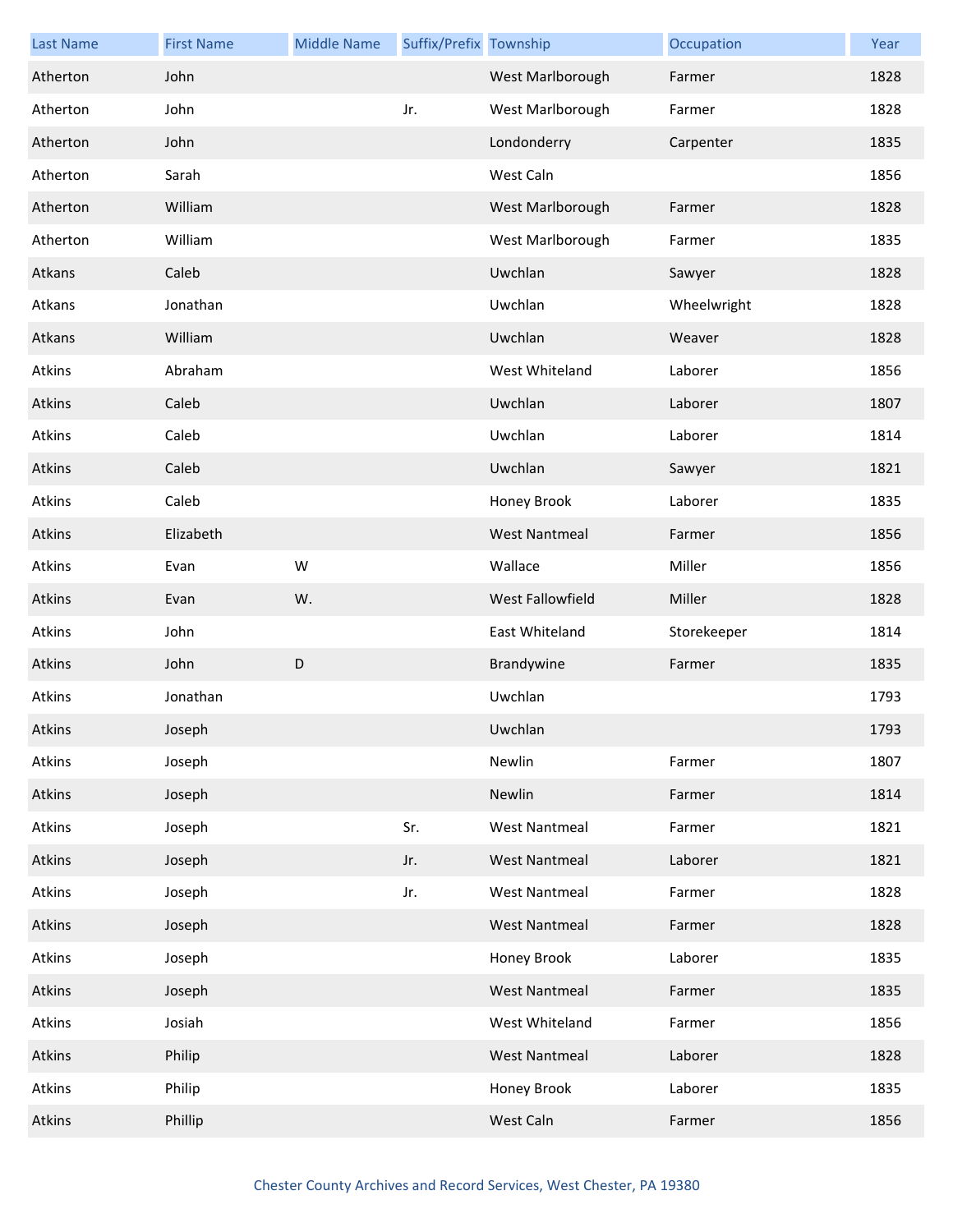| <b>Last Name</b> | <b>First Name</b> | <b>Middle Name</b> | Suffix/Prefix Township |                     | Occupation   | Year |
|------------------|-------------------|--------------------|------------------------|---------------------|--------------|------|
| Atkins           | Robert            |                    |                        | Tredyffrin          | Miller       | 1821 |
| Atkins           | Thomas            |                    |                        | London Grove        | Miller       | 1814 |
| Atkins           | Wallace           |                    |                        | Uwchlan             |              | 1856 |
| Atkins           | William           |                    |                        | Uwchlan             |              | 1793 |
| Atkins           | William           |                    | Sr.                    | Uwchlan             |              | 1800 |
| Atkins           | William           |                    |                        | Uwchlan             | Weaver       | 1800 |
| Atkins           | William           |                    |                        | Uwchlan             | Carpenter    | 1807 |
| Atkins           | William           |                    |                        | Uwchlan             | Weaver       | 1807 |
| Atkins           | William           |                    |                        | Honey Brook         | Weaver       | 1814 |
| Atkins           | William           |                    |                        | West Goshen         | Miller       | 1821 |
| Atkins           | William           |                    |                        | Uwchlan             | Weaver       | 1821 |
| Atkins           | William           |                    |                        | East Bradford       | Miller       | 1828 |
| Atkins           | William           |                    |                        | Brandywine          | Laborer      | 1835 |
| Atkinson         | Jacob             |                    |                        | East Marlborough    | Farmer       | 1828 |
| Atkinson         | Joel              |                    |                        | West Fallowfield    | Laborer      | 1835 |
| Atkinson         | John              |                    |                        | New London          | Farmer       | 1800 |
| Atkinson         | John              |                    |                        | East Caln           | founder      | 1856 |
| Atleen           | Marshall          | W                  |                        | <b>Upper Oxford</b> | Farmer       | 1856 |
| Atterton         | John              |                    |                        | West Marlborough    | Farmer       | 1814 |
| Atterton         | John              |                    |                        | Londonderry         | Carpenter    | 1814 |
| Atterton         | Nathan            |                    |                        | Westtown            |              | 1793 |
| Attleman         | Andrew            |                    |                        | East Fallowfield    | Wheelwright  | 1814 |
| Attleman         | Andrew            |                    |                        | East Fallowfield    | Wheelwright  | 1821 |
| Attleman         | John              |                    |                        | West Caln           |              | 1793 |
| Attleman         | Joseph            |                    |                        | West Caln           |              | 1793 |
| Attleman         | Ruth              |                    | Widow                  | East Fallowfield    |              | 1828 |
| Attleman         | William           |                    |                        | West Caln           |              | 1793 |
| Attwood          | $\mathsf O$       |                    |                        | Penn                | Iron Founder | 1856 |
| Attwood          | William           |                    |                        | Penn                | Iron founder | 1856 |
| Atwell           | William           |                    |                        | Sadsbury            |              | 1835 |
| Atwood           | James             |                    |                        | West Chester        | Gentleman    | 1856 |
| Auge             | Bennet            |                    |                        | Pennsbury           | Laborer      | 1814 |
| Augee            | Bennet            |                    |                        | Pennsbury           | Farmer       | 1821 |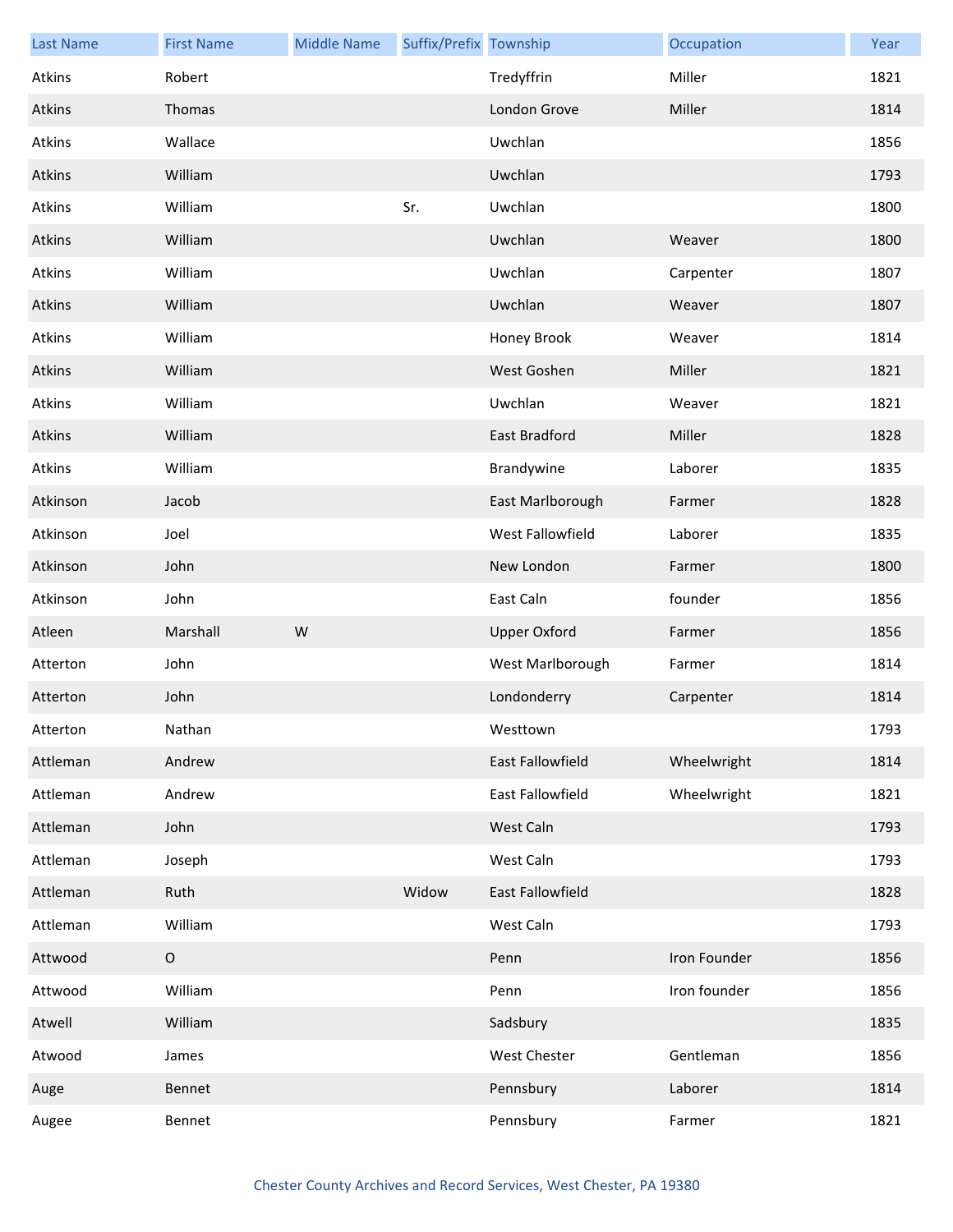| <b>Last Name</b> | <b>First Name</b> | <b>Middle Name</b>        | Suffix/Prefix Township |                      | Occupation     | Year |
|------------------|-------------------|---------------------------|------------------------|----------------------|----------------|------|
| Augee            | Bennett           |                           |                        | Pennsbury            | Farmer         | 1835 |
| Augee            | Moses             |                           |                        | <b>West Chester</b>  | Hatter         | 1835 |
| Augee            | Samuel            |                           |                        | <b>West Chester</b>  | Hatter         | 1828 |
| Augee            | Samuel            |                           |                        | <b>West Chester</b>  | Hatter         | 1835 |
| Augee            | Samuel            |                           |                        | <b>West Chester</b>  | Hatter         | 1856 |
| Augustus         | David             |                           |                        | New Garden           | <b>Butcher</b> | 1856 |
| Auld             | David             |                           |                        | Tredyffrin           |                | 1800 |
| Auld             | David             |                           |                        | East Whiteland       | Weaver         | 1807 |
| Auld             | Ezekiel           | $\boldsymbol{\mathsf{A}}$ |                        | Charlestown          | Farmer         | 1856 |
| Auld             | Ezekiel           | А.                        |                        | Charlestown          | Laborer        | 1828 |
| Auld             | James             |                           |                        | <b>Upper Oxford</b>  | Yeoman         | 1800 |
| Auld             | James             |                           |                        | East Nottingham      |                | 1800 |
| Auld             | James             |                           |                        | <b>Upper Oxford</b>  | Innkeeper      | 1807 |
| Auld             | James             |                           |                        | East Nottingham      | Carpenter      | 1807 |
| Auld             | James             |                           |                        | <b>Upper Oxford</b>  | Farmer         | 1814 |
| Auld             | Samuel            | $\mathsf{H}%$             |                        | <b>Upper Oxford</b>  | Laborer        | 1835 |
| Auldford         | Enoch             |                           |                        | London Grove         | Laborer        | 1835 |
| Aulford          | James             |                           |                        | London Grove         |                | 1793 |
| Austin           | Charles           |                           |                        | Charlestown          | Cooper         | 1814 |
| Austin           | Charles           |                           |                        | Charlestown          | Carpenter      | 1821 |
| Austin           | Charles           |                           |                        | Phoenixville         | <b>Bottler</b> | 1856 |
| Austin           | Jacob             |                           |                        | Phoenixville         | Roler          | 1856 |
| Austin           | John              |                           |                        | West Caln            | Plasterer      | 1807 |
| Austin           | John              |                           |                        | West Caln            | Plasterer      | 1814 |
| Austin           | John              |                           |                        | West Caln            | Plasterer      | 1821 |
| Austin           | John              |                           |                        | Phoenixville         | Roler          | 1856 |
| Austin           | Zebulon           |                           |                        | East Nottingham      | Farmer         | 1828 |
| Austin           | Zebulon           |                           |                        | East Nottingham      | Farmer         | 1835 |
| Auston           | Isaac             |                           |                        | <b>West Nantmeal</b> |                | 1793 |
| Avland           | John              |                           |                        | Schuylkill           | Laborer        | 1835 |
| Axx              | John              |                           |                        | West Fallowfield     | Laborer        | 1828 |
| Axx              | Peter             |                           |                        | West Fallowfield     | Laborer        | 1828 |
| Axxe             | George            |                           |                        | Coventry             |                | 1793 |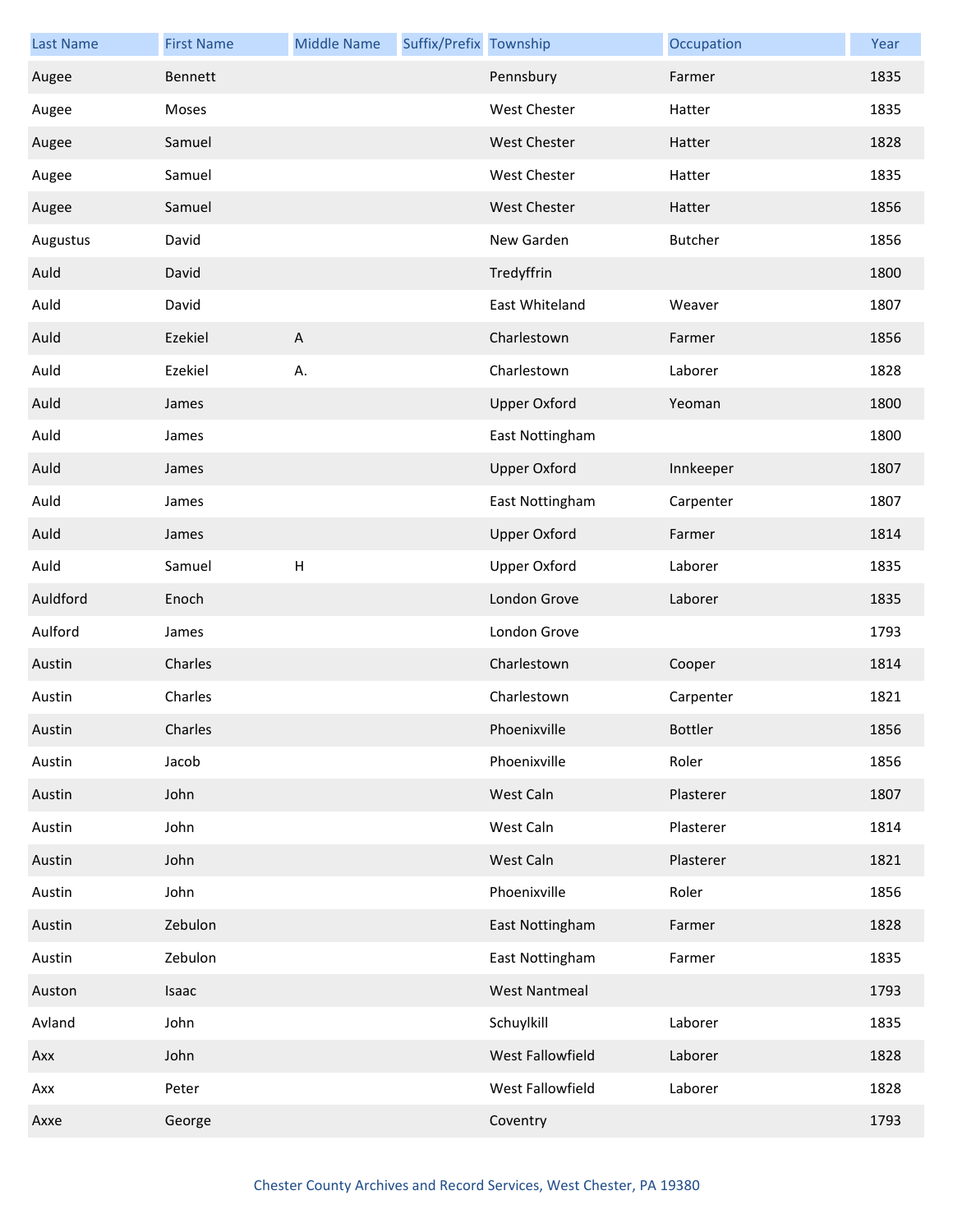| <b>Last Name</b> | <b>First Name</b> | <b>Middle Name</b> | Suffix/Prefix Township |                      | Occupation  | Year |
|------------------|-------------------|--------------------|------------------------|----------------------|-------------|------|
| Ayars            | Preston           |                    |                        | Charlestown          | Storekeeper | 1856 |
| Ayars            | Wesley            | W                  |                        | Charlestown          | Tailor      | 1856 |
| Aye              | William           |                    |                        | Honeybrook           | Laborer     | 1856 |
| Ayers            | David             |                    |                        | <b>West Nantmeal</b> | Forgeman    | 1814 |
| Ayers            | David             |                    |                        | West Caln            | Forgeman    | 1821 |
| Ayers            | Jacob             |                    | Jr.                    | West Caln            | Laborer     | 1828 |
| Ayers            | Jacob             |                    |                        | West Caln            | Laborer     | 1828 |
| Ayers            | James             |                    |                        | West Caln            | Farmer      | 1856 |
| Ayers            | Presten           |                    |                        | Willistown           | Storetender | 1835 |
| Ayers            | Richard           |                    |                        | West Caln            | Plasterer   | 1821 |
| Ayers            | Shepherd          |                    |                        | East Caln            | Gatekeeper  | 1835 |
| Ayers            | Thompson          |                    |                        | East Nottingham      | Smith       | 1856 |
| Aymold           | Henry             |                    |                        | <b>West Nantmeal</b> | Farmer      | 1835 |
| Aymold           | Jacob             |                    |                        | <b>West Nantmeal</b> | Laborer     | 1835 |
| Ayres            | Addis             | M                  |                        | East Whiteland       | Farmer      | 1856 |
| Ayres            | David             |                    |                        | <b>West Nantmeal</b> | Forgeman    | 1807 |
| Ayres            | David             |                    |                        | West Fallowfield     | Farmer      | 1828 |
| Ayres            | David             |                    |                        | West Fallowfield     |             | 1835 |
| Ayres            | David             |                    |                        | West Fallowfield     | Forgeman    | 1835 |
| Ayres            | George            |                    |                        | West Fallowfield     | Laborer     | 1835 |
| Ayres            | Jacob             |                    |                        | West Fallowfield     | Forgeman    | 1828 |
| Ayres            | John              |                    |                        | <b>East Nantmeal</b> | Forgeman    | 1800 |
| Ayres            | John              |                    |                        | West Caln            | Forgeman    | 1814 |
| Ayres            | John              |                    |                        | West Marlborough     | Forgeman    | 1814 |
| Ayres            | John              |                    |                        | East Nottingham      | Forgeman    | 1828 |
| Ayres            | John              |                    |                        | East Nottingham      | Forgeman    | 1835 |
| Ayres            | Jonathan          |                    |                        | West Fallowfield     | Forgeman    | 1828 |
| Ayres            | Jonathan          |                    |                        | West Fallowfield     | Forgeman    | 1835 |
| Ayres            | Nathaniel         |                    |                        | Goshen               | Laborer     | 1807 |
| Ayres            | Richard           |                    |                        | West Caln            | Plasterer   | 1814 |
| Ayres            | Richard           |                    |                        | Sadsbury             | Plasterer   | 1835 |
| Ayres            | Samuel            |                    |                        | West Fallowfield     | Forgeman    | 1856 |
| Ayres            | Shepard           |                    |                        | East Caln            | Gatekeeper  | 1856 |